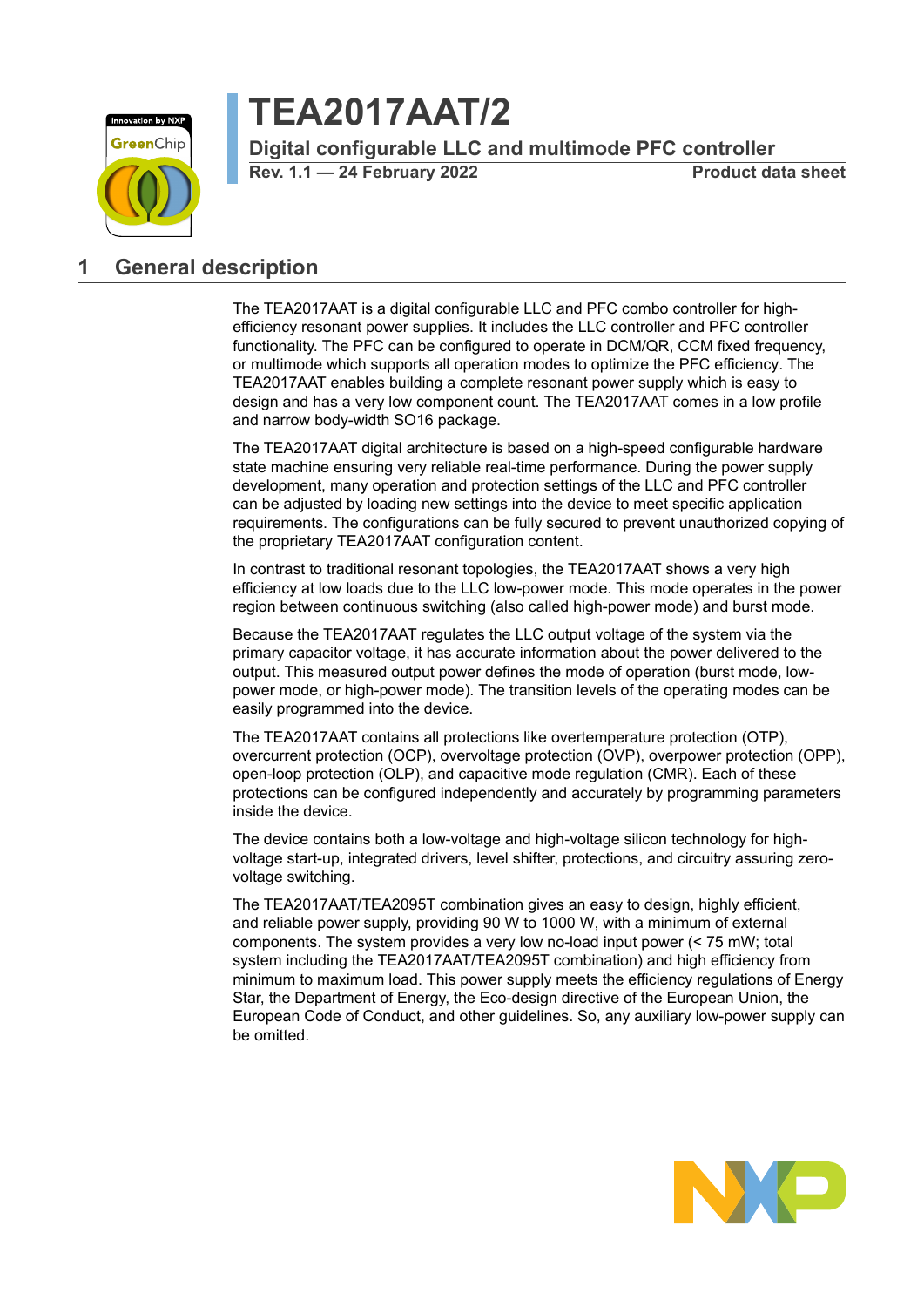To enhance readability, only typical values are given in this document, except in the parametric tables ([Section 9](#page-47-0), [Section 10](#page-48-0), and [Section](#page-49-0) 11). If values in the text differ from the values for the same parameter in the parametric tables, the values in these tables are leading.

### <span id="page-1-0"></span>**2 Features and benefits**

#### **2.1 Distinctive features**

- <span id="page-1-1"></span>**•** Complete functionality of a PFC and LLC controller in a single small-size SO16 package
- **•** Integrated high-voltage start-up
- **•** Integrated drivers and high-voltage level shifter (LS)
- **•** High-side driver directly supplied from the low-side driver output
- **•** Accurate boost voltage regulation
- **•** PFC can be configured to operate in:
	- **–** DCM/QR
	- **–** DCM/QR/CCM (also called multimode operation)
	- **–** CCM fixed frequency
- **•** Integrated X-capacitor discharge without additional external components
- **•** Power good function
- **•** PFC jitter for optimized EMI performance
- **•** Excellent power factor (PF) and total harmonic distortion (THD), as the PFC current compensates for the input filter current
- **•** Several parameters can easily be configured during evaluation with use of the graphical user interface (GUI), like:
	- **–** Operating frequencies to be outside the audible area at all operating modes
	- **–** Soft start and soft stop in burst mode, reducing the audible noise
	- **–** Accurate transition levels between operation modes (high-power mode/low-power mode/burst mode)
	- **–** Enabling/disabling the lower power mode

#### **2.2 Green features**

- <span id="page-1-2"></span>**•** Valley/zero voltage switching for minimum switching losses
- **•** Extremely high efficiency from low load to high load
- **•** Compliant with latest energy-saving standards and directives (Energy Star, EuP)
- **•** Excellent no-load input power (< 75 mW for TEA2017AAT/TEA2095T combination)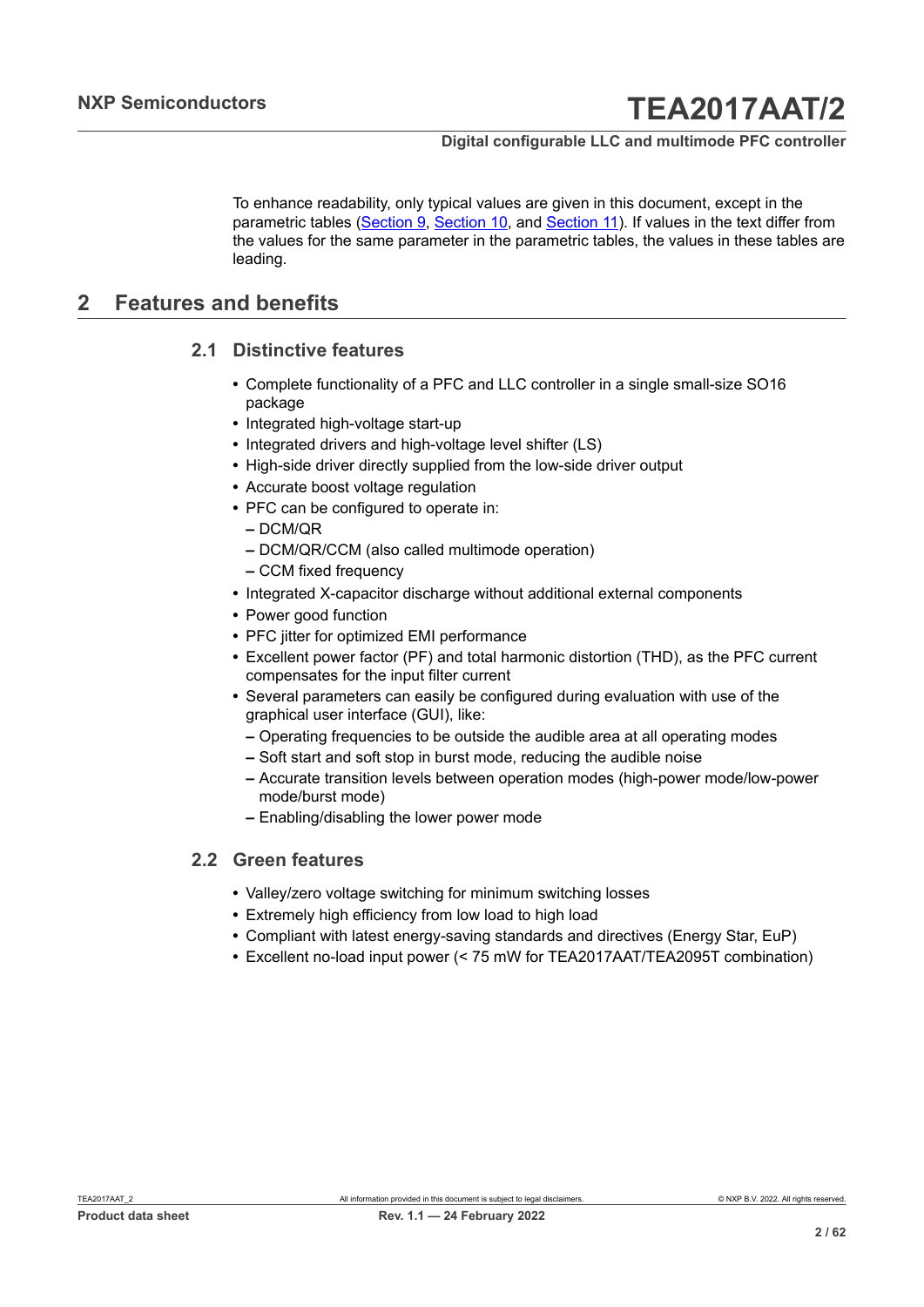#### **Digital configurable LLC and multimode PFC controller**

### **2.3 Protection features**

- <span id="page-2-0"></span>**•** Independently configurable levels and timers
- **•** Many protections can independently be set to latched, safe restart, or latched after several attempts to restart.
- **•** Supply undervoltage protection (UVP)
- **•** Overpower protection (OPP)
- **•** Internal and external overtemperature protection (OTP)
- **•** Capacitive mode regulation (CMR)
- **•** Accurate overvoltage protection (OVP)
- **•** Overcurrent protection (OCP)
- **•** Inrush current protection (ICP)
- **•** Brownin/brownout protection
- **•** Disable input

### <span id="page-2-1"></span>**3 Applications**

- **•** Desktop and all-in-one PCs
- **•** Gaming power supplies
- **•** LCD television
- **•** Notebook adapters and general-purpose adapters
- **•** Printers
- **•** Server
- **•** 5G supplies
- **•** UHD LED television

### <span id="page-2-2"></span>**4 Ordering information**

#### **Table 1. Ordering information**

| Type number  | <b>Package</b>   |                                                            |                |  |  |  |
|--------------|------------------|------------------------------------------------------------|----------------|--|--|--|
|              | <b>Name</b>      | <b>Description</b>                                         | <b>Version</b> |  |  |  |
| TEA2017AAT/2 | SO <sub>16</sub> | plastic small outline package; 16 leads; body width 3.9 mm | SOT109-1       |  |  |  |

### <span id="page-2-3"></span>**5 Marking**

| Table 2. Marking codes |                     |
|------------------------|---------------------|
| <b>Type number</b>     | <b>Marking code</b> |
| TEA2017AAT/2           | TEA2017AAT          |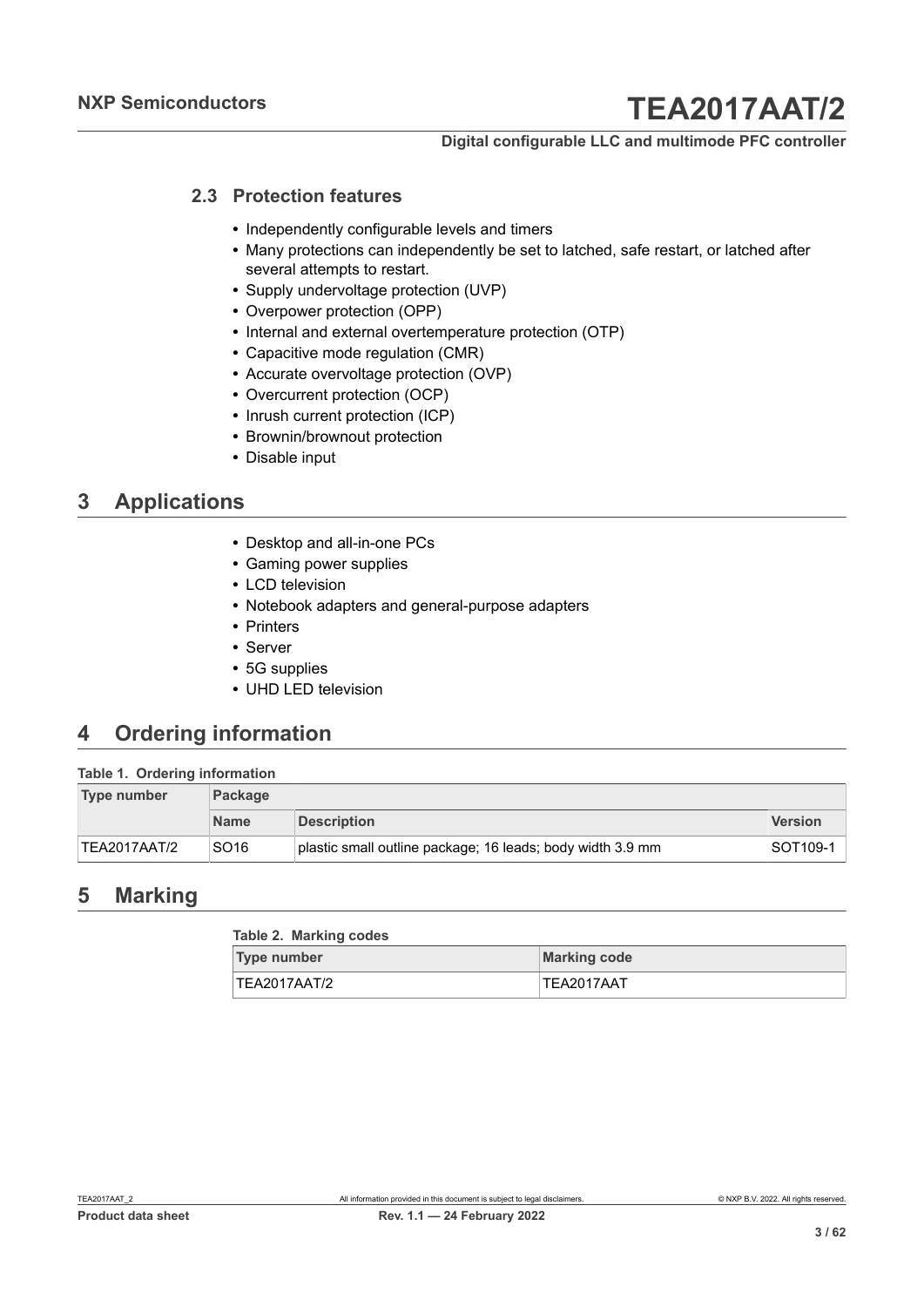### **Digital configurable LLC and multimode PFC controller**

### <span id="page-3-0"></span>**6 Block diagram**

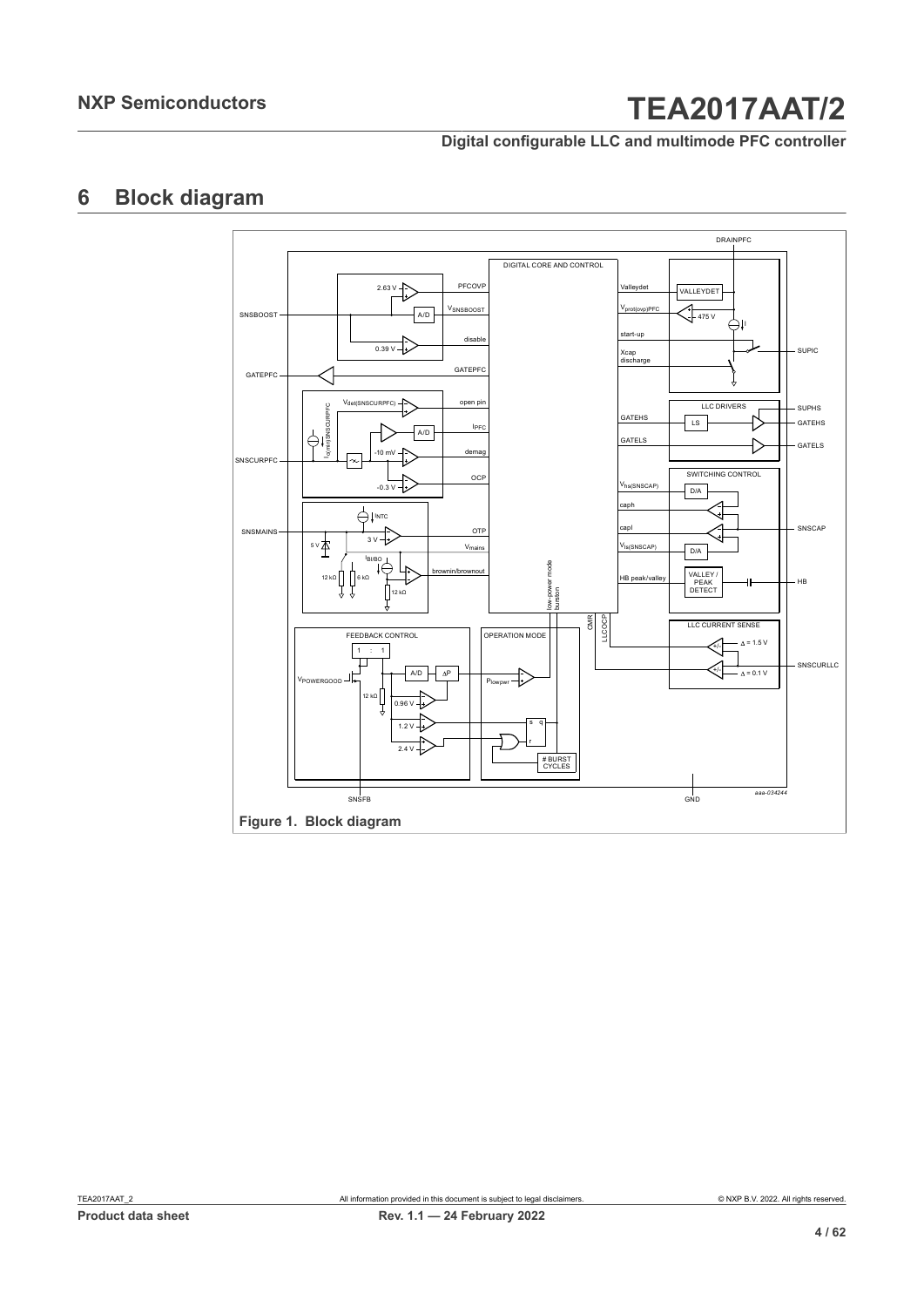### **Digital configurable LLC and multimode PFC controller**

### <span id="page-4-0"></span>**7 Pinning information**

### **7.1 Pinning**

<span id="page-4-1"></span>

### **7.2 Pin description**

#### <span id="page-4-2"></span>**Table 3. Pin description**

| <b>Symbol</b>    | Pin            | <b>Description</b>                                                                                                                                                    |
|------------------|----------------|-----------------------------------------------------------------------------------------------------------------------------------------------------------------------|
| <b>SNSMAINS</b>  | 1              | sense input for mains voltage and external temperature                                                                                                                |
| <b>SNSBOOST</b>  | $\overline{2}$ | sense input for boost voltage; externally connected to resistive-divided<br>boost voltage                                                                             |
| <b>SNSCURPFC</b> | 3              | PFC current sense input                                                                                                                                               |
| <b>GND</b>       | 4              | ground                                                                                                                                                                |
| <b>GATEPFC</b>   | 5              | PFC MOSFET gate driver output                                                                                                                                         |
| <b>GATELS</b>    | 6              | LLC low-side MOSFET gate driver output and supply for bootstrap<br>capacitor                                                                                          |
| <b>HVS</b>       | 7              | high-voltage spacer. Not to be connected.                                                                                                                             |
| <b>DRAINPFC</b>  | 8              | internal HV start-up source also used for X- capacitor discharge, valley<br>detection, and PFC OVP detection; connected to (PFC) drain voltage                        |
| <b>GATEHS</b>    | 9              | LLC high-side MOSFET gate driver output                                                                                                                               |
| <b>SUPHS</b>     | 10             | high-side driver supply input; externally connected to bootstrap capacitor<br>(C <sub>SUPHS</sub> )                                                                   |
| HB               | 11             | low-level reference for high-side driver and input for half-bridge slope<br>detection; externally connected to half-bridge node HB between the LLC<br><b>MOSFETs</b>  |
| <b>HVS</b>       | 12             | high-voltage spacer. Not to be connected.                                                                                                                             |
| <b>SUPIC</b>     | 13             | input supply voltage and output of internal HV start-up source; externally<br>connected to an auxiliary winding of the LLC via a diode or to an external<br>DC supply |
| <b>SNSCAP</b>    | 14             | LLC capacitor voltage sense input; externally connected to divider across<br>LLC capacitor                                                                            |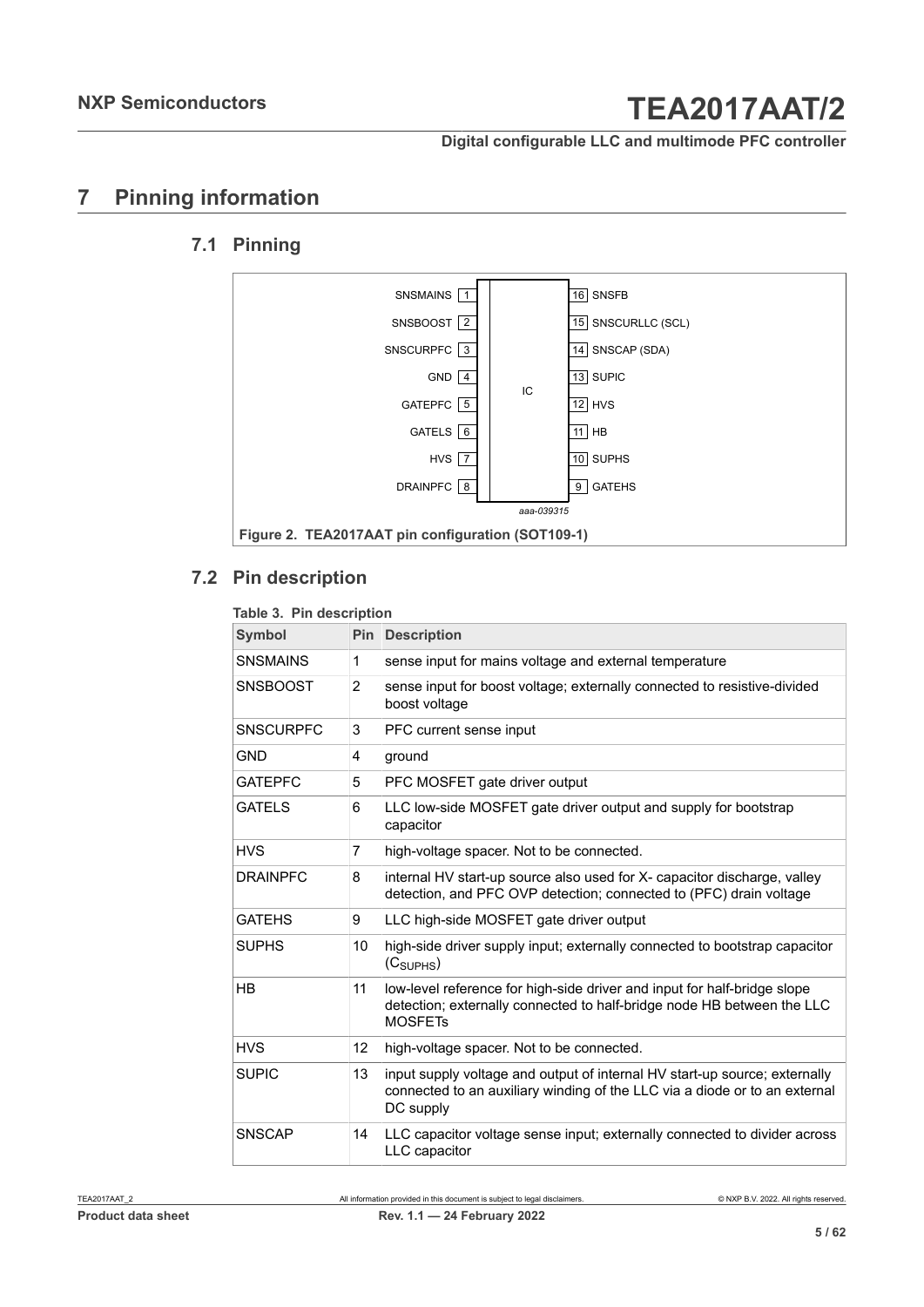### **Digital configurable LLC and multimode PFC controller**

#### **Table 3. Pin description***...continued*

| Symbol           |    | <b>Pin Description</b>                                                                                                     |
|------------------|----|----------------------------------------------------------------------------------------------------------------------------|
| <b>SNSCURLLC</b> | 15 | LLC current sense input; externally connected to the resonant current<br>sense resistor                                    |
| <b>SNSFB</b>     | 16 | output voltage regulation feedback sense input; externally connected to<br>an optocoupler. Output for power good function. |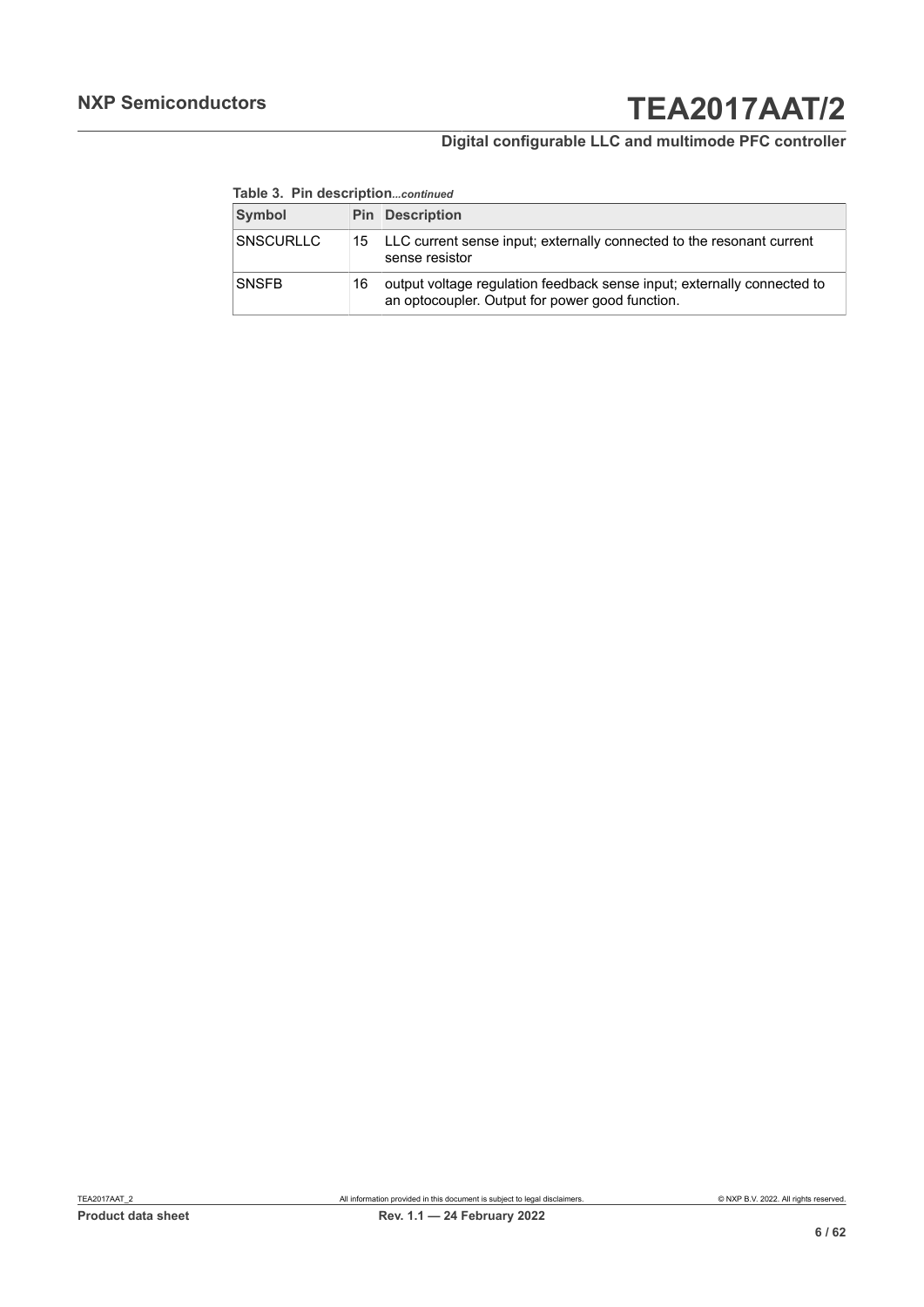### <span id="page-6-1"></span>**8 Functional description**

#### **8.1 Supply voltages**

<span id="page-6-2"></span>The TEA2017AAT includes:

- **•** A high-voltage supply pin for start-up (DRAINPFC)
- **•** A general supply to be connected to an external auxiliary winding (SUPIC pin)
- <span id="page-6-3"></span>**•** A floating supply for the high-side driver (SUPHS pin)

#### **8.1.1 Start-up and supply voltage**

Initially, the capacitor on the SUPIC pin is charged via the DRAINPFC pin. The DRAINPFC pin is connected to the drain voltage of the PFC MOSFET. Internally, a high-voltage current source is located between the DRAINPFC pin and the SUPIC pin (see [Figure 3\)](#page-6-0).

<span id="page-6-0"></span>

The maximum current of the internal current source is limited to  $I_{ch(SUPIC)}$ . To limit the IC dissipation, the charge current is reduced when the current source exceeds its maximum temperature.

At start-up, when the SUPIC reaches the  $V_{\text{start(SUPLC)}}$  level, it is continuously regulated to this start level with a hysteresis ( $V_{\text{start(hvs)SUPIC}}$ ).

When the start level is reached, it reads the internal MTP (multi-time programmable memory) and defines the settings.

When the settings have been defined, the PFC starts up. When the SNSBOOST reaches the minimum level  $V_{\text{start(SNSBOOST)}}$ , the LLC also starts switching (see [Figure 4](#page-7-0) and [Figure 5\)](#page-8-0).

When start-up is complete and the LLC controller is operating, the LLC transformer auxiliary winding supplies the SUPIC pin. In this operational state, the HV start-up source is disabled.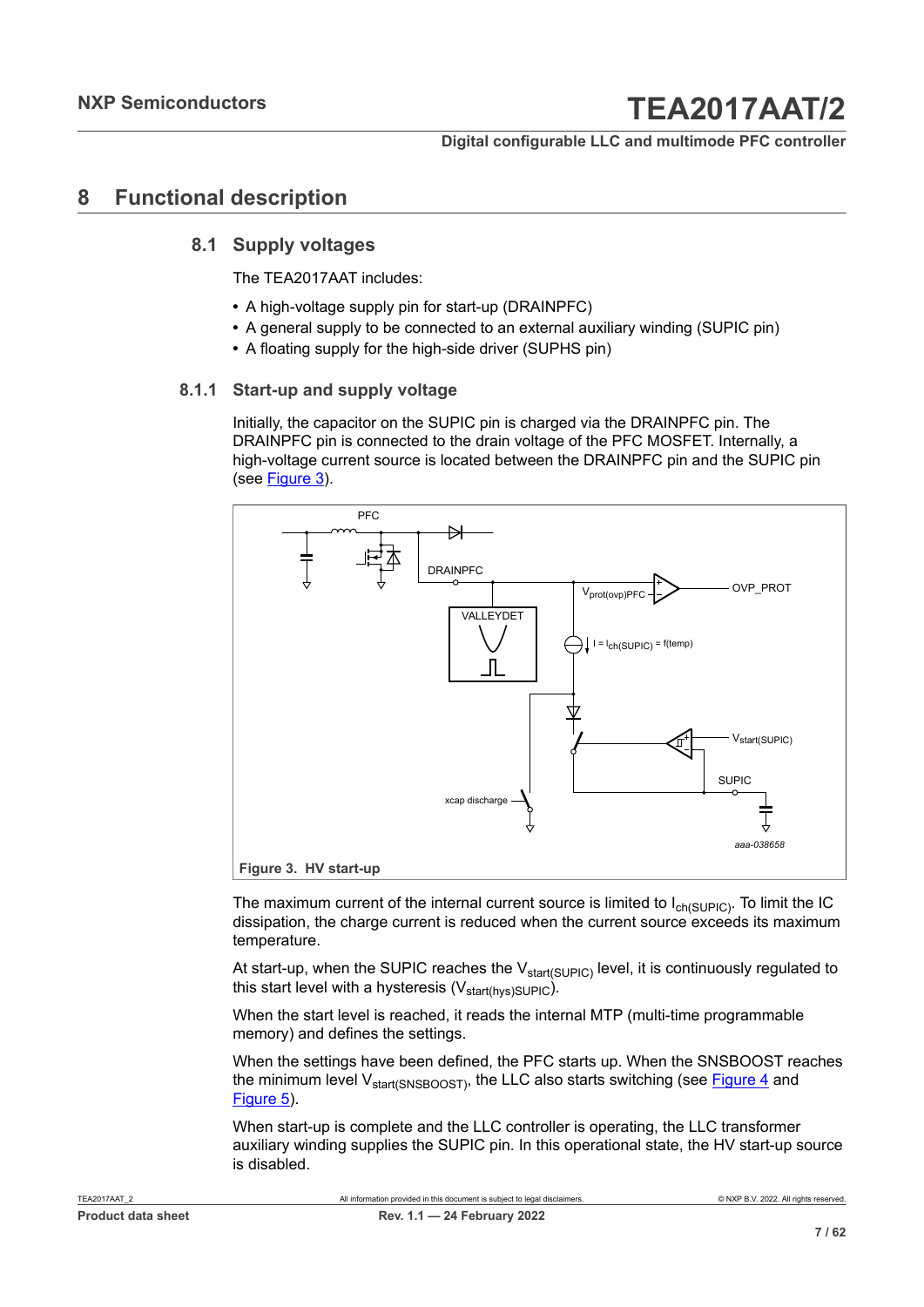When the system enters the protection mode, it cannot be supplied via the auxiliary winding. So, the SUPIC pin is regulated to  $V_{start(SUPIC)}$  via the DRAINPFC pin.

During the non-switching period of the burst mode, the SUPIC is regulated to the V<sub>low(SUPIC</sub>) when SUPIC drops to below this level. It regulates the voltage with a hysteresis of V<sub>low(hys)SUPIC</sub>. In this way, the system avoids that the SUPIC undervoltage protection ( $V_{\text{uvp}(S\cup PIC)}$ ) is triggered because of a long non-switching period in burst mode. However, the system must be designed such that the internal current source at the DRAINPFC pin is only active at start-up and extreme output voltage overshoots, followed by a long time of non-switching. Continuous use of this current source increases the input power and affects the lifetime of the product. The DRAINPFC pin is also used for valley detection, for X-capacitor discharge, and for providing a second PFC OVP protection.

<span id="page-7-0"></span>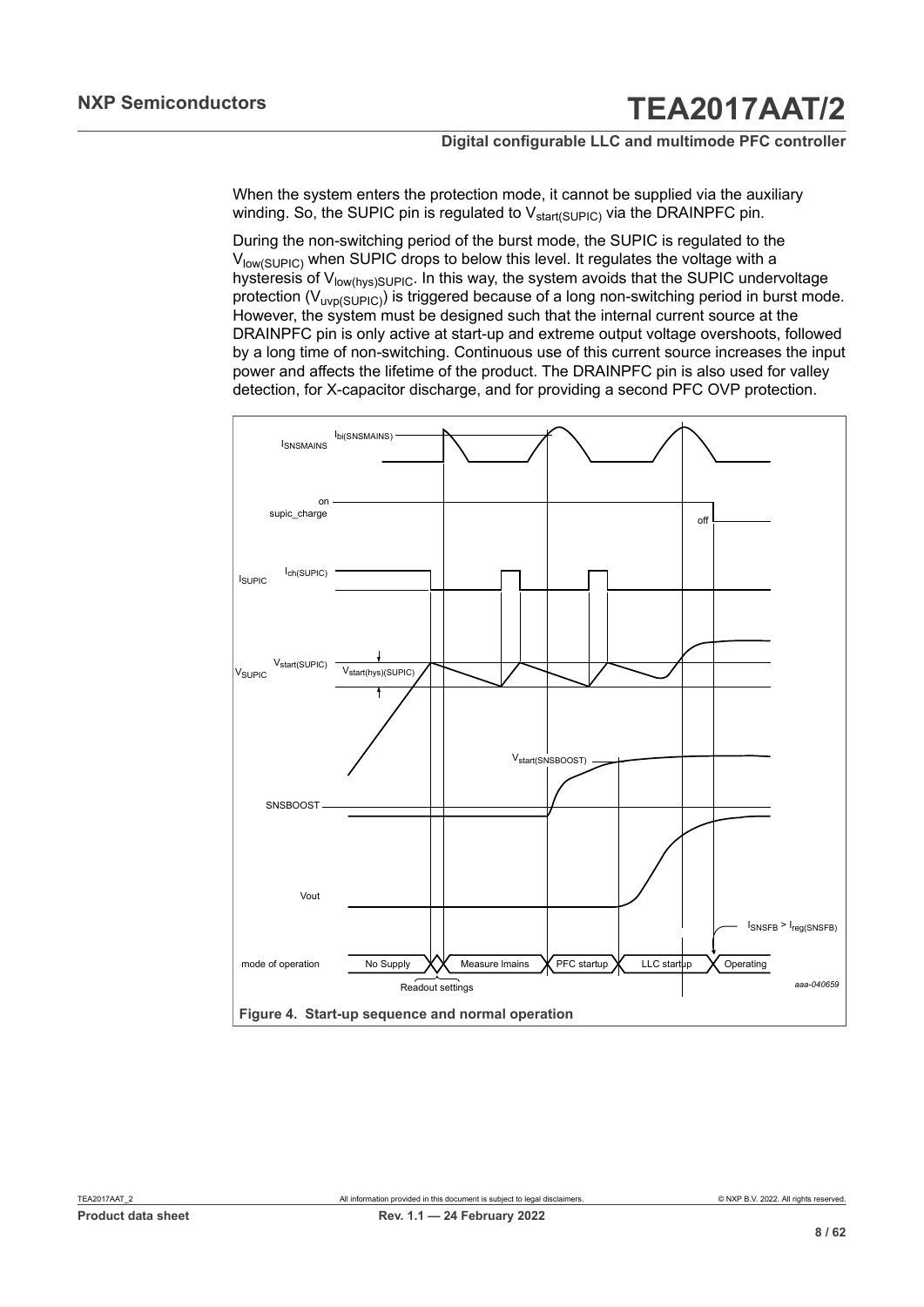**Digital configurable LLC and multimode PFC controller**

<span id="page-8-0"></span>

<span id="page-8-1"></span>When the SUPIC voltage drops to below  $V_{rst(SUPIC)}$ , the TEA2017AAT restarts.

#### **8.1.2 High-side driver-floating supply (SUPHS pin)**

As the voltage range on the SUPIC pin exceeds that of the maximum external MOSFETs gate-source voltage, the external bootstrap capacitor  $C_{\text{SUPHS}}$  cannot directly be supplied from the SUPIC.

To provide an external supply for the high-side driver without the need of additional external components, the GateLS output is designed such that it can drive the lowside MOSFET and supply the high-side MOSFET (patent number US20180234015; see [Figure 6\)](#page-9-0).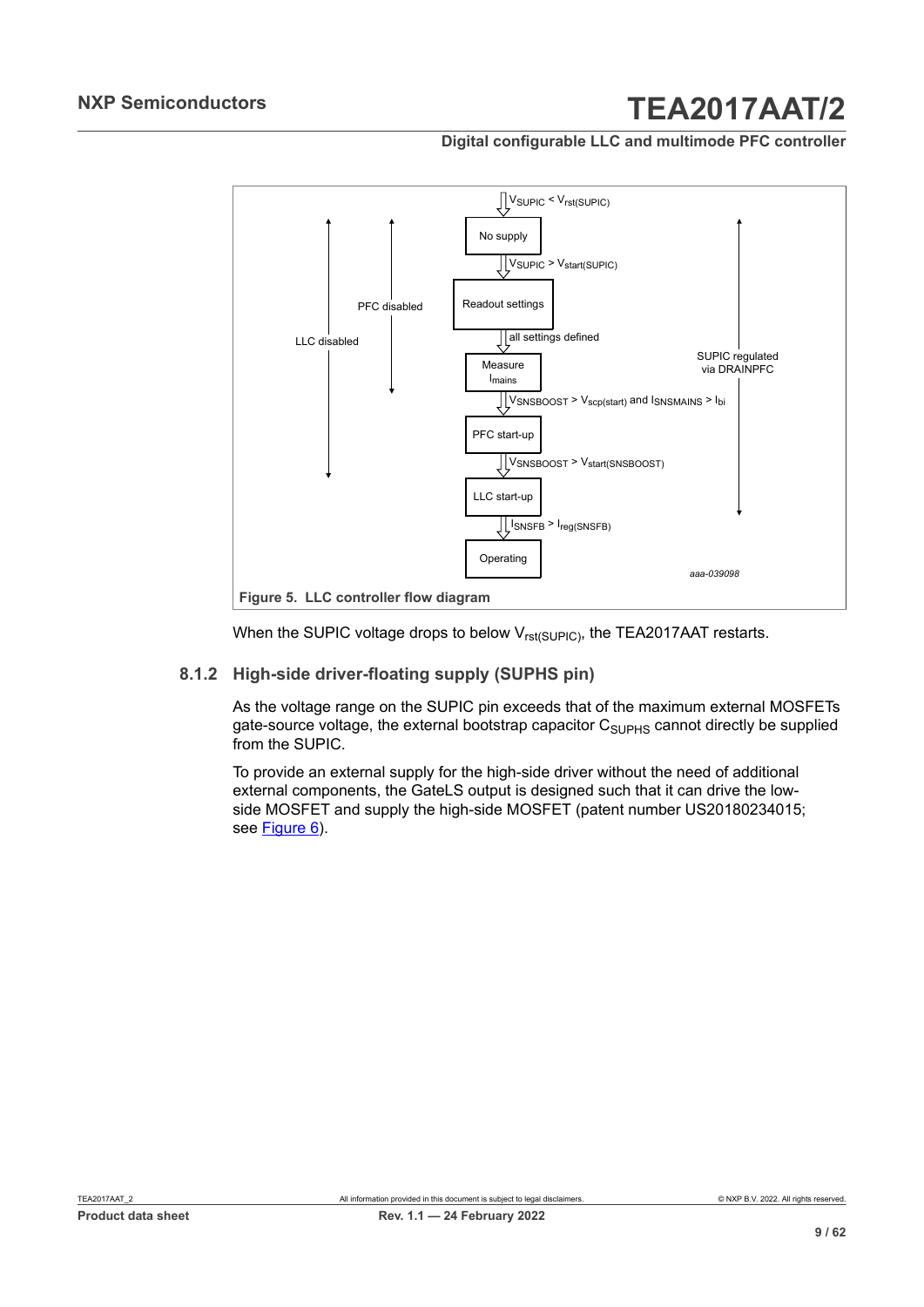**Digital configurable LLC and multimode PFC controller**



<span id="page-9-0"></span>The external bootstrap buffer capacitor  $C_{\text{SUPHS}}$  supplies the high-side driver. The bootstrap capacitor is connected to the low-side driver supply, the GATELS pin, and the half-bridge node (HB) via an external diode ( $D<sub>SUPHS</sub>$ ). When GATELS is active high and the HB node is pulled low,  $C_{\text{SUPHS}}$  is charged.

Careful selection of the appropriate diode minimizes the voltage drop between the GATELS and SUPHS pins, especially when large MOSFETs and high switching frequencies are used. A great voltage drop across the diode reduces the gate drive of the high-side MOSFET.

### **8.2 LLC system regulation**

<span id="page-9-1"></span>The TEA2017AAT regulates the output power by adjusting the voltage across the primary capacitor. Compared to a standard frequency control loop, it has the advantage that the control loop has a constant gain and the IC has information about the output power. So, the operation mode transition levels are derived from the output power.

Although the TEA2017AAT uses the primary capacitor voltage as a regulation parameter, all application values, like the resonant inductances, resonant capacitor, and primary MOSFETs remain unchanged compared to a frequency-controlled LLC converter. A secondary TL431 circuitry with an optocoupler connected to the primary SNSFB pin continuously regulates the output voltage.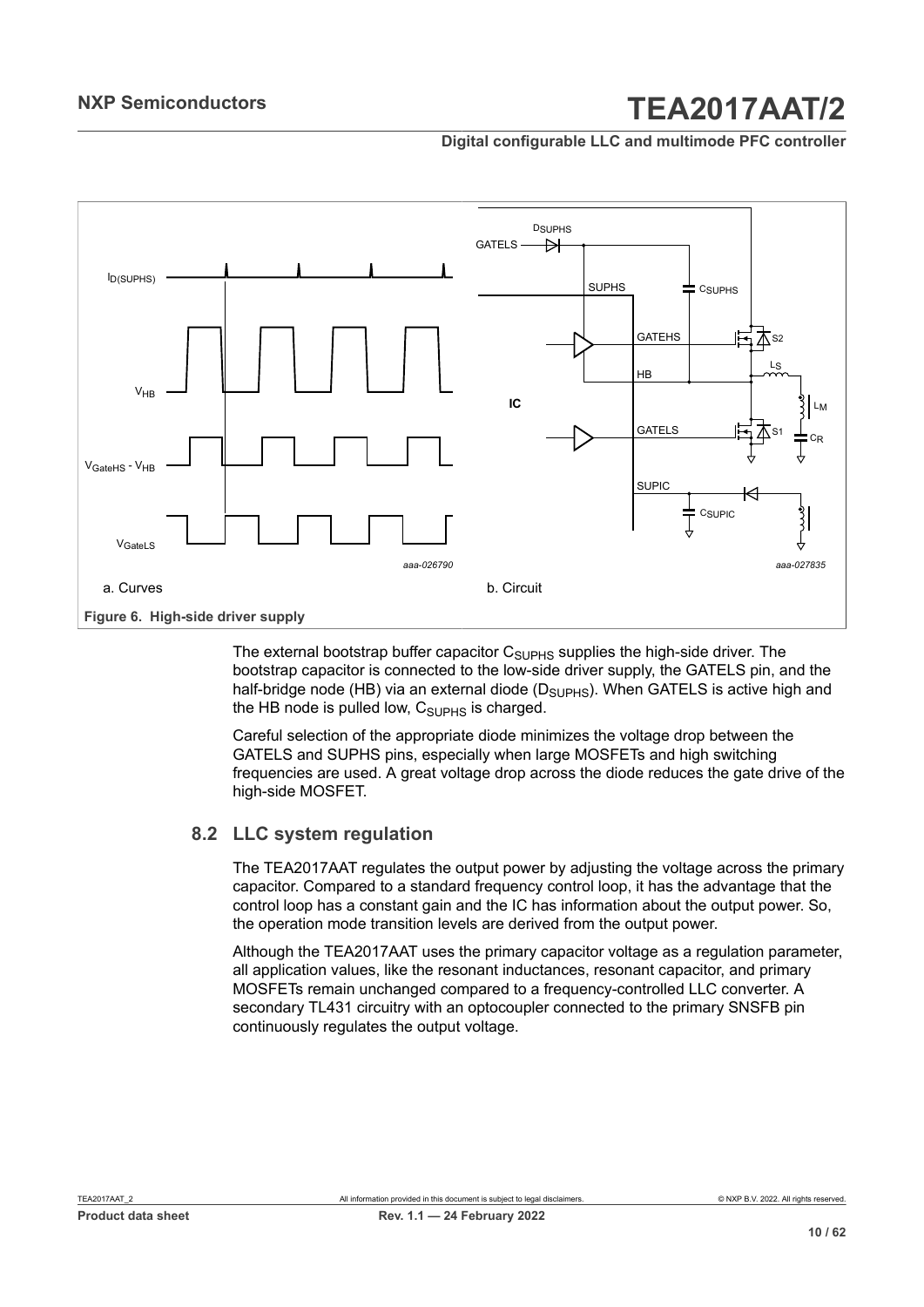#### **Digital configurable LLC and multimode PFC controller**

#### **8.2.1 Output power regulation loop**

<span id="page-10-2"></span>[Figure 7](#page-10-0) shows the output power regulation loop of  $V_{cap}$  control as used by the TEA2017AAT. [Figure 8](#page-10-1) shows a corresponding timing diagram.

<span id="page-10-0"></span>

**Figure 7. Regulation loop Vcap control**

<span id="page-10-1"></span>

When the divided resonant capacitor voltage  $(V_{SNSCAP})$  exceeds the capacitor voltage high level ( $V_{hs(SNSCAP)}$ ), the high-side MOSFET is switched off (see [Figure 8](#page-10-1) (t1)). After a short delay, the low-side MOSFET is switched on. Because of the resonant current, the resonant capacitor voltage initially increases further but eventually drops.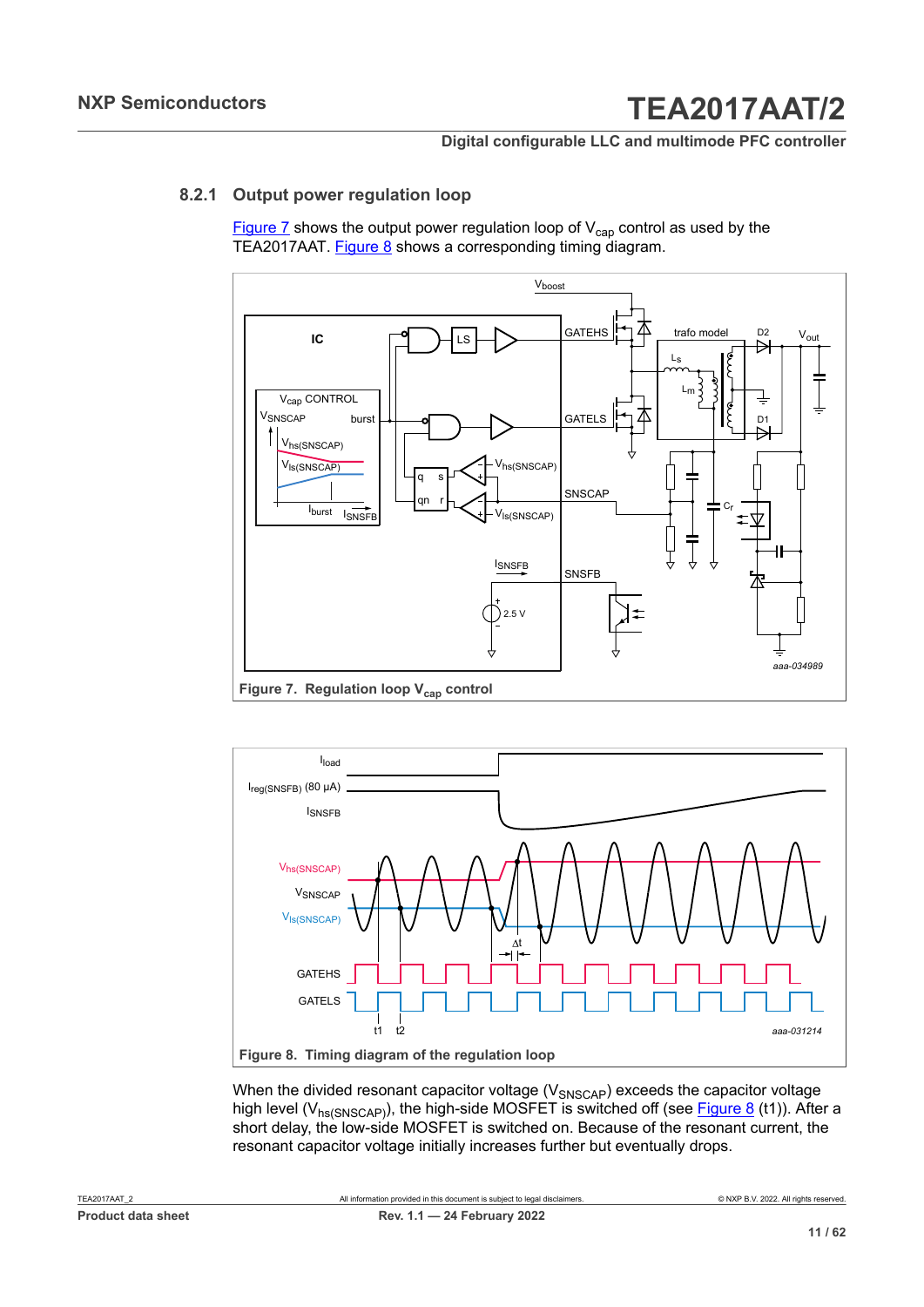#### **Digital configurable LLC and multimode PFC controller**

When the divided capacitor voltage ( $V_{SNSCAP}$ ) drops to below the capacitor voltage low level  $(V_{ls(SNSCAP)})$ , the low-side MOSFET is switched off (see [Figure 8](#page-10-1) (t2)). After a short delay, the high-side MOSFET is switched on. [Figure 8](#page-10-1) shows that the switching frequency is a result of this switching behavior. In a frequency-controlled system, the frequency is a control parameter and the output power is a result. The TEA2017AAT regulates the power and the frequency is a result.

The difference between the high and low capacitor voltage level is a measure of the delivered output power. The value of the primary optocurrent, defined by the secondary TL431 circuitry, determines the difference between the high and low capacitor voltages.

[Figure 8](#page-10-1) also shows the behavior at a transient. If the output load increases, the current pulled out of the SNSFB pin decreases. The result is that the TEA2017AAT increases the high-level capacitor voltage and lowers the low-level capacitor voltage. The output power increases and eventually the output voltage increases to its regulation level.

To minimize no-load input power of the system, the primary current into the optocoupler is continuously regulated to  $I_{\text{req}(\text{SNSFB})}$  (see [Section 8.4](#page-19-0)).

#### **8.2.2 Output voltage start-up**

<span id="page-11-1"></span>At start-up, when the system slowly increases the  $\Delta V_{SNSCAP}$ , it continuously monitors the primary current via the SNSCURLLC pin. When the voltage at this pin exceeds the  $V_{\text{imtr(ocp)}}$  level, increasing the  $\Delta V_{\text{SNSCAP}}$  is on hold until the voltage at the SNSCURLLC pin drops below the  $V_{\text{lmtr}(\text{ocp})}$  level again (see [Figure 9\)](#page-11-0). The output current is regulated and its voltage shows a nice ramp during start-up. It also avoids that during startup the OCP (overcurrent protection) is triggered. In this way, the LLC converter behaves like a limited current source during start-up.

<span id="page-11-0"></span>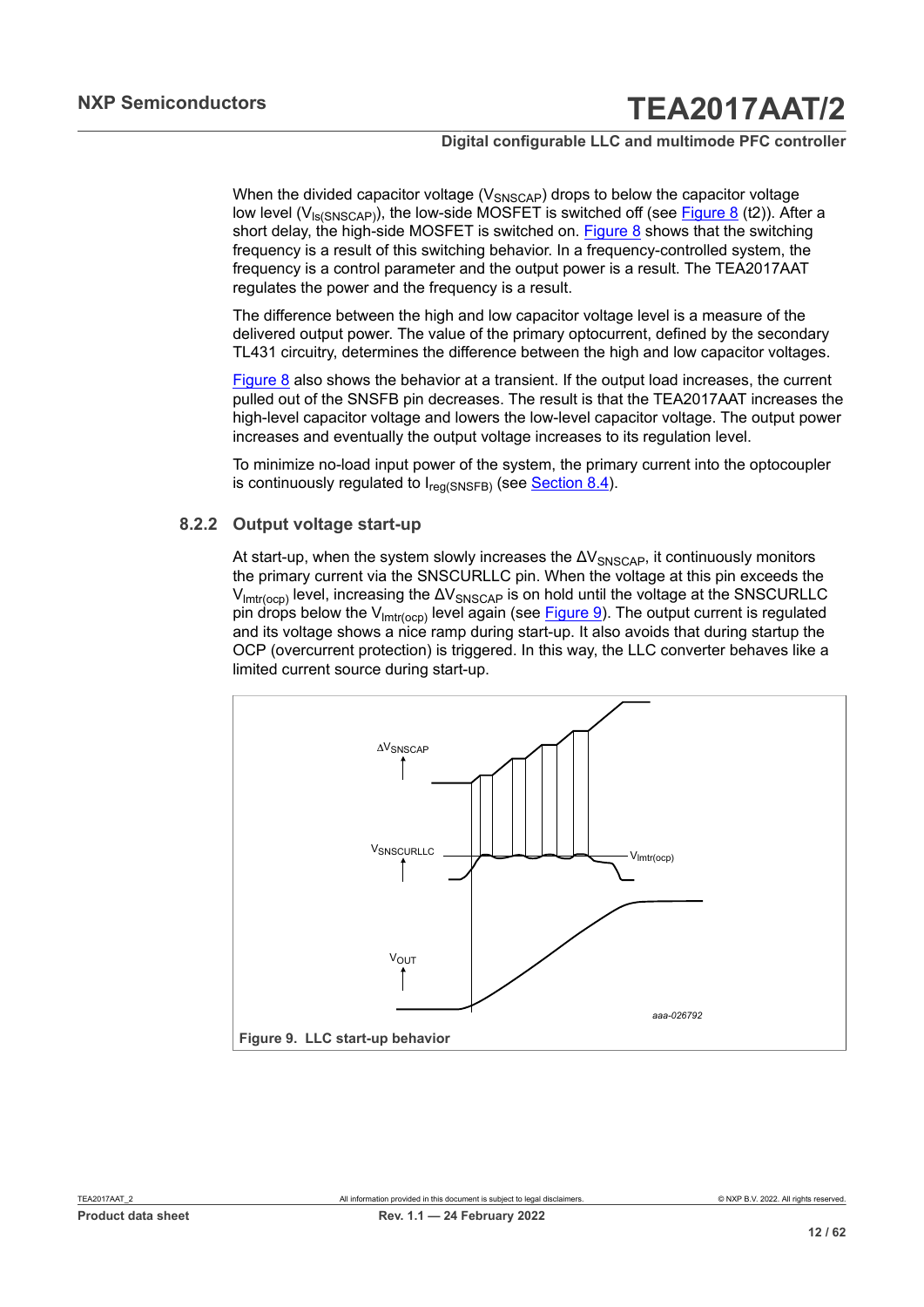#### **Digital configurable LLC and multimode PFC controller**

#### **8.3 Modes of operation**

<span id="page-12-1"></span>[Figure 10](#page-12-0) shows the control curve between the output power and the voltage difference between the high and low capacitor voltage levels.

<span id="page-12-0"></span>

When the output power  $(P_{out})$  is at its maximum, the low capacitor voltage level  $(V<sub>ls(SNSCAP)</sub>)$  is at its minimum and the high capacitor voltage  $(V<sub>hs(SNSCAP)</sub>)$  is at its maximum level. The maximum  $\Delta V_{SNSCAP}$  ( $V_{hs(SNSCAP)}$  –  $V_{ls(SNSCAP)}$ ), which is the divided  $\Delta V_{Cr}$  voltage, corresponds to the maximum output power.

When the output load decreases, the  $\Delta V_{\text{SNSCAP}}$  voltage decreases. As a result, the output power decreases and the output voltage is regulated. This mode is called highpower mode. [Figure 8](#page-10-1) shows a timing diagram of the system operating in high-power mode.

When the output power drops to below the transition level  $(P_{t(lp)})$ , the system enters the low-power mode. The  $P_{t(1p)}$  level can be initialized via the MTP.

To compensate for the non-switching period in low-power mode, also called hold period, ΔVSNSCAP is initially increased at entering the low-power mode (see [Section 8.3.2](#page-14-0)). In low-power mode, the output power is regulated by adapting  $\Delta V_{SNSCAP}$ , until it reaches a minimum. The system then enters the burst mode (see [Section 8.3.3](#page-16-0)).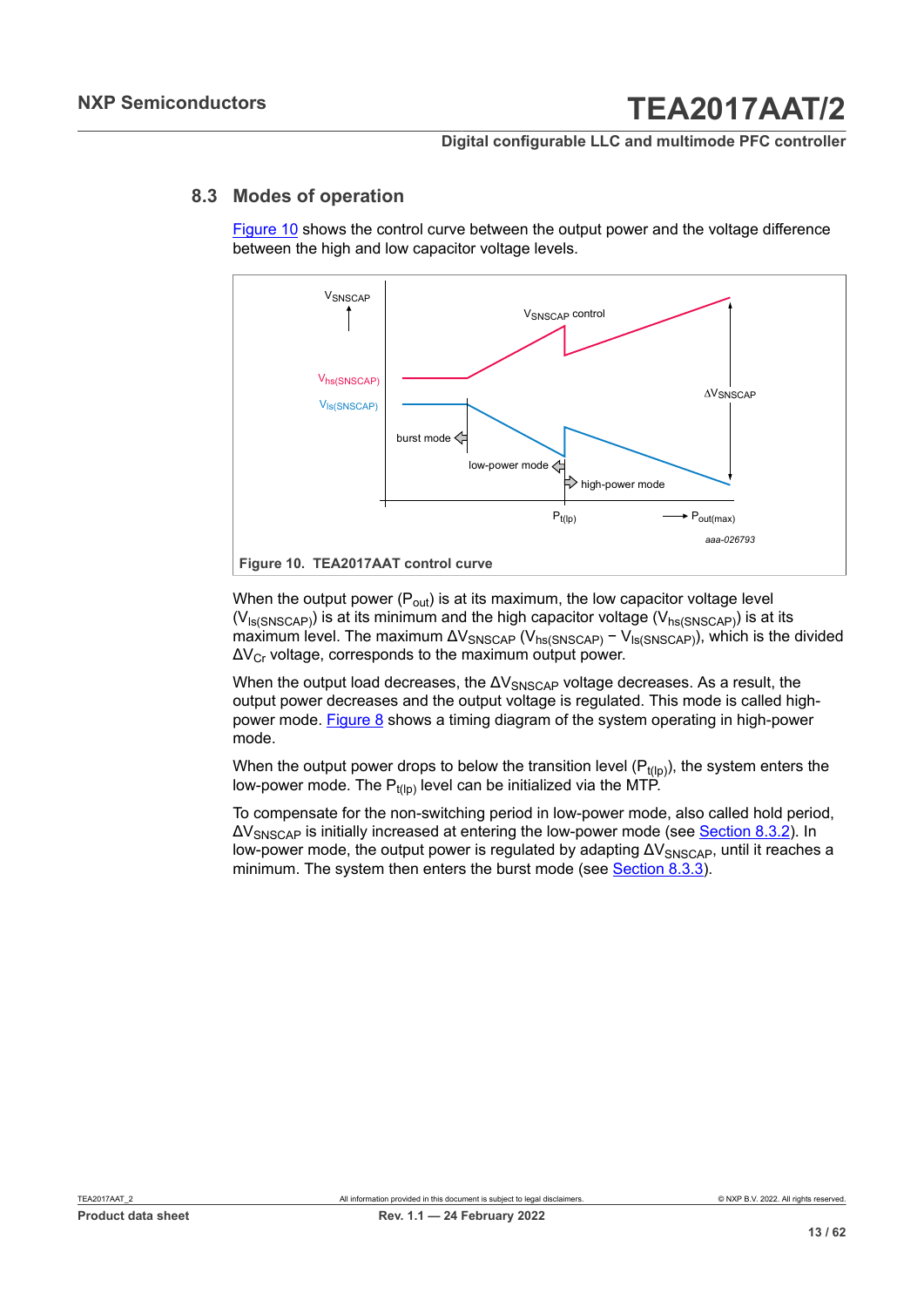#### **Digital configurable LLC and multimode PFC controller**

#### **8.3.1 High-power mode**

<span id="page-13-1"></span>In high-power mode, the system operates as described in **[Section 8.2.1.](#page-10-2) [Figure](#page-13-0) 11** shows a flow diagram of the high-power mode.

<span id="page-13-0"></span>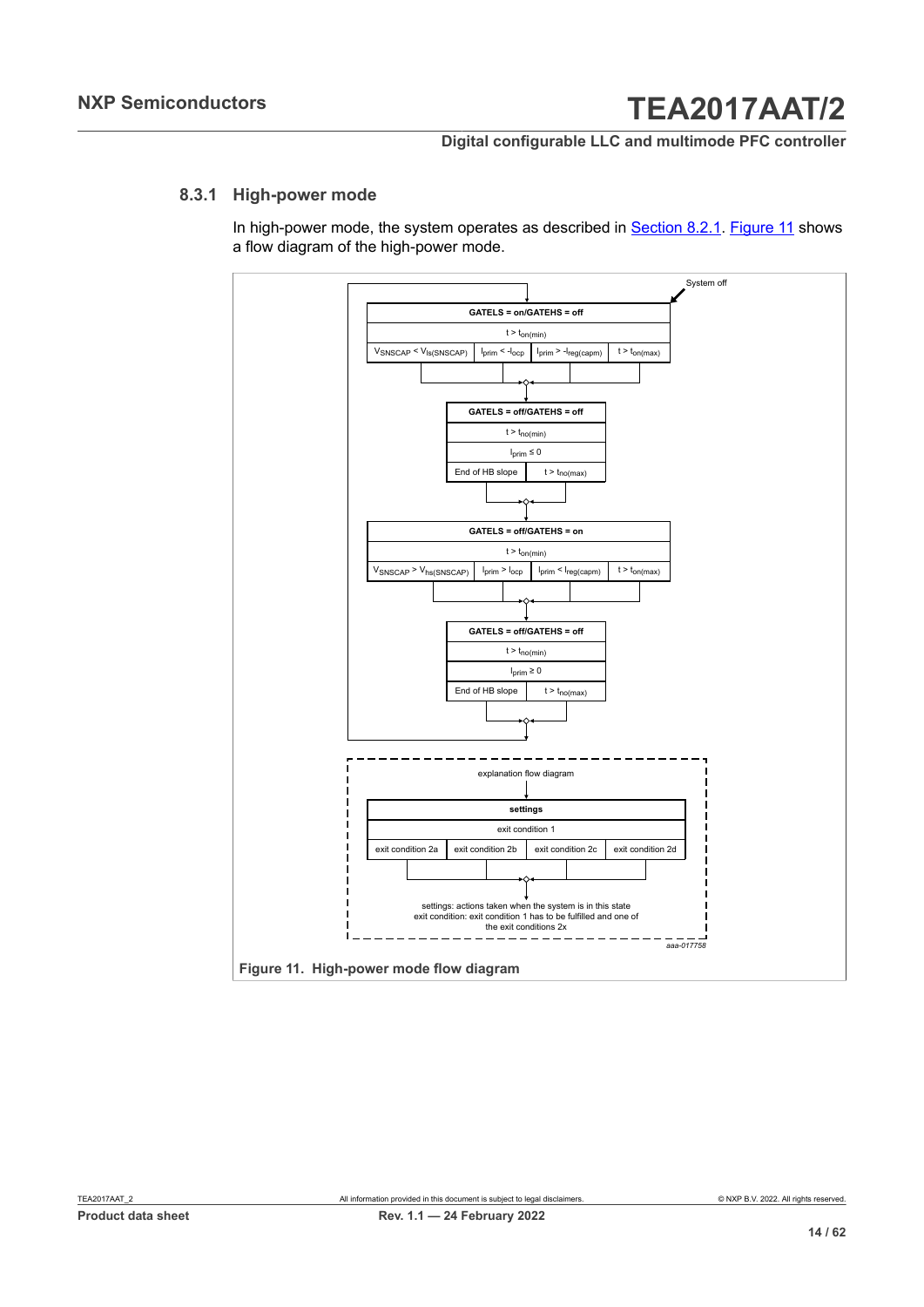Initially, GATELS is on and GATEHS is off. The external bootstrap buffer capacitor  $(C<sub>SUPHS</sub>)$  is charged via the GATELS pin and an external diode. The system remains in this state for at least the minimum on-time  $(t_{on(min)})$  of GATELS. Before entering the next state, one of the following conditions must be fulfilled:

- The V<sub>SNSCAP</sub> voltage drops to below the minimum V<sub>SNSCAP</sub> voltage (V<sub>Is(SNSCAP)</sub>)
- The measured current exceeds the OCP level (see [Section 8.6.15](#page-33-0))
- The system is close to capacitive mode (see **Section 8.6.14)**
- The maximum on-time (t<sub>on(max)</sub>), a protection that maximizes the time the high-side or low-side MOSFET is kept on, is exceeded.

To avoid false detection of the HB peak voltage, the system remains in this state until the minimum non-overlap time  $(t_{no(min)})$  is exceeded. When this time is exceeded and it detects the peak of the HB node and the measured resonant current is negative (or zero), it enters the next state.

If the system does not detect a peak at the HB node, it also enters the next state when the maximum non-overlap time  $(t_{no(max)})$  is exceeded under the condition of a negative (or zero) resonant current.

Finally, the third and fourth states (see [Figure](#page-13-0) 11) describe the GATEHS and GATEHS to GATELS transition criteria which are the inverse of the first two states.

#### **8.3.2 Low-power mode**

<span id="page-14-0"></span>At low loads, the efficiency of a resonant converter drops as the magnetization and the switching losses become dominant. A low-power mode ensures high efficiency at lower loads because it reduces the magnetization and switching losses.

When the output power drops to below the  $P_{t(1p)}$  level, the system enters the low-power mode (see **Figure 10** and **Figure 12**). It continues switching for 3 half-cycles (low-side, high-side, low-side) with an MTP selectable duty cycle. To ensure a constant output power level, it increases the energy per cycle ( $V_{hs(SNSCAP)} - V_{ls(SNSCAP)}$ ) at the same time.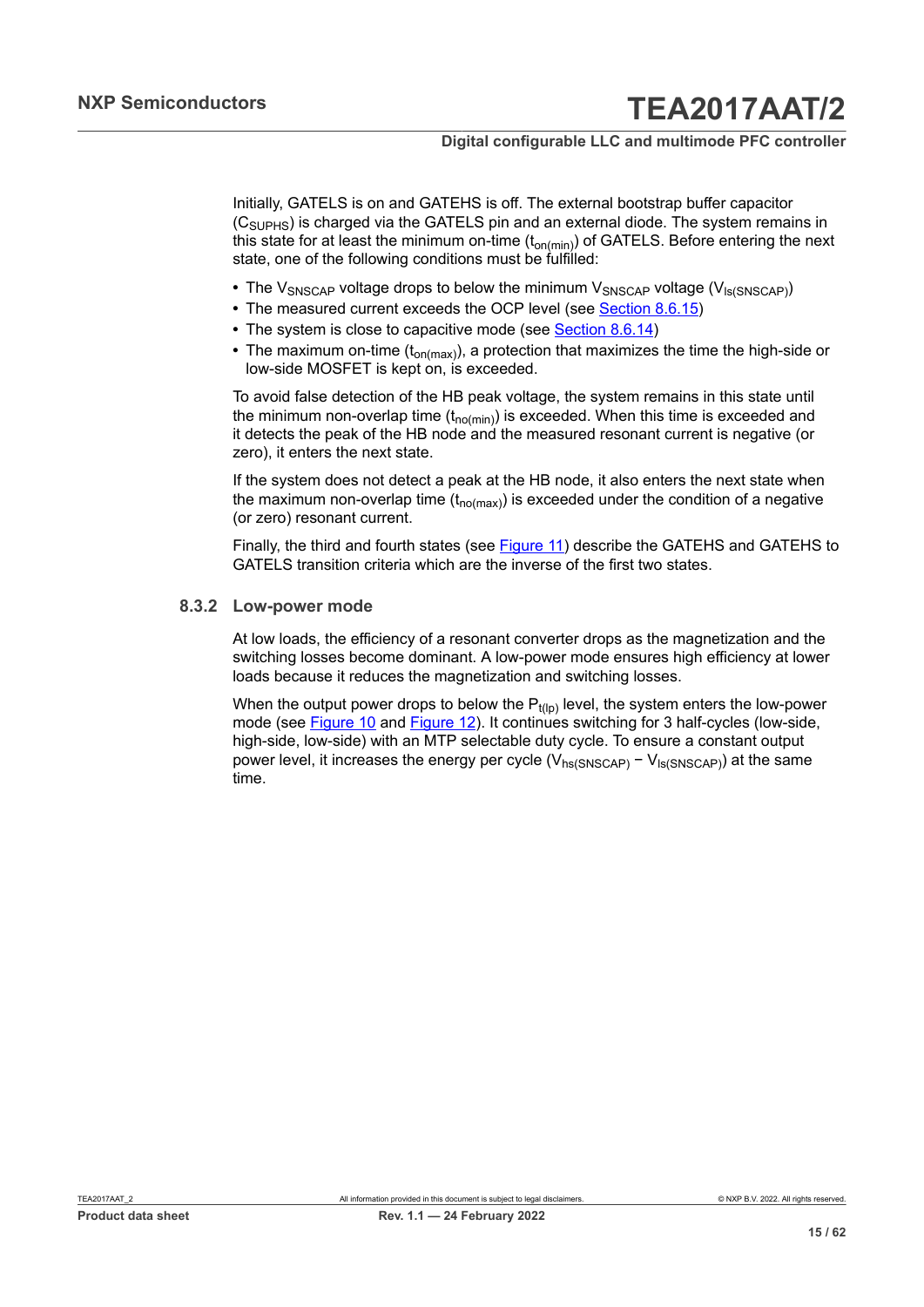**Digital configurable LLC and multimode PFC controller**

<span id="page-15-0"></span>

As the system continuously tracks the primary capacitor voltage, it knows exactly when to enter the "hold" period. It can also continue again at exactly the correct voltage and current levels of the resonant converter. In this way, a "hold" period can be introduced which reduces the magnetization and switching losses without any additional losses. The currents  $I_{D1}$  and  $I_{D2}$  (see [Figure 12](#page-15-0)) are the secondary currents through diodes D1 and D2 (see [Figure 7](#page-10-0)).

When in low-power mode the output power is further reduced, the amount of energy per cycle (=  $\Delta V_{SNSCAP}$ ) is reduced and the duty cycle remains the same (see [Figure 13\)](#page-16-1).

When in low-power mode the system reaches the programmable minimum energy per cycle (=  $\Delta V_{SNSCAP}$ ), it enters burst mode.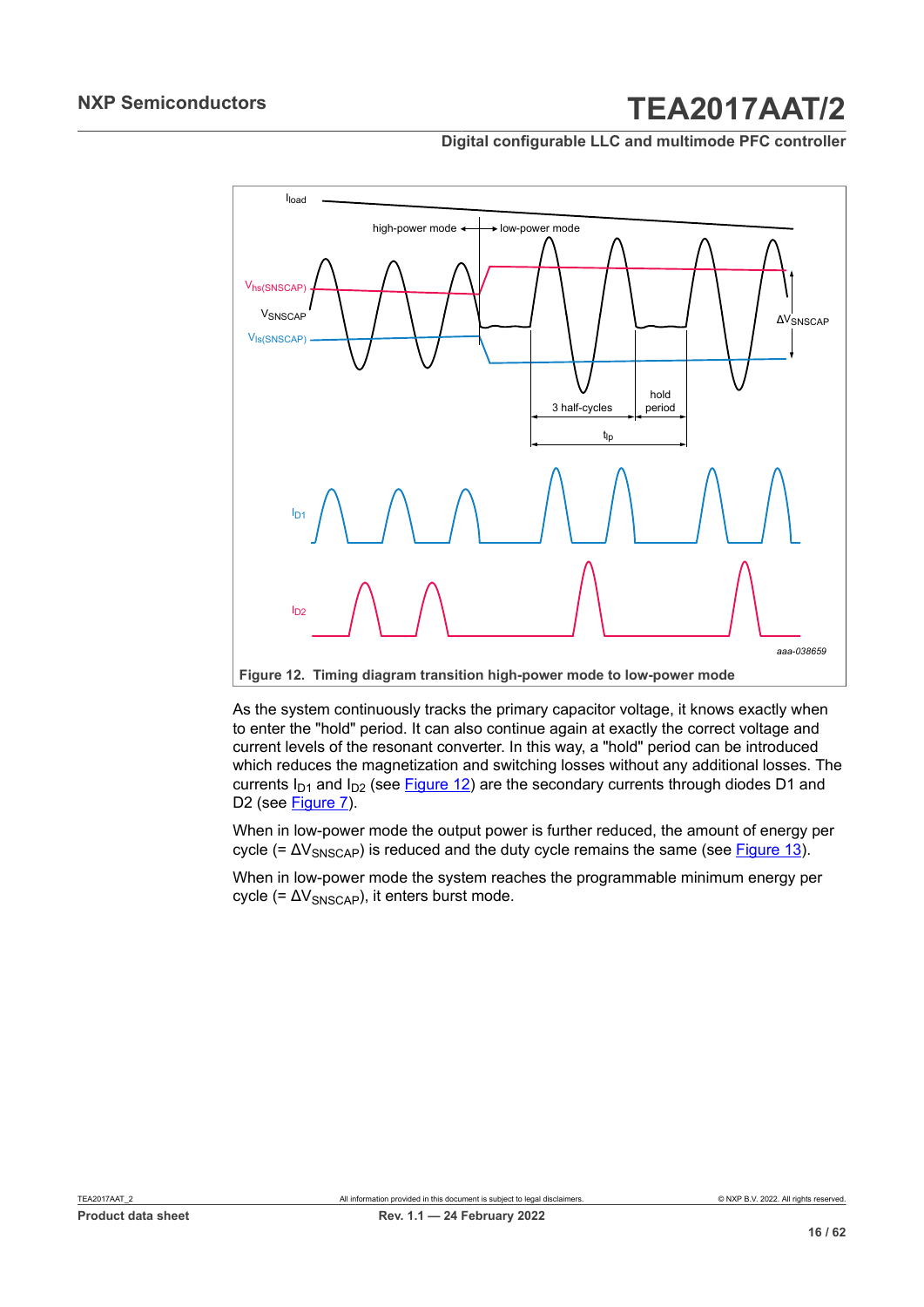**Digital configurable LLC and multimode PFC controller**

<span id="page-16-1"></span>

#### **8.3.3 Burst mode**

<span id="page-16-0"></span>In burst mode, the system alternates between operating in low-power mode and an extended hold state (see [Figure 14](#page-16-2)). Because of this additional extended hold period, the magnetization and switching losses are further reduced. So, the efficiency of the system is increased.

[Figure 14](#page-16-2) shows that all operating frequencies are outside the audible area. The minimum low-power frequency can be set with a parameter. Within a low-power period, the system is switching at the resonant frequency of the converter, which is typically between 50 kHz and 200 kHz. The burst frequency  $(1/T_{burst})$  can be programmed out side the audible noise area.

<span id="page-16-2"></span>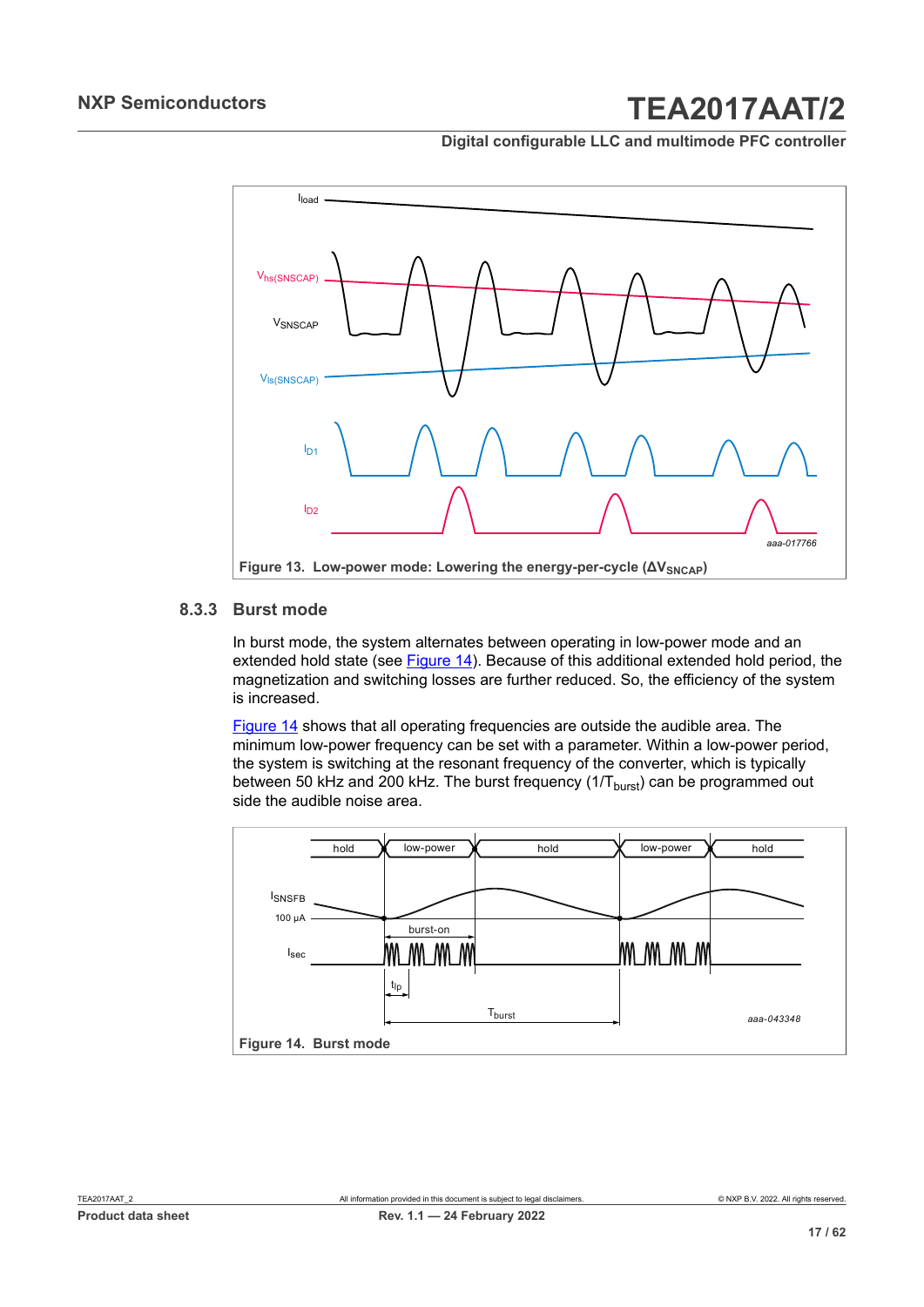#### **8.3.3.1 Frequency regulation**

<span id="page-17-1"></span>When the primary optocurrent ( $I_{SNSFB}$ ) drops to below  $I_{start(burst)}$  (100 µA typical), a new burst-on period is started. The end of the burst-on period depends on the calculated number of low-power cycles. The number of low-power cycles within a burst-on period is continuously adjusted so that the total burst period  $(T<sub>burst</sub>)$  is at least the period defined by the setting (see [Figure 15\)](#page-17-0).

<span id="page-17-0"></span>

The system continuously measures the burst period from the start of the previous burston period to a new burst-on period. At t1, the measured burst period  $(T<sub>burst</sub>)$  equals the required  $T<sub>burst</sub>$ . So, the next number of low-power cycles equals the number of previous low-power cycles. At a constant output power, the system expects that when the next burst-on period has the same number of low-power cycles as the previous burst-on period, the burst period  $(T<sub>burst</sub>)$  remains constant.

At a positive transient (t2), a new low-power cycle is started immediately to minimize the drop in output voltage. The measured time period, at time t2, is below the targeted burst period. The system increases the number of burst cycles. At t3, it measures the burst period again. In this example, the burst period is still below the targeted burst period. So, the system increases the number of low-power cycles again and again until the measured burst period equals the target burst period, which occurs at t4.

#### **8.3.3.2 Negative transient response**

<span id="page-17-2"></span>When the system operates in burst mode, it defines the new number of cycles at the start of a new burst cycle. If the output load is reduced just after the start of a new burst cycle, the output voltage shows an overshoot (see [Figure 16](#page-18-0)).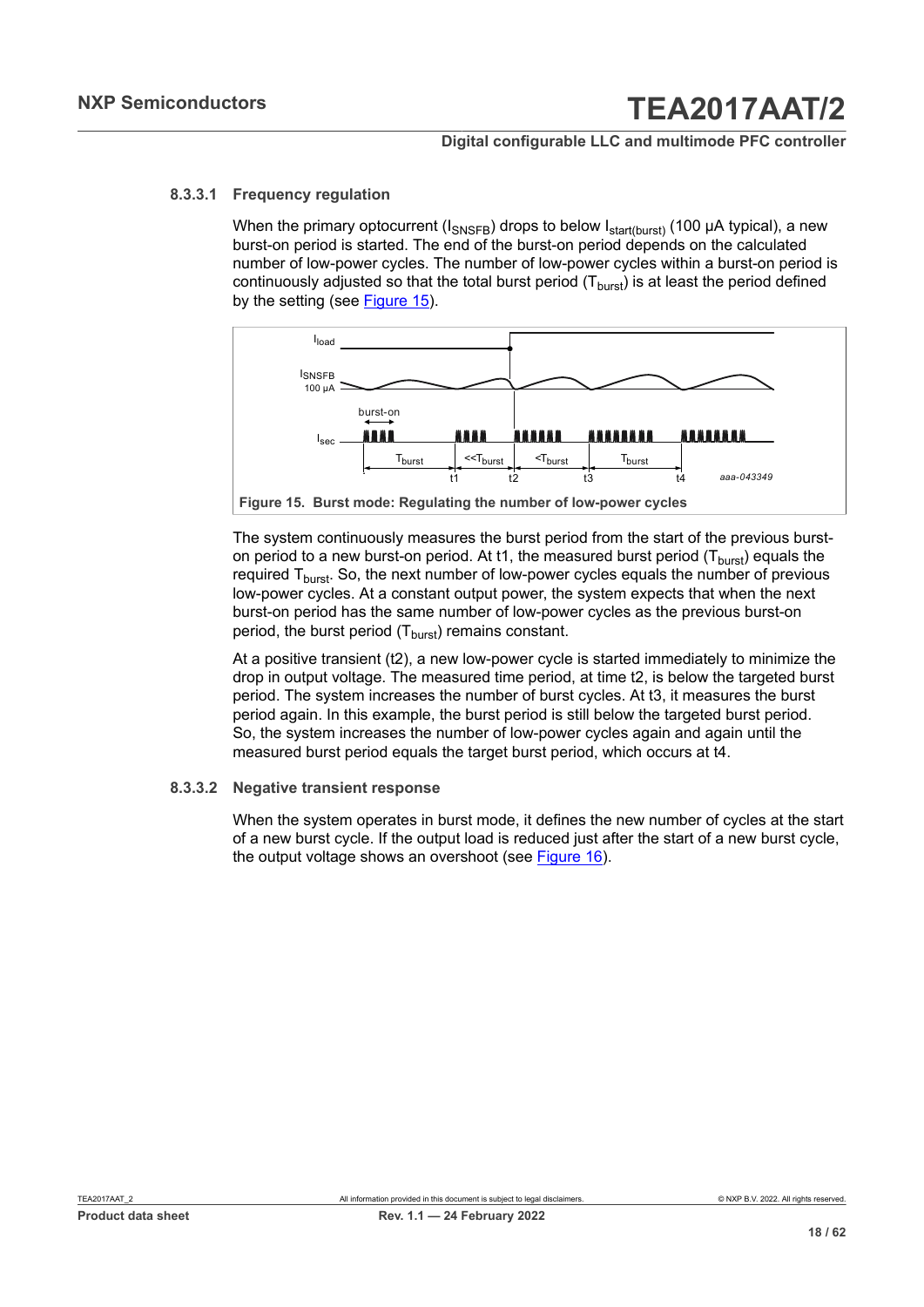#### **Digital configurable LLC and multimode PFC controller**

<span id="page-18-0"></span>

At t1, the system starts with a new burst cycle period. Shortly later at t2, the output load is reduced. As a result the output voltage shows an overshoot and the optocoupler current increases. To limit the overshoot, the system also ends the burst cycle when the optocoupler current exceeds the Istop(burst) level.

#### **8.3.3.3 Burst-mode delay function**

<span id="page-18-2"></span>When the output power drops to below the burst-mode power level, the system normally starts to operate in burst mode. If the output power is only below the burst-mode power level for a short time, to continue switching may be preferred, for example, to avoid audible noise or when using a multioutput configuration.

Entering burst mode can be delayed by using the burst-mode delay function. The output power has to be below the burst-mode power level for a minimum adjustable time then (see [Figure 17](#page-18-1)).

<span id="page-18-1"></span>

If, during the burst-mode delay time, the output voltage cannot be regulated properly and continues to increase, the system enters burst mode anyway.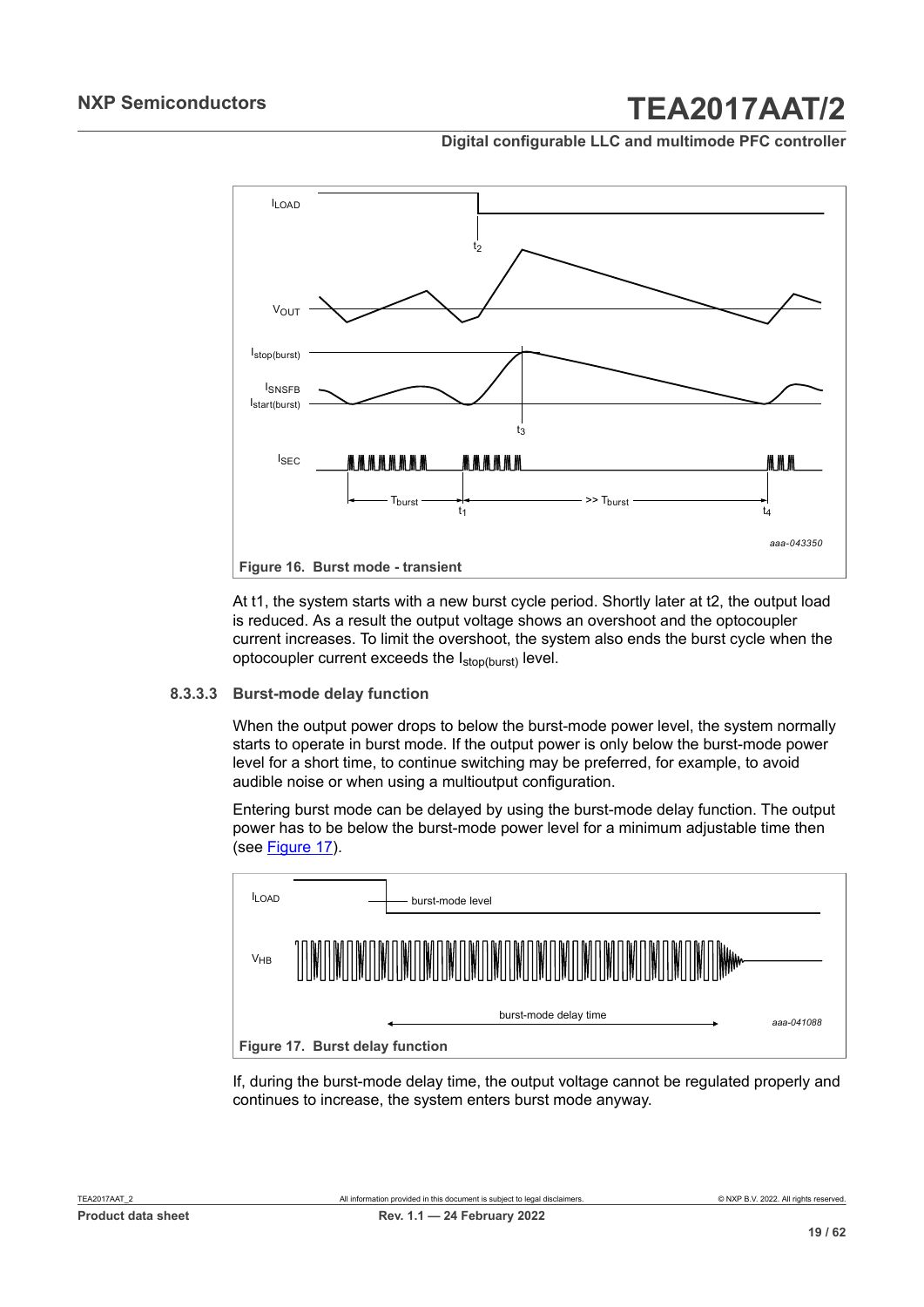#### **Digital configurable LLC and multimode PFC controller**

#### **8.3.3.4 Burst-mode exit delay function**

<span id="page-19-2"></span>When the system is in burst mode and a positive transient occurs, it may be preferred to leave the burst mode and restart the burst-mode delay function (see [Figure 18\)](#page-19-1).

<span id="page-19-1"></span>

When the LLC is switching for a time that exceeds the burst-mode exit delay time and the output load exceeds the burst-mode level, the system leaves the burst mode. The burstmode delay function is activated again. The burst-mode exit delay time can be set with a parameter.

In this way, the transient response is improved at a variable load while the system was initially in burst mode.

### **8.4 Optobias regulation**

<span id="page-19-0"></span>In a typical application, the output voltage is sensed using a TL431 and connected to the SNSFB pin of the TEA2017AAT via an optocoupler (see [Figure 29\)](#page-55-0). Because of the behavior of the TL431, the current through the optocoupler is at the maximum level when the output power is at the minimum level. It is therefore one of the most critical parameters to achieve the required no-load input power. To achieve maximum efficiency at low load/no load, the TEA2017AAT continuously regulates the optocurrent to a low level that is independent of the output load.

Because of the parasitic capacitance at the optocoupler collector, a very low optocurrent reduces the transient response of the system. So, the TEA2017AAT applies a fixed voltage at the SNSFB pin. It measures the current through the optocoupler which defines the required output power. Via an additional internal circuitry, which adds an offset to the required output power, the optocurrent is continuously (slowly) regulated to the  $I_{\text{real(SNSFB)}}$ level (= 80 μA typical). This level is independent of the output power.

At a positive load transient, the optocurrent initially decreases (see [Figure 8](#page-10-1);  $I_{\text{SNSFR}}$ ). The TEA2017AAT immediately increases the  $\Delta V_{SNSCAP}$  which again increases the output power.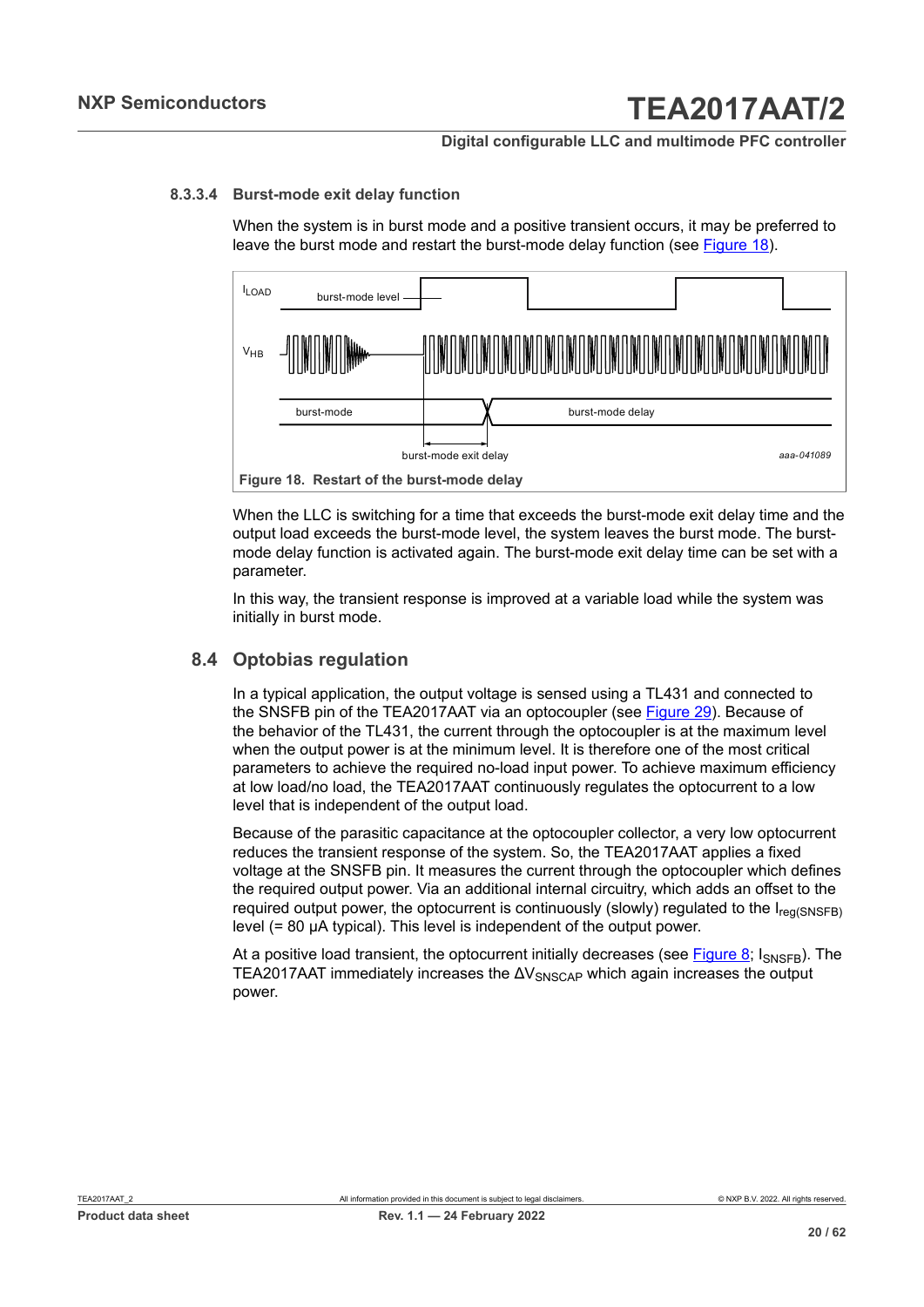**Digital configurable LLC and multimode PFC controller**

<span id="page-20-0"></span>

[Figure 19](#page-20-0) shows that when the optocurrent decreases, the internal voltage across the 12 kΩ resistor drops to below the targeted level of 960 mV (= 80 μA (typical) × 12 kΩ). The TEA2017AAT then slowly increases an additional offset at the power level (ΔP). It continues to increase the additional offset until the optocurrent reaches the target of 80 μA (typical). When the optocurrent increases due to a transient, the additional offset to the power level is decreased. As a result, the output voltage decreases which again decreases the optocurrent. In this way, the optocurrent is continuously regulated to the I<sub>reg(SNSFB)</sub> level.

The behavior of the internal circuitry connected to the SNSFB pin is the same as the behavior of the traditional circuitry. The fixed voltage at the SNSFB pin and the continuous regulation of the optocurrent level does not influence the regulation level. The advantage, however, is a reduction in no-load input power and an optimization of the transient response.

When the system operates in low-power mode at the minimum energy per cycle and at minimum duty cycle, it can no longer reduce the optocurrent level to the  $I_{\text{rea(SNSFB)}}$  target (» 80 μA typical). If the output power decreases further and the optocurrent increases to above the level of Istart(burst) (» 100 μA typical), the burst mode is triggered. When the output power drops to below this level again, a new burst cycle is started (see [Figure 14](#page-16-2) and [Figure 15\)](#page-17-0).

### **8.5 Power factor correction (PFC) regulation**

<span id="page-20-1"></span>To achieve a high power factor (PF) and low total harmonic distortion (THD), the input current of the power supply must follow the mains input voltage. However, as the filter capacitances cause a shift of 90° between the mains input current and its voltage, the input filter disrupts PF and THD. To improve PF and THD, the average PFC current is in accordance with a shifted sine wave (see [Figure 20](#page-21-0)).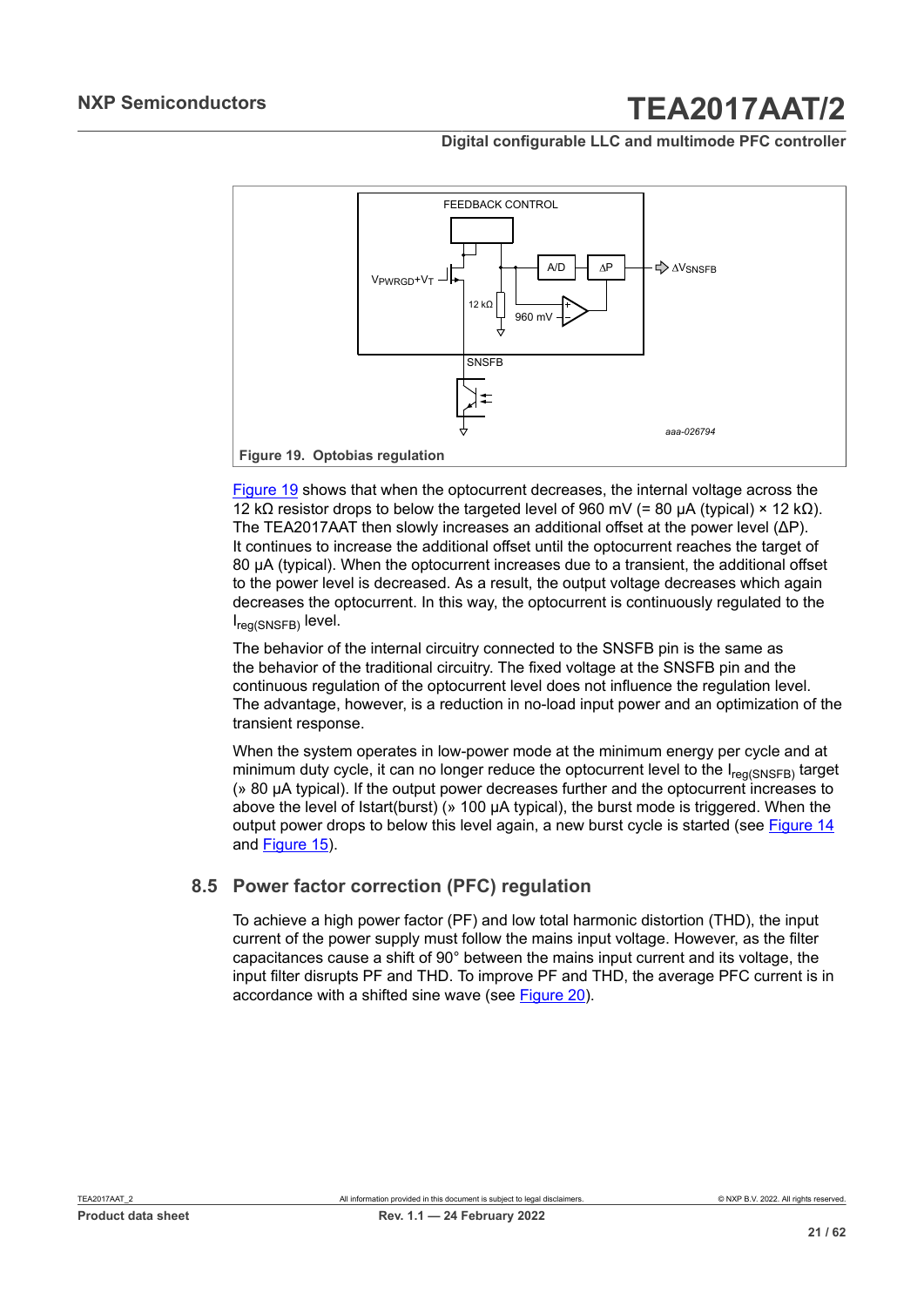#### **Digital configurable LLC and multimode PFC controller**



<span id="page-21-0"></span>As the mains input current (I $_{\sf MANS}$ ) is the sum of the current through the filter capacitances (I<sub>C\_total</sub>) and the PFC current (I<sub>PFC</sub>), it approaches a sine waveform.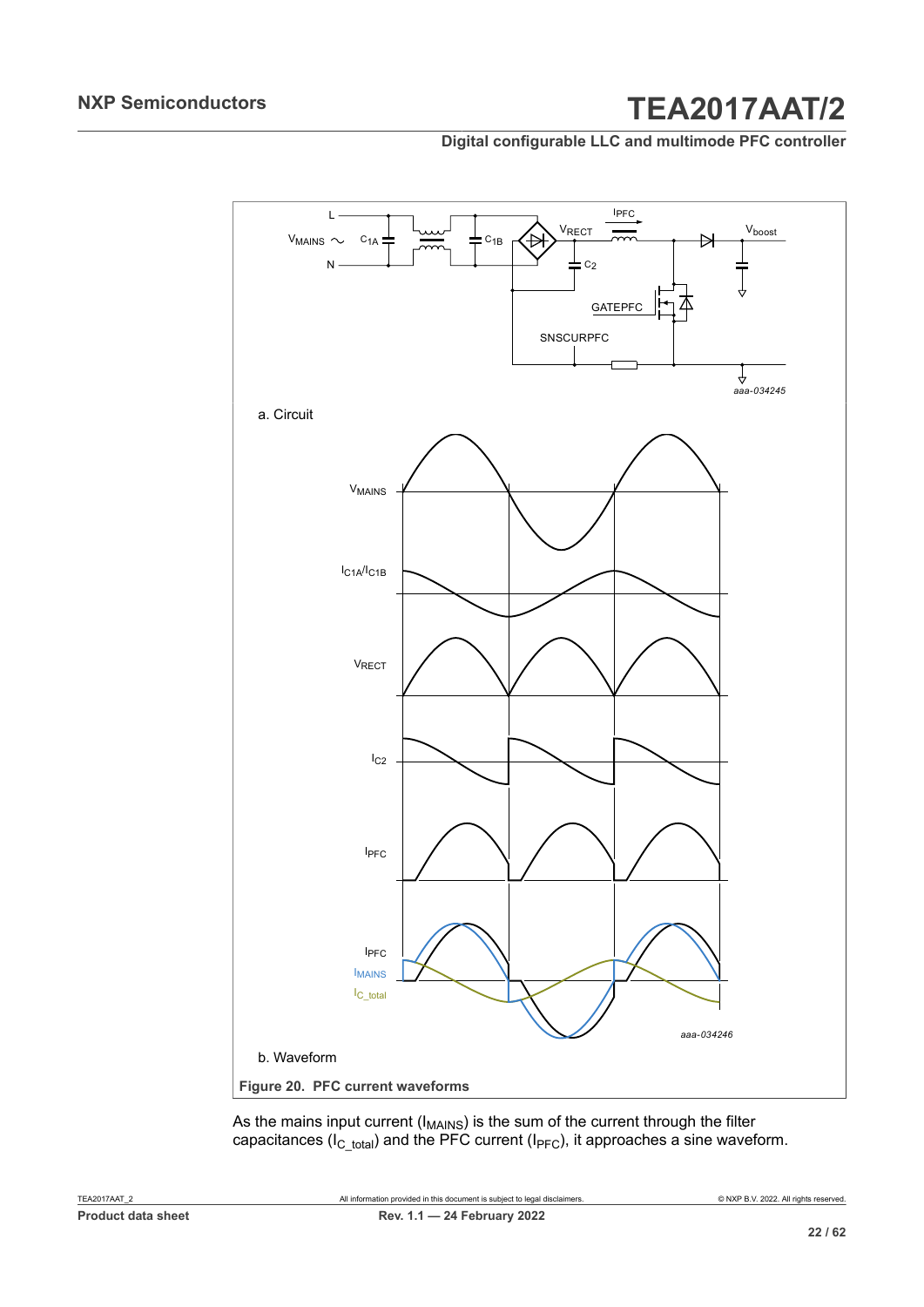### **Digital configurable LLC and multimode PFC controller**

The output voltage control loop defines the amplitude of the shifted sine wave. If more power is requested to the output, the amplitude of the shifted sine wave increases.

The power factor correction circuit can be configured to the following mode of operation:

- **•** DCM/QR/CCM, where the valley detection can be enabled/disabled
- **•** DCM/QR
- <span id="page-22-1"></span>**•** Fixed frequency CCM

#### **8.5.1 PFC switching frequency**

The average PFC current is in accordance with a shifted sine wave. The PFC switching frequency is a function of this desired PFC current (see [Figure 21\)](#page-22-0). However, it is limited to the minimum and maximum frequency. These frequencies can be set using a parameter.

<span id="page-22-0"></span>

At the start of a mains cycle, the desired PFC current is zero and the PFC does not

switch. When the PFC starts switching, the desired current is initially low and the PFC switching frequency is at minimum level. When the desired PFC current increases, the switching frequency increases as well until it reaches its maximum level.

Every switching cycle, the system calculates the PFC on-time such that its average current is in accordance with the desired PFC current and its frequency is in accordance with the above frequency curve. In this way, the system reaches the maximum efficiency at low loads, while keeping the ripple to a minimum at higher loads.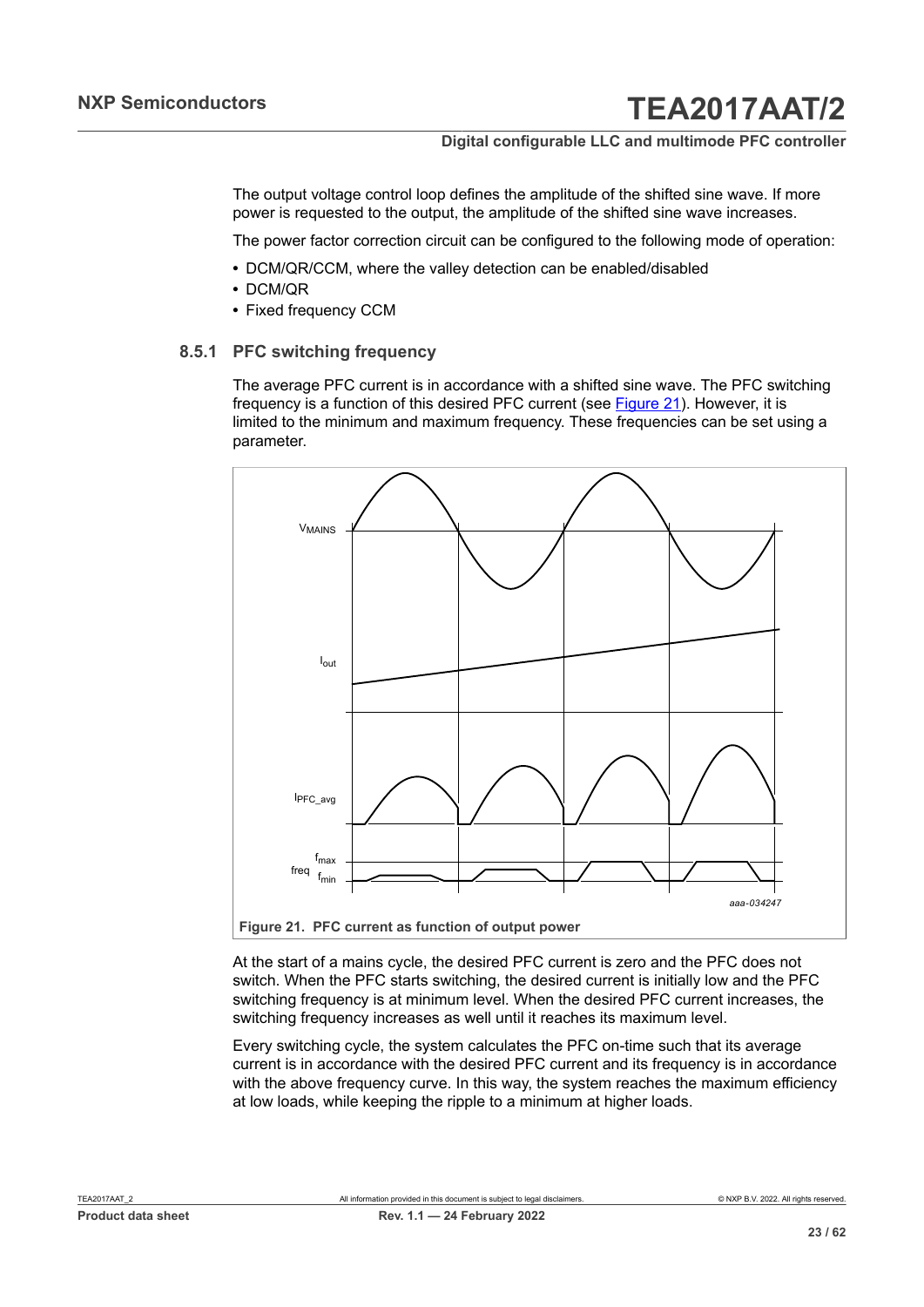#### **8.5.2 Frequency jitter**

<span id="page-23-1"></span>To optimize the EMI performance, an additional jitter can be added to the operating frequency of the PFC. The amplitude and modulation frequency of the jitter can be set using a parameter.

#### **8.5.3 Multimode operation (DCM/QR/CCM)**

<span id="page-23-2"></span>At the start of a mains cycle, the desired PFC current is low and the PFC switching frequency is at minimum level. The PFC is then switching in DCM mode.

When the desired PFC current increases toward the center of the mains, the PFC switching frequency increases as well. The system automatically enters CCM mode (see [Figure 22](#page-23-0)).

<span id="page-23-0"></span>

#### **8.5.4 DCM/QR mode of operation**

<span id="page-23-3"></span>When the DCM/QR mode of operation is selected, the system actually operates the same as in the multimode operation (DCM/QR/CCM). However, the PFC MOSFET is only turned on when the previous secondary stroke has ended (transformer must be demagnetized) and the voltage across the PFC MOSFET has reached a minimum value. To detect transformer demagnetization and the minimum voltage across the PFC MOSFET switch, the control IC continuously monitors the voltage across the PFC MOSFET and the current through the PFC circuitry. As a result, the PFC switching frequency can drop to below the minimum set frequency.

#### **8.5.5 Fixed-frequency CCM mode**

<span id="page-23-4"></span>In this mode, the system operates between DCM and CCM mode. The frequency is fixed and equals the set frequency.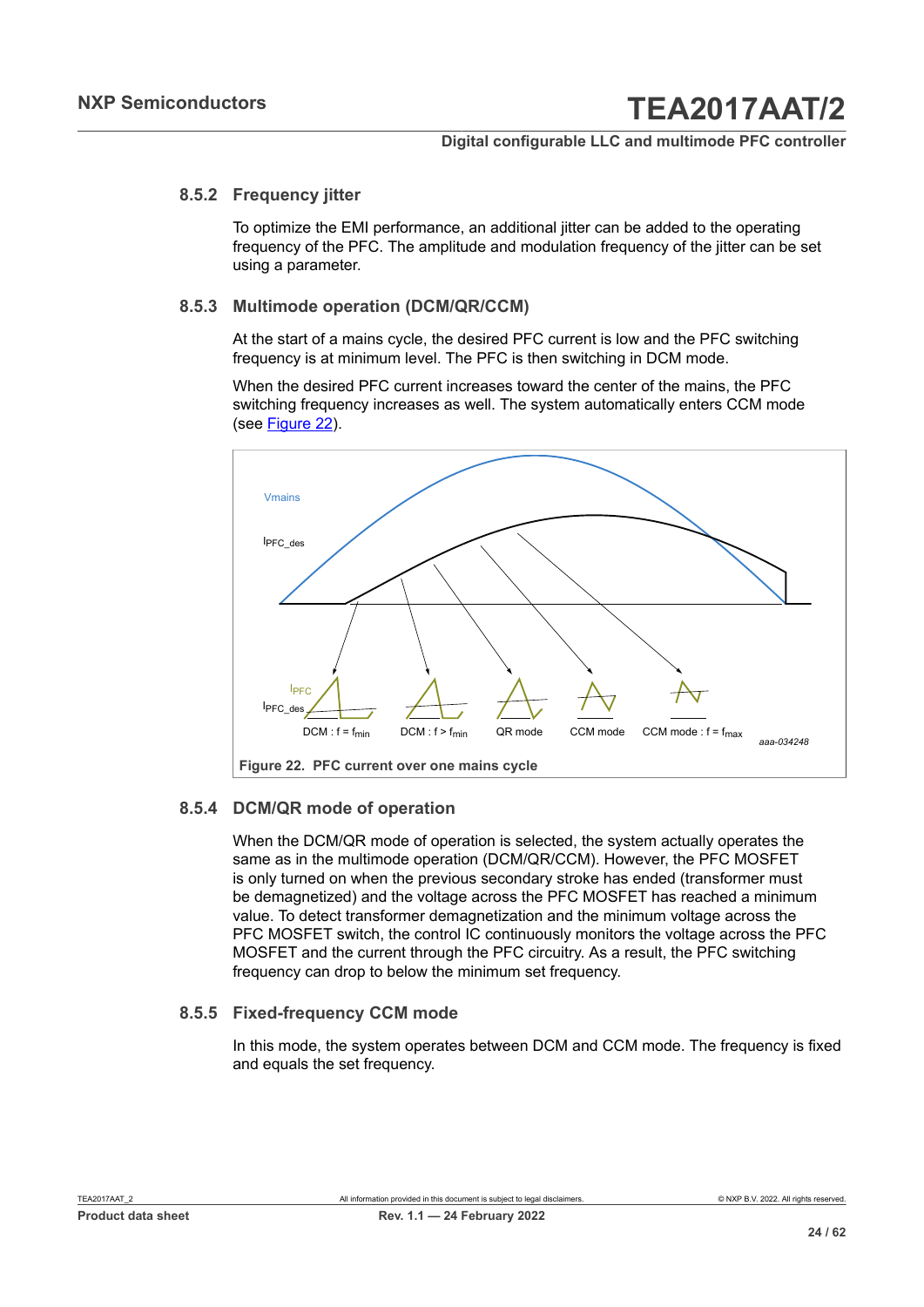#### **8.5.6 PFC start-up**

<span id="page-24-1"></span>At start-up, the PFC output voltage increases in line with an RC curve (see [Figure 23](#page-24-0)).

<span id="page-24-0"></span>

At t1, the mains is connected and the PFC output voltage equals the peak voltage of the mains. At t2, the PFC starts switching and its output voltage increase in line with an RC curve.

Starting up with an RC curve has the advantage that after start-up, the PFC output voltage does not show any overshoot which avoids that the OVP is triggered. It also ensures that, at start-up, the on-time slowly increases from a minimum value to the regulation level, avoiding audible noise.

<span id="page-24-2"></span>The RC time value can be programmed via the MTP.

#### **8.5.7 Output voltage regulation**

The PFC output voltage is externally divided using a high-ohmic resistive divider, which is connected to the SNSBOOST pin. The internal digital control loop, which compares the SNSBOOST voltage with an accurate trimmed reference voltage  $(V_{\text{rea(SNSBOOST)}})$ , regulates the amplitude of the desired PFC current (see [Figure 15](#page-17-0)).

The PFC current is measured via an external sense resistor connected to the SNSCURPFC pin. To ensure proper switching, the measured PFC current is internally filtered.

#### **8.5.8 PFC burst mode**

<span id="page-24-3"></span>When the LLC is in burst mode and its duty cycle is below an adjustable entry level, the PFC enters burst mode.

When the LLC is out of burst mode or its duty cycle exceeds the entry level plus adjustable hysteresis, the PFC leaves burst mode.

[Figure 24](#page-25-0) shows the behavior of the PFC in burst mode.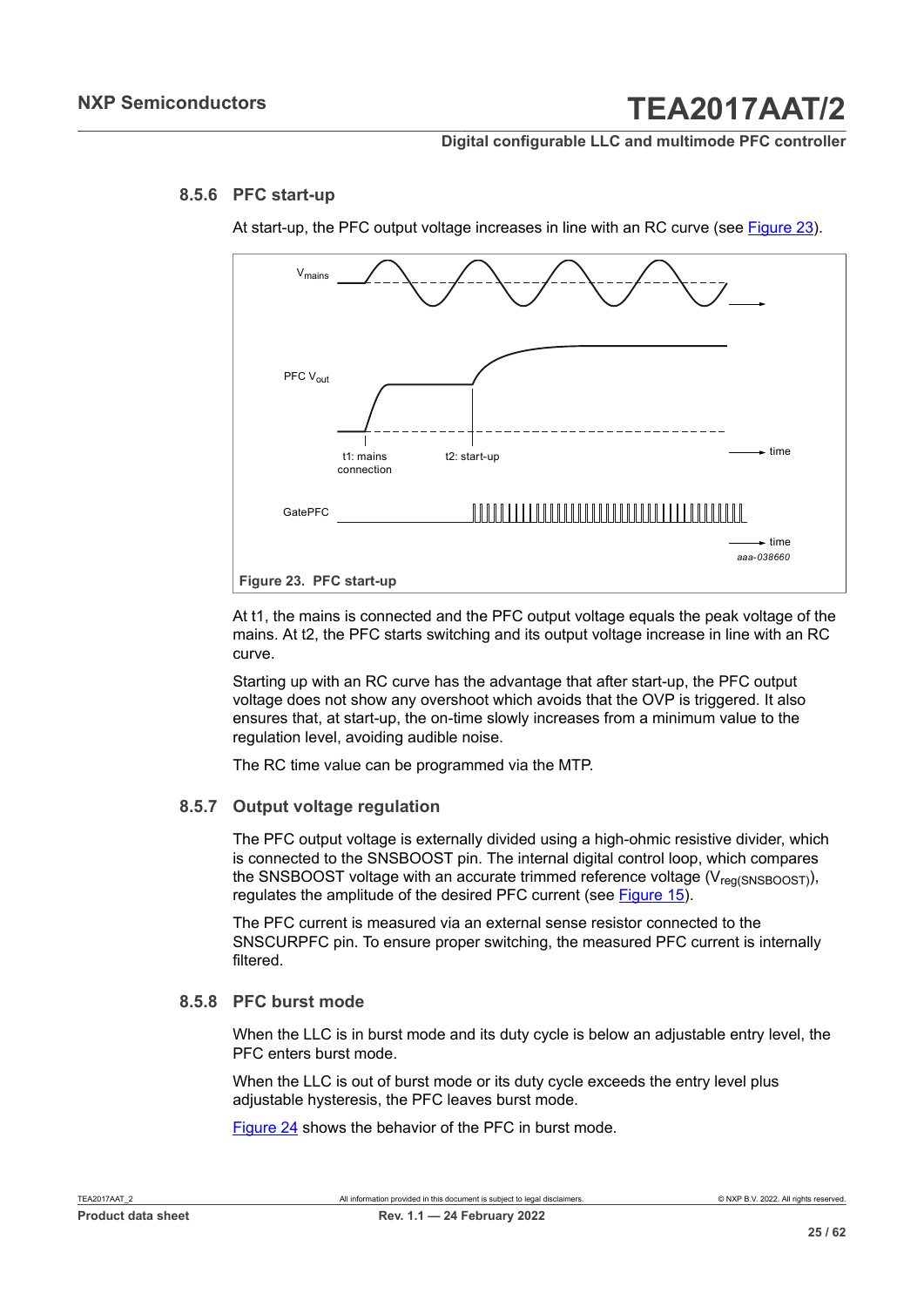**Digital configurable LLC and multimode PFC controller**

<span id="page-25-0"></span>

| PFC burst mode ripple $= 0$        |                                                                                                                                                                                                                                                                                                                     |              |                   |                       |             |            |
|------------------------------------|---------------------------------------------------------------------------------------------------------------------------------------------------------------------------------------------------------------------------------------------------------------------------------------------------------------------|--------------|-------------------|-----------------------|-------------|------------|
| LLC converter_IIIIIIIIIIIII        | 11111111111                                                                                                                                                                                                                                                                                                         | 11111111111  | 11111111111       | 11111111111           | 11111111111 | ,,,,,,,,,  |
| PFC output voltage -               |                                                                                                                                                                                                                                                                                                                     |              |                   |                       |             |            |
| PFC converter_IIIIIIIIIIIIIIIII    | $\frac{1}{2}$                                                                                                                                                                                                                                                                                                       |              | $\frac{1}{2}$     | $\frac{1}{2}$         |             | 11111111   |
|                                    |                                                                                                                                                                                                                                                                                                                     |              |                   |                       |             |            |
| PFC burst mode ripple $\geq 0$     |                                                                                                                                                                                                                                                                                                                     |              |                   |                       |             |            |
| LLC converter IIIIIIIIIIII         | $\frac{1}{2}$ $\frac{1}{2}$ $\frac{1}{2}$ $\frac{1}{2}$ $\frac{1}{2}$ $\frac{1}{2}$ $\frac{1}{2}$ $\frac{1}{2}$ $\frac{1}{2}$ $\frac{1}{2}$ $\frac{1}{2}$ $\frac{1}{2}$ $\frac{1}{2}$ $\frac{1}{2}$ $\frac{1}{2}$ $\frac{1}{2}$ $\frac{1}{2}$ $\frac{1}{2}$ $\frac{1}{2}$ $\frac{1}{2}$ $\frac{1}{2}$ $\frac{1}{2}$ | 111111111111 | 111111111111      | 11111111111           |             | 11111111   |
| PFC output voltage                 |                                                                                                                                                                                                                                                                                                                     |              | $V_{reg}$ = 2.5 V |                       |             |            |
| PFC converter IIIIIIIIIIIIIIIIIIII |                                                                                                                                                                                                                                                                                                                     |              | 11111111111111    | PFC burst mode ripple |             |            |
|                                    |                                                                                                                                                                                                                                                                                                                     |              |                   |                       |             | aaa-038661 |
| Figure 24. PFC burst mode          |                                                                                                                                                                                                                                                                                                                     |              |                   |                       |             |            |

When the PFC is in burst mode and its output voltage drops to below the regulation level minus an adjustable ripple voltage, the PFC starts switching. When it reaches the regulation level again, the PFC stops switching.

When the ripple voltage is set to zero, the PFC always starts switching as soon as the LLC starts switching. When the output voltage reaches the regulation level and the LLC stops switching, the PFC stops switching as well.

#### **8.5.9 PFC burst mode soft start/soft stop**

<span id="page-25-1"></span>To reduce the audible noise, a soft start and a soft stop can be added to the PFC burst mode. During a soft start, the average PFC current starts at zero and increases to the required level. A soft stop implies that the average PFC current decreases from the regulation level down to zero. The rates of increase and decrease are independently adjustable.

#### **8.5.10 Valley switching and demagnetization**

<span id="page-25-2"></span>When the TEA2017AAT operates in discontinuous conduction mode or quasi-resonant mode, the PFC MOSFET is switched on after the transformer is demagnetized. To reduce switching losses and ElectroMagnetic Interference (EMI), the next stroke is started when the PFC MOSFET drain-source voltage is at its minimum (valley switching). The demagnetization and valley detection are measured via the SNSCURPFC and the DRAINPFC pin.

If no valley signal is detected on the DRAINPFC pin, the controller generates a valley signal  $(t_{tolvrec})$ ; 7 µs typical) after demagnetization is detected.

#### **8.5.11 Frequency limitation**

<span id="page-25-3"></span>To optimize the transformer and minimize switching losses, the PFC switching frequency is limited to  $f_{sw(PFC)max}$ .

To avoid audible noise, the minimum frequency is limited to  $f_{\text{sw(PFC)min}}$ .

To ensure correct control of the PFC MOSFET under all circumstances, the minimum offtime is limited at  $t_{off(PFC)min}$ .

All frequency limitation values are adjustable.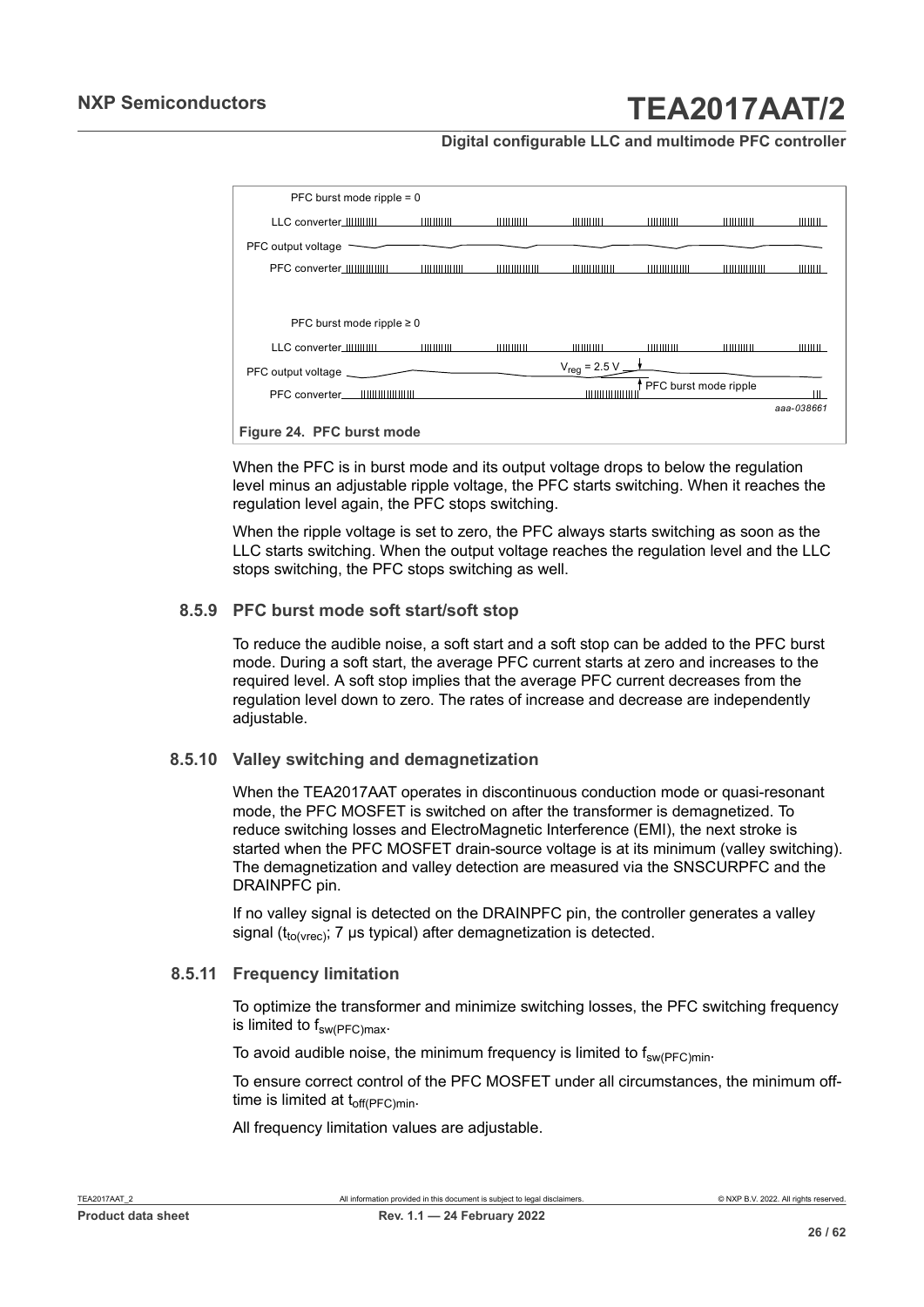#### **8.5.12 Mains voltage compensation (SNSMAINS pin)**

<span id="page-26-1"></span>The equation for the transfer function of a power factor corrector is a function of the mains input voltage. In a typical application, the result is a low bandwidth for low-mains input voltages. At high-mains input voltages, the mains harmonic reduction (MHR) requirements may be hard to meet.

To compensate for the mains input voltage influence, the TEA2017AAT contains a correction circuit. The input voltage is measured via the SNSMAINS pin (see [Section 8.6.4\)](#page-28-0). The information is fed to an internal mains compensation circuit. With this compensation, it is possible to keep the regulation loop bandwidth constant over the full mains input range. The result is that a mains voltage-independent transient response on load steps is yielded, while still complying with class-D MHR requirements.

#### **8.5.13 Active X-capacitor discharge**

<span id="page-26-2"></span>The TEA2017AAT provides an active X-capacitor discharge after the mains voltage is disconnected. When the mains input voltage (and so also the measured current into the SNSMAINS pin) increases, the system assumes the presence of a mains voltage. When the mains voltage does not increase for a minimum period of  $t_{d(dch)}$ , the X-capacitor is discharged via the DRAINPFC pin. When the mains is reconnected, the discharge current is disabled again.

### **8.6 Protections**

<span id="page-26-3"></span>[Table](#page-26-0) 4 gives an overview of the available protections.

| <b>Protection</b>                       | <b>Description</b>                                      | <b>Action</b>                                                                            | <b>PFC</b> | <b>LLC</b> | <b>Protection</b><br>register |
|-----------------------------------------|---------------------------------------------------------|------------------------------------------------------------------------------------------|------------|------------|-------------------------------|
| <b>General protections</b>              |                                                         |                                                                                          |            |            |                               |
| <b>UVP SUPIC</b>                        | undervoltage<br>protection SUPIC<br>pins                | recharge via DRAINPFC;<br>restart when<br>$V_{\text{SUPIC}}$ > $V_{\text{start(SUPIC)}}$ | off        | off        | $\overline{\phantom{a}}$      |
| <b>MTPfail</b>                          | reading of the<br>internal MTP<br>failed                | continue reading until the<br>data is valid; only checked<br>once at start-up            | off        | off        | Y                             |
| <b>OTPint</b>                           | internal<br>overtemperature<br>protection               | LLC and PFC are either<br>latched or safe restart [1]                                    | off        | off        | Y                             |
| <b>OTPext</b>                           | external<br>overtemperature<br>protection               | LLC and PFC are either<br>latched or safe restart [1]                                    | off        | off        | Υ                             |
| <b>SCP</b><br>SNSBOOST/<br>fast disable | short-circuit<br>protection/<br>disable PFC and<br>LLC. | restart when<br>$V_{\text{SNSBOOST}}$ > $V_{\text{scp}(\text{start})}$                   | off        | off        | Y                             |

#### <span id="page-26-0"></span>**Table 4. Protections overview**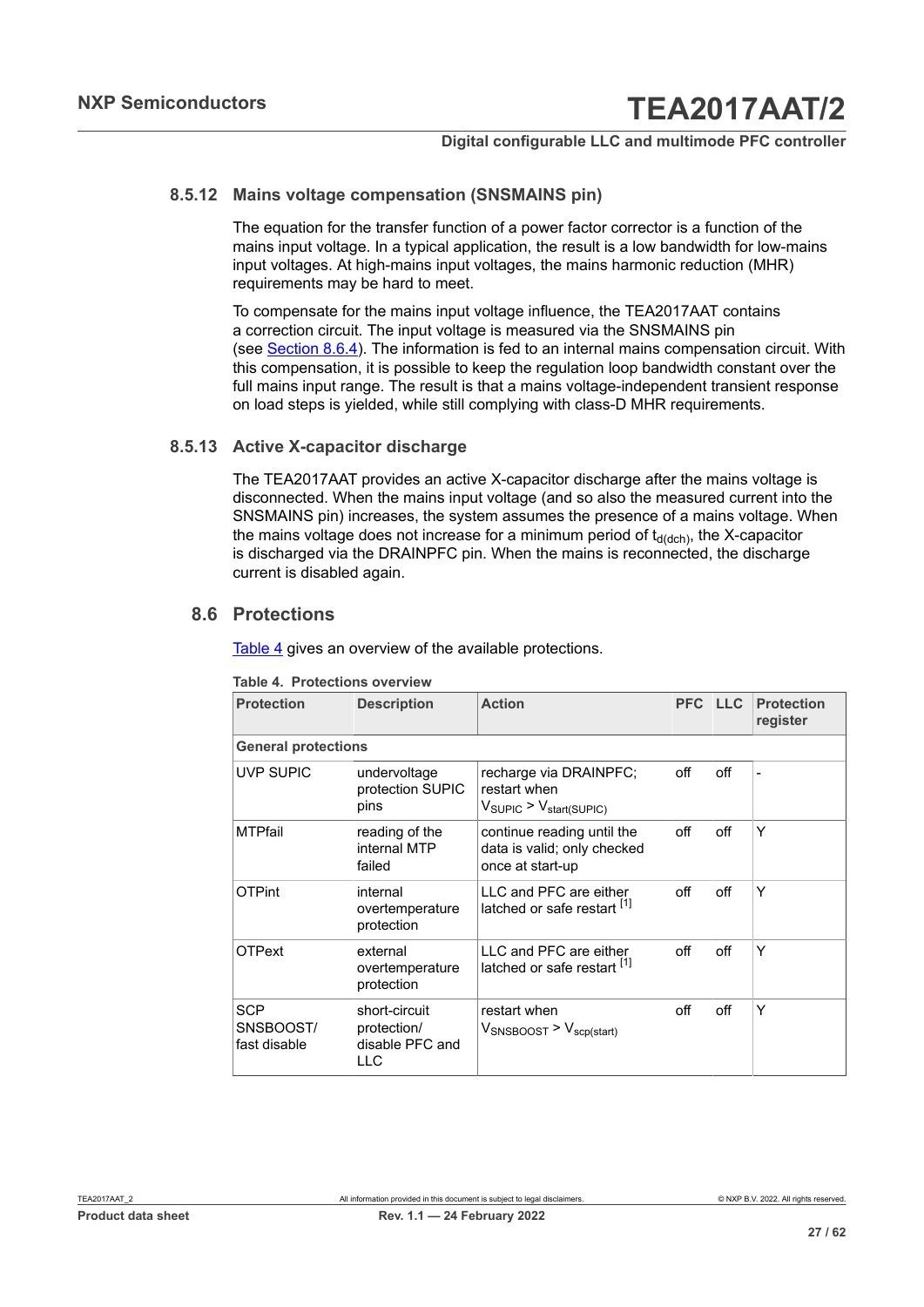### **Digital configurable LLC and multimode PFC controller**

<span id="page-27-0"></span>**Table 4. Protections overview***...continued*

| <b>Protection</b>      | <b>Description</b>                                                 | <b>Action</b>                                                                                                                             | <b>PFC</b>     | <b>LLC</b>                | <b>Protection</b><br>register |
|------------------------|--------------------------------------------------------------------|-------------------------------------------------------------------------------------------------------------------------------------------|----------------|---------------------------|-------------------------------|
| <b>PFC</b> protections |                                                                    |                                                                                                                                           |                |                           |                               |
| brownout-mains         | undervoltage<br>protection mains                                   | restart when the mains<br>voltage exceeds the brownin<br>level                                                                            | off            | on/<br>off <sup>[1]</sup> |                               |
| OVP SNSBOOST           | overvoltage<br>protection boost<br>voltage                         | restart when<br>$V_{\text{SNSBOOST}} < V_{\text{reg(SNSBOOST)}}$                                                                          | off            | on/<br>off <sup>[1]</sup> | Y                             |
| <b>OVP DRAINPFC</b>    | overvoltage<br>protection<br><b>DRAINPFC</b><br>voltage            | LLC and PFC are either<br>latched or safe restart<br>protections <sup>[1]</sup>                                                           | off            | off                       | Y                             |
| Maximum on-time        | maximum on-<br>time of the PFC<br><b>MOSFET</b>                    | PFC MOSFET switched off;<br>continue operation                                                                                            | $\overline{a}$ |                           | N                             |
| <b>OCP</b>             | overcurrent<br>protection                                          | PFC MOSFET switched off;<br>continue operation                                                                                            | $\overline{a}$ | $\overline{\phantom{0}}$  | N                             |
| <b>PFCcoil short</b>   |                                                                    | LLC and PFC are off,<br>followed by a safe restart                                                                                        | off            | off                       | Y                             |
| linrush                | inrush current<br>protection                                       | PFC MOSFET switched off;<br>PFC switching postponed                                                                                       | off            | $\overline{a}$            | $\overline{\phantom{0}}$      |
| <b>LLC</b> protections |                                                                    |                                                                                                                                           |                |                           |                               |
| UVP SUPHS              | undervoltage<br>protection SUPHS<br>pin                            | GATEHS = off                                                                                                                              | $\overline{a}$ | off                       | $\overline{a}$                |
| UVP SNSBOOST           | undervoltage<br>protection boost                                   | restart when<br>$V_{\text{SNSBOOST}}$ > $V_{\text{start(SNSBOOST)}}$                                                                      | $\overline{a}$ | off                       | $\overline{\phantom{0}}$      |
| <b>OVP SUPIC</b>       | output overvoltage<br>protection;<br>measured via the<br>SUPIC pin | LLC and PFC are either<br>latched or safe restart [1]                                                                                     | off            | off                       | Y                             |
| Maximum on-time        | maximum on-<br>time of the LLC<br><b>MOSFET</b>                    | LLC MOSFET switched off;<br>continue operation                                                                                            | $\overline{a}$ | $\overline{\phantom{0}}$  | Υ                             |
| <b>CMR</b>             | capacitive mode<br>regulation                                      | system ensures that mode of<br>operation is inductive                                                                                     |                |                           | Y                             |
| <b>OCP</b>             | overcurrent<br>protection                                          | switch off cycle-by-cycle;<br>After several consecutive<br>cycles, LLC and PFC are<br>either latched or safe restart<br>$\lceil 1 \rceil$ | off            | off                       | Y                             |
| <b>STARTUP MAX</b>     | maximum start-up<br>time                                           | LLC and PFC are either<br>latched or safe restart [1]                                                                                     | off            | off                       | Y                             |
| <b>OPP</b>             | overpower<br>protection                                            | LLC and PFC are either<br>latched or safe restart [1]                                                                                     | off            | off                       | Υ                             |

[1] Selectable via a parameter at the MTP.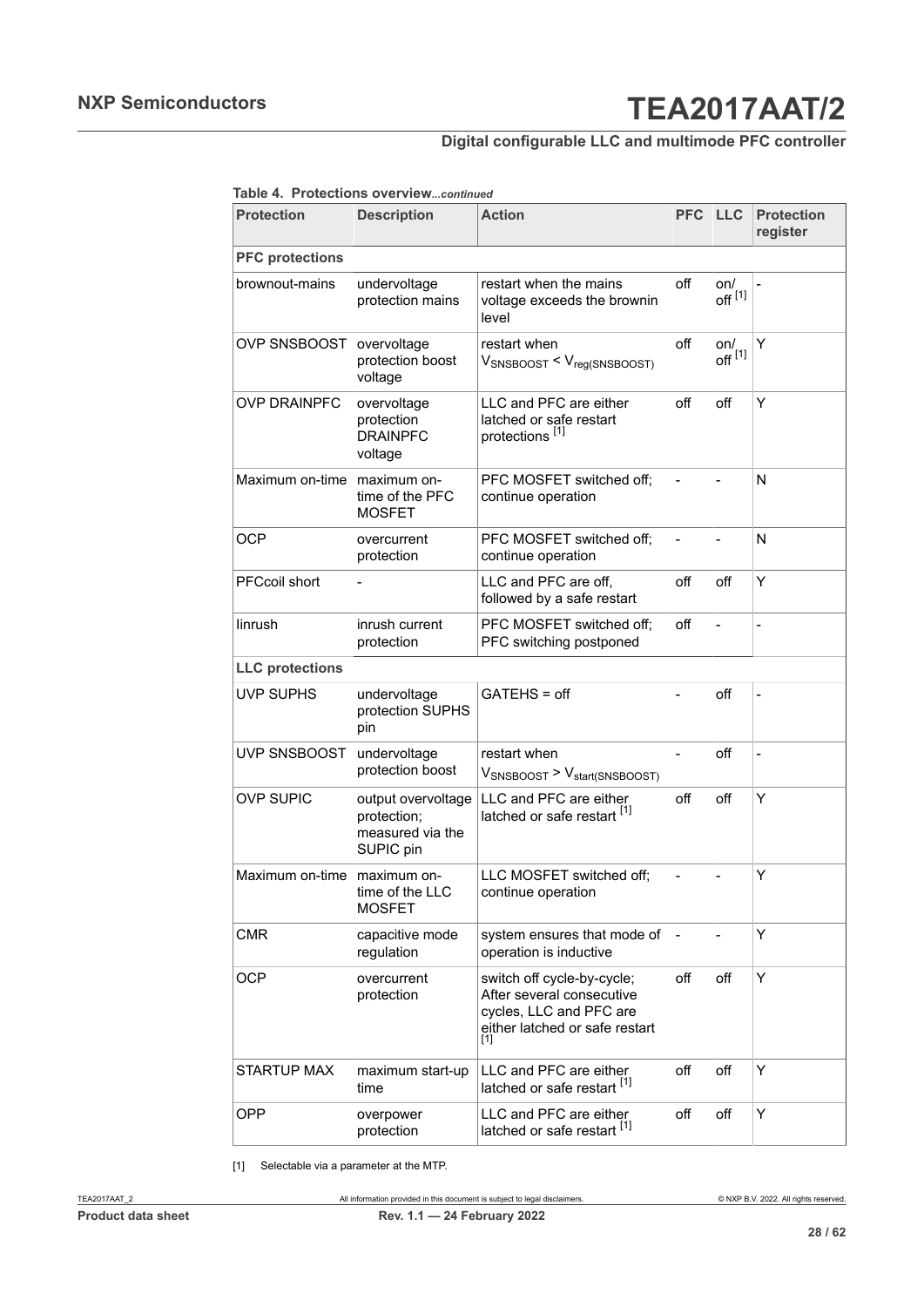#### **Digital configurable LLC and multimode PFC controller**

When the system is in a latched or safe restart protection, the SUPIC voltage is regulated to its start level via the DRAINPFC pin.

#### **8.6.1 Undervoltage protection SUPIC**

<span id="page-28-1"></span>When the voltage on the SUPIC pin is below its undervoltage level  $V_{\text{uvp(SUPIC)}}$ , both the PFC and LLC converter stop switching. The capacitors at the SUPIC pin are recharged via the DRAINPFC pin.

<span id="page-28-2"></span>When the SUPIC supply voltage exceeds its start level, the system restarts.

#### **8.6.2 MTP fail**

At start-up, when the SUPIC reaches 12 V, the system reads the parameters from the internal MTP. If reading the MTP failed, a protection is triggered. A mains reset is required before the system starts. During this time, the PFC and LLC remain off.

#### **8.6.3 Internal overtemperature protection (OTP)**

<span id="page-28-3"></span>An accurate internal temperature protection is provided in the circuit. When the junction temperature exceeds the thermal shutdown temperature, the PFC and the LLC stop switching.

The response of the internal OTP follows the setting of the external OTP. It can be either latched or safe restart.

#### **8.6.4 Brownin/brownout and external overtemperature protection**

<span id="page-28-0"></span>On the TEA2017AAT, the mains measurement and external temperature are combined at the SNSMAINS pin (see [Figure 25](#page-29-0)).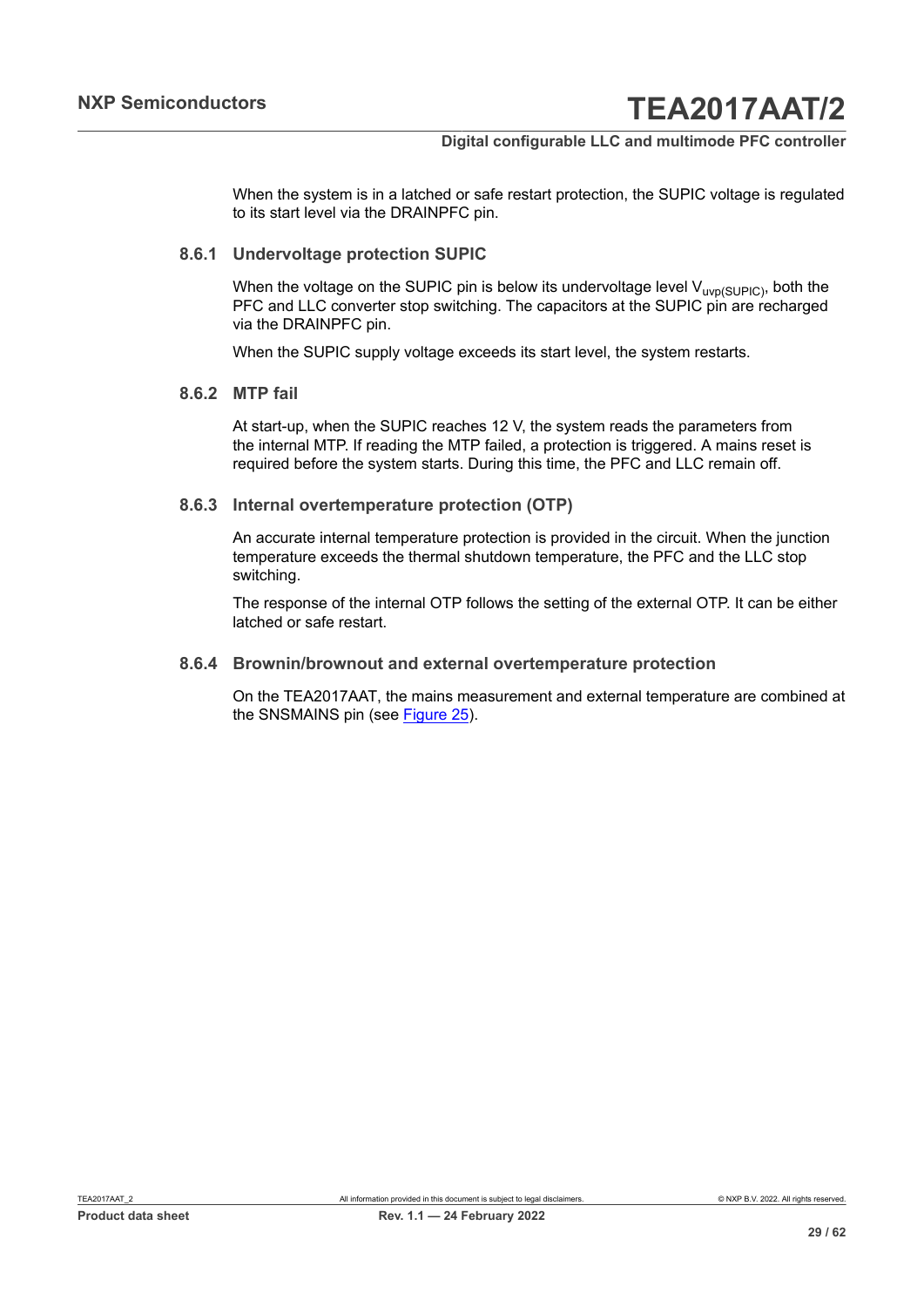**Digital configurable LLC and multimode PFC controller**



<span id="page-29-0"></span>The TEA2017AAT continuously measures the SNSMAINS voltage via an A/D converter and waits until it detects a peak (t1). This peak value is internally stored and used for the mains compensation. The output of the A/D converter is used for brownout/brownin detection.

During an NTC measurement, which is enabled during the peak of the mains, an internal current source of  $I_{\alpha(SNSMAINS)}$  is switched on. With the external NTC and diode, the internal current source generates a voltage at the SNSMAINS pin. If this voltage remains below the  $V_{\text{det(SNSMAINS)}}$  level, the external OTP protection is triggered after  $t_{d({otp})}$ . The internal current source is turned on until the SNSMAINS voltage exceeds the  $V_{\text{det(SNSMAINS)}}$  level level or a maximum time of  $t_{\text{det(max)NTC}}$ .

The external resistor, which is connected between mains\_L/mains\_N and the SNSMAINS pin, can be either 20 MΩ or 10 MΩ. The amount of mains resistor can either be one (only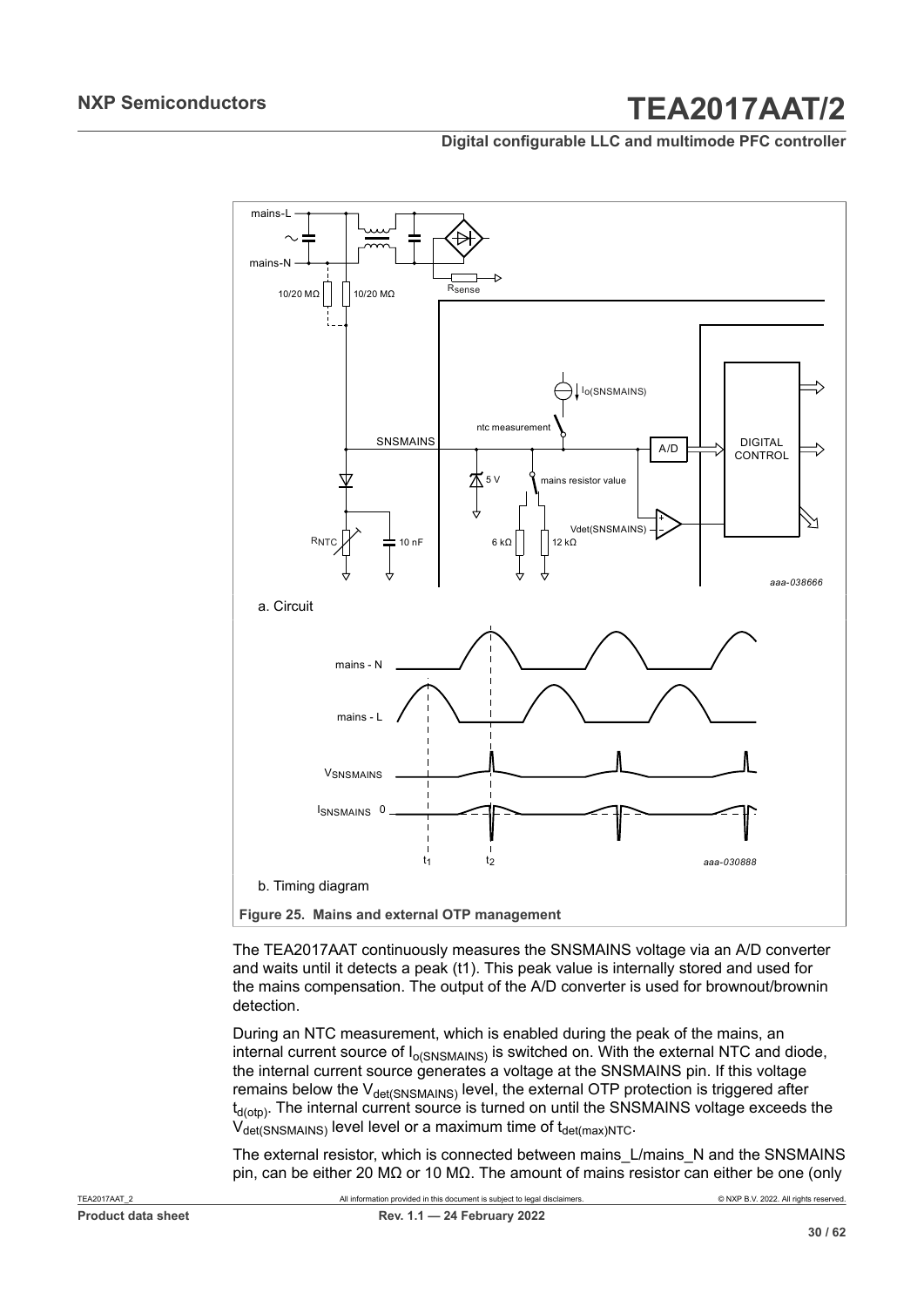#### **Digital configurable LLC and multimode PFC controller**

connected to the mains-L or mains-N) or two (one connected to the mains-L and the other to the mains-N). However, the selected parameter of the resistor value and number of resistors must correspond to the application.

#### **8.6.5 Short-circuit protection/fast disable**

<span id="page-30-0"></span>The PFC and LLC do not start switching until the voltage on the SNSBOOST pin exceeds  $V_{\text{scpl}(\text{start})}$ . This function acts as short circuit protection for the boost voltage.

When the SNSBOOST pin is shorted to ground or the SNSBOOST pull-up resistor is disconnected, this protection inhibits switching.

This function can also be used as a fast disable. If this pin is shorted to ground via an external MOSFET, the system either stops switching or enters the protection mode followed by safe restart or latched protection. In this way, an additional external protection can be added.

#### **8.6.6 Brownout mains**

<span id="page-30-1"></span>To prevent the PFC from operating at very low mains input voltages, the PFC stops switching with a soft stop when the measured mains voltage drops to below the brownout level. When the mains voltage exceeds the brownin level, the PFC restarts with a soft start. To avoid that the system is interrupted during a short mains interruption, a delay can be set before the brownout function is active.

Typically, only the PFC stops switching and the LLC continues at a brownout. Due to the large PFC bulk capacitor, the LLC can continue for a long period while the mains is already disconnected. So, the option to stop the LLC at a brownout after a given delay can be selected with a parameter.

#### **8.6.7 Overvoltage protection (SNSBOOST pin)**

<span id="page-30-2"></span>To prevent output overvoltage during load steps and mains transients, a PFC output overvoltage protection circuit is built in. When the voltage on the SNSBOOST pin exceeds the  $V_{stop(ovp)PFC}$  level, switching of the power factor correction circuit is inhibited. When the SNSBOOST pin voltage drops to below the regulation level ( $V_{\text{realSSBOOST}}$ ) again, the switching of the PFC recommences.

When an OVP at the SNSBOOST is detected for a minimum period (can be set using a parameter), the LLC can also be disabled.

#### **8.6.8 Overvoltage protection (DRAINPFC pin)**

<span id="page-30-3"></span>To prevent output overvoltage of the PFC due to a disturbed SNSBOOST pin, an additional PFC output overvoltage protection is available. This overvoltage protection is measured via the DRAINPFC pin.

To avoid false triggering, measuring the DRAINPFC is blanked for  $t_{\text{leb(OVP)PFC}}$  after the PFC MOSFET is switched off.

The DRAINPFC overvoltage protection level and the delay before it enters the protection state can be set with parameters.

The DRAINPFC overvoltage protection can be a latched, a safe restart, or a latched after safe restart protection.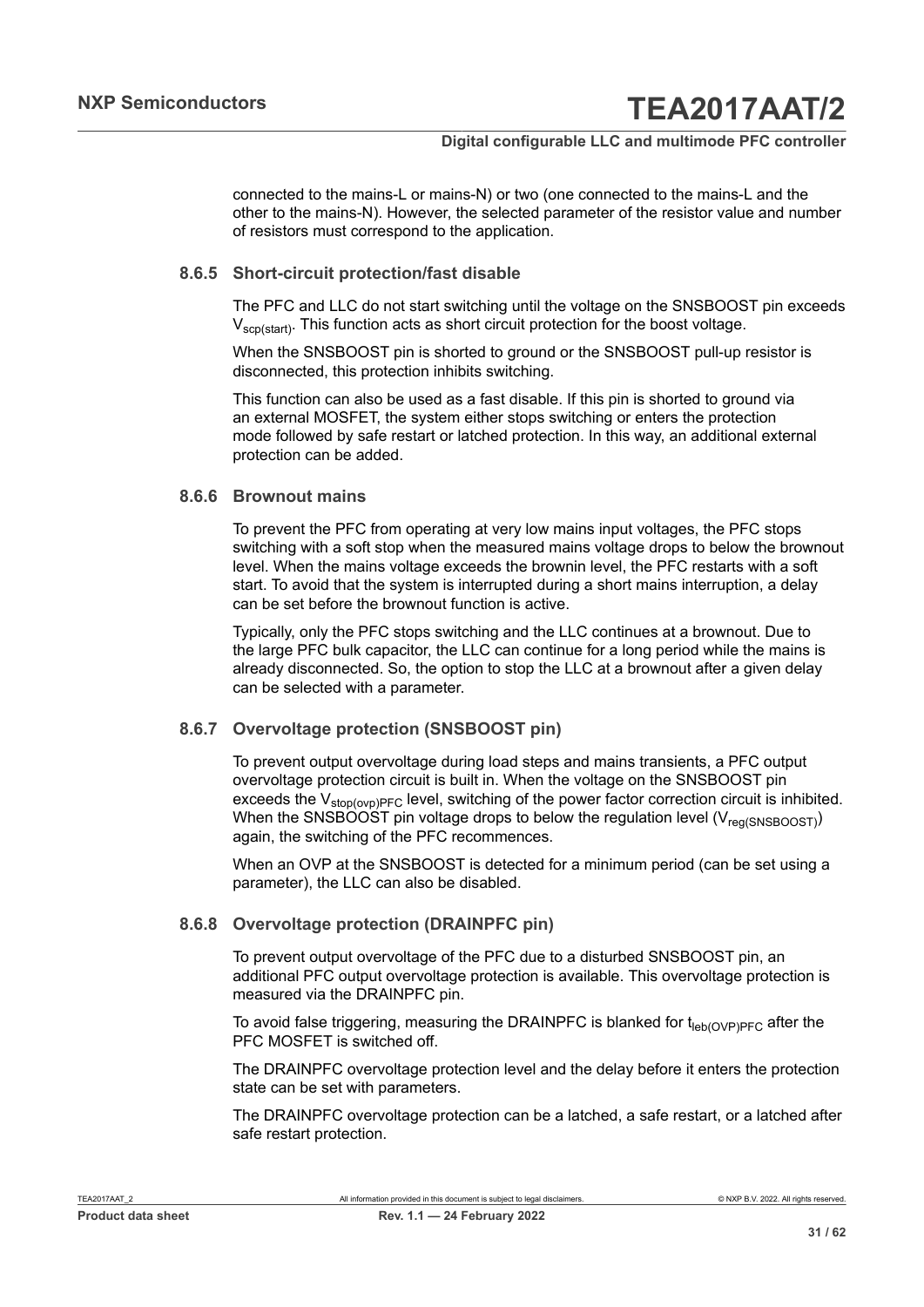#### **8.6.9 Overcurrent protection, inrush protection (SNSCURPFC pin)**

<span id="page-31-1"></span>The PFC current is measured via an external sense resistor  $(R_{\text{SENSE}})$  connected to the SNSCURPFC pin (see [Figure 29](#page-55-0)). If the voltage drops to below  $V_{ocp(PEC)}$ , the PFC MOSFET is turned off. It resumes switching at the next cycle, under the condition that the voltage at the SNSCURPFC is above the  $V_{ocp(PFC)}$  level. Otherwise, it remains off until this requirement is fulfilled. It avoids that the PFC MOSFET is turned on during an inrush.

To ensure that the OCP level is not exceeded due to disturbance caused by a turn-on of the PFC MOSFET, the OCP level is filtered via an internal 1 MHz filter.

#### **8.6.10 PFC coil short protection (SNSCURPFC pin)**

<span id="page-31-2"></span>If the PFC coil is shorted, the overcurrent protection is triggered continuously. To avoid overheating, the system enters the protection state when the OCP is continuously triggered for a selectable number of switching cycles. The PFC and LLC converters stop switching and a restart follows.

#### **8.6.11 Undervoltage protection SUPHS**

<span id="page-31-3"></span>To ensure a minimum drive voltage at the high-side driver output (GATEHS), this driver is turned off when its voltage is below the minimum level ( $V_{\text{SUPHS}} < V_{\text{rst(SUPHS)}}$ ).

#### **8.6.12 Undervoltage protection boost**

<span id="page-31-4"></span>The PFC output voltage is measured via a resistive divider connected to the SNSBOOST pin. The voltage at the SNSBOOST pin must exceed the start level  $(V_{SNSBOOST} > V_{start(SNSBOOST)})$  before the LLC converter is allowed to start switching.

When the system is operating and the voltage at the SNSBOOST pin drops to below the minimum level ( $V_{SNSBOOST}$  <  $V_{UVO(SNSBOOST)}$ ), the LLC converter stops switching. When it exceeds the start level, it restarts.

#### **8.6.13 Overvoltage protection**

<span id="page-31-5"></span>When the voltage at the SUPIC pin exceeds the  $V_{O(ovp)SUPIC}$  level for  $t_{d(ovp)SUPIC}$ , the OVP protection is triggered. The voltage at the SUPIC pin is continuously monitored via an internal A/D converter.

The OVP protection level and the OVP delay time can be selected with a parameter.

<span id="page-31-0"></span>The OVP function can also be disabled.

#### **8.6.14 Capacitive mode regulation (CMR)**

The TEA2017AAT has a capacitive mode regulation (CMR) which ensures that the system is always operating in inductive mode and avoids operation in capacitive mode.

At lower input voltage or higher output power and depending on the resonant design, the resonant current can already approach zero before the capacitor voltage reaches the regulation level.

When the resonant current has changed polarity before the switches are turned off and the other switch is turned on, hard switching occurs. This event is called capacitive mode. To avoid that the LLC operates in capacitive mode, the system also switches off the highside/low-side switch when the resonant current approaches zero.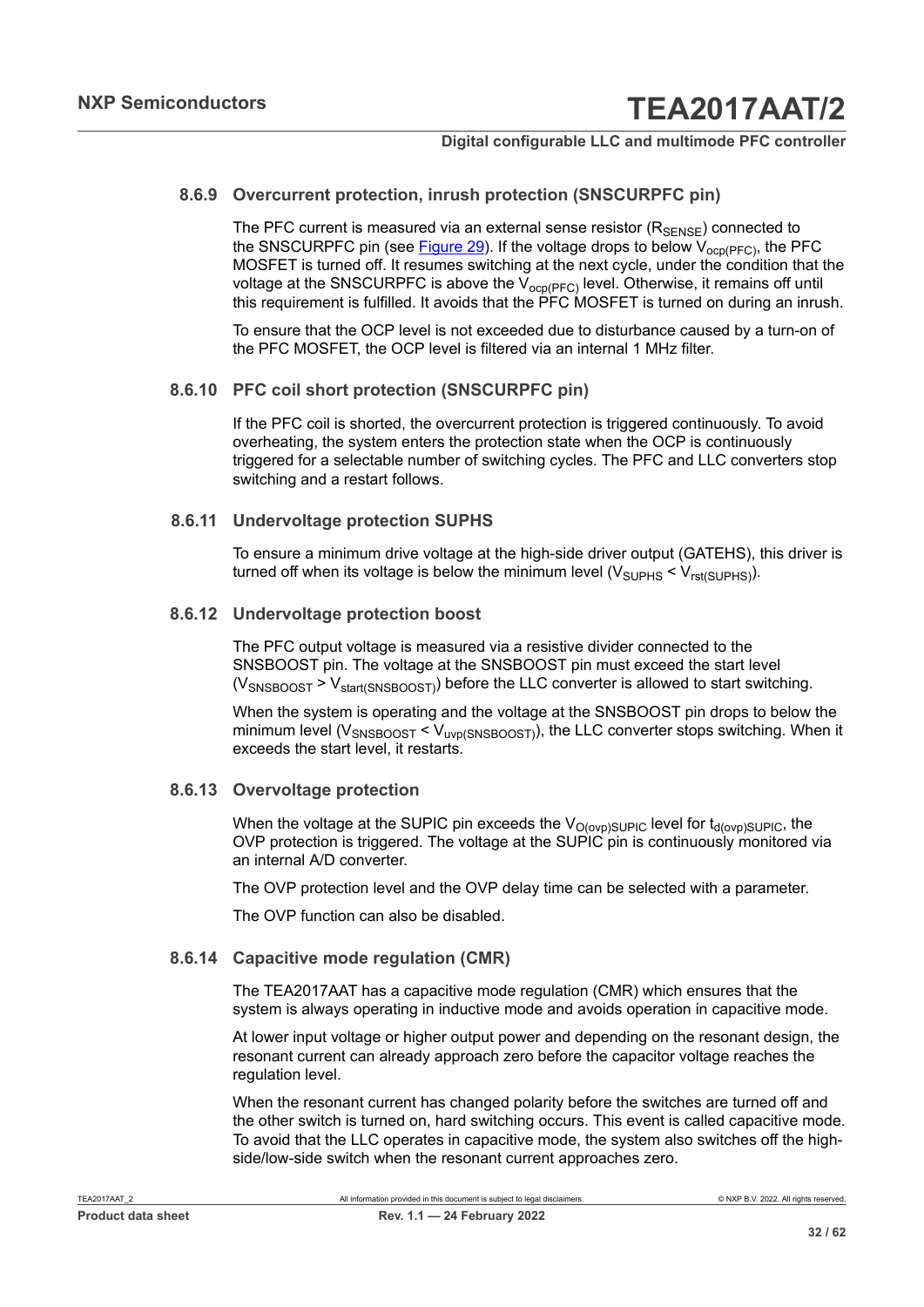#### **Digital configurable LLC and multimode PFC controller**

[Figure 26](#page-32-0) shows the signals that occur when a resonant converter is switching in CMR mode. At t1 (and also at t3), the low-side switch is on while the resonant current approaches zero before  $V_{SNSCAP}$  reaches  $V_{IS(SNSCAP)}$ . At t2, the resonant current is also close to changing polarity while the divided capacitor voltage ( $V_{SNSCAP}$ ) has not reached the  $V_{hs(SNSCAP)}$  level yet. To avoid a turn-off of the high side switch at a negative current or the low side at a positive current, the system also turns off the high-side/lowside switch when the primary current approaches zero. So at t2, the high-side switch is turned off because the primary current is close to zero. At  $t_3$  (and also at  $t_1$ ), the lowside switch is turned off, although  $V_{SNSCAP}$  did not reach the regulation level  $(V_{\text{Is(SNSCAP)}})$ yet. The primary current is measured via an external sense resistor connected to the SNSCURLLC pin. The capacitive mode protection levels are V<sub>reg(capm)</sub> (−100 mV typical and +100 mV typical). These levels can be adjusted with a parameter.

In this mode, the amount of output power is reduced and the output voltage decreases.

The TEA2017AAT does not enter a so-called "capacitive mode protection", but avoids this mode of operation.

<span id="page-32-0"></span>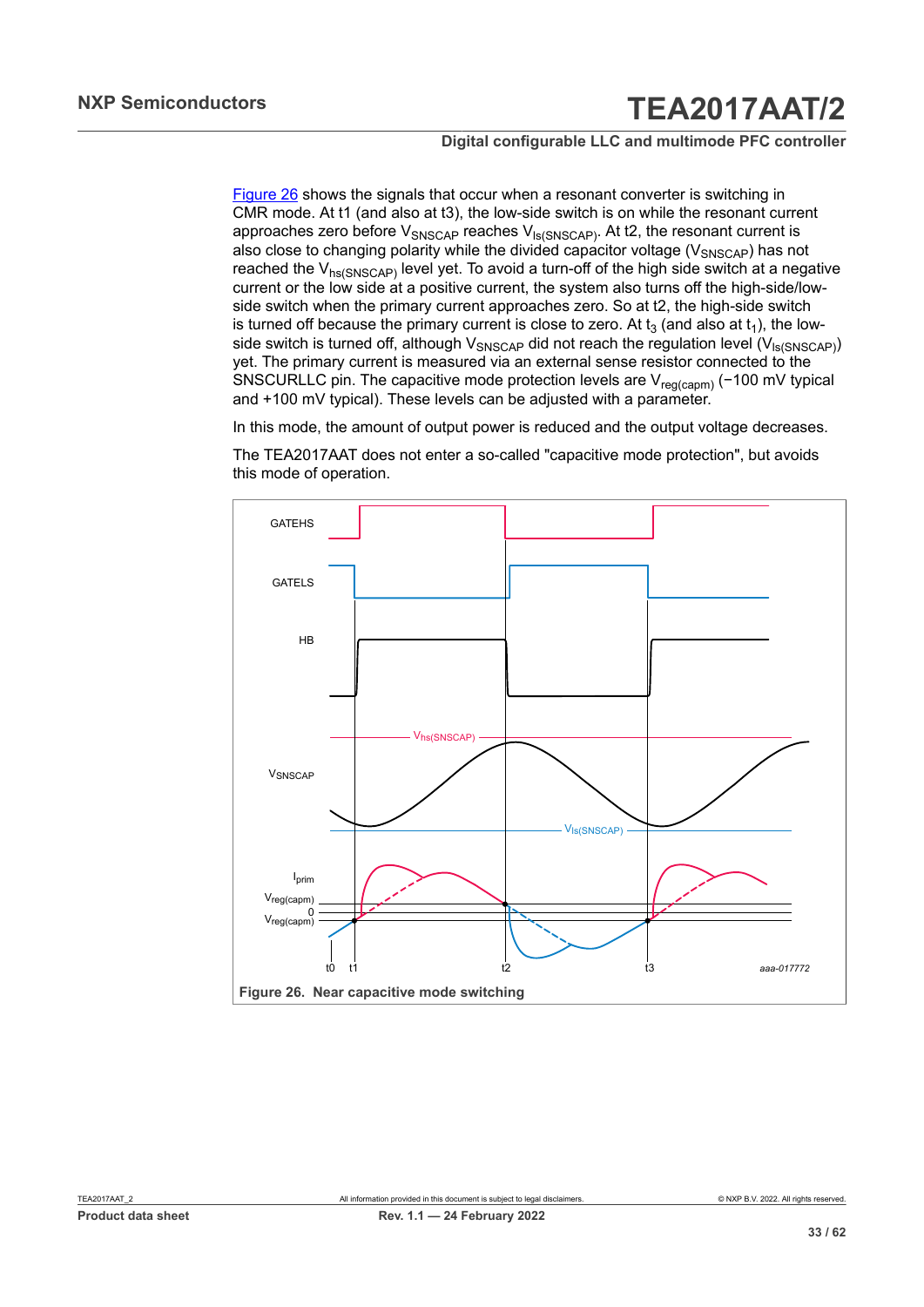#### **8.6.15 Overcurrent protection**

<span id="page-33-0"></span>The system measures the LLC primary current continuously via a sense resistor connected to the SNSCURLLC pin. If the measured voltage exceeds the fixed overcurrent level  $(V_{ocp(LLC)})$ , the corresponding switch (GATELS/GATEHS) is turned off, but the system continues to switch. In this way, the primary current is limited to the OCP level.

The OCP level can be adjusted via the external sense resistor.

If the OCP is continuously triggered for an adjustable time, the system enters the OCP protection state. The OCP protection state can also be disabled. However, the primary current is always limited to the OCP level cycle-by-cycle.

#### **8.6.16 Maximum start-up time**

<span id="page-33-1"></span>At start-up, the PFC starts switching. When the PFC output voltage exceeds a minimum level, the LLC starts switching as well.

If the output voltage of the LLC is not in regulation within an adjustable time after the PFC has started switching, the maximum start-up time protection is triggered.

The maximum start-up time  $(t_{\text{startup}(\text{max})})$  can be set with the parameter "Maximum startup time". If this protection is triggered, the system is latched, safe restart, or latched after safe restart, which follows the setting of the OPP.

#### **8.6.17 Overpower protection**

<span id="page-33-2"></span>For the overpower protection, three levels can be set:

- **•** Absolute maximum output power, which is the highest output power level. When the output power exceeds this maximum level, it is limited cycle-by-cycle. If the output power exceeds this maximum, the output voltage decreases. The maximum output power can be set to a percentage of the rated output power.
- **•** A first overpower level, which is below the maximum output power level. When the output power exceeds this power level, a timer is started. When this timer exceeds a predefined value, the system enters the protection state. Both PFC and LLC are switched off.

This power level can be set to a predefined level below the selected maximum output power. So, if the maximum output power is set to 170 % and this first overpower level is set to −20 %, the timer is started at 150 % of the rated output power.

The timer of the first overpower level can also be set. The first overpower level can also be disabled.

**•** A second overpower level, which is typically below the first overpower level. When the output power exceeds this power level, a timer is started. When this timer exceeds a predefined value, the system enters the protection state. PFC and LLC are switched off.

This power level can be set to a predefined level below the selected maximum output power. So, if the output power is set to 170 % and this second overpower level is set to −50 %, the timer is started at 120 % of the rated output power.

The timer of the second overpower level can be set to a predefined level. The second overpower level can also be disabled.

The overpower function can be either latched, safe restart, or latched after safe restart. [Section 8.6.18](#page-34-0) describes this function.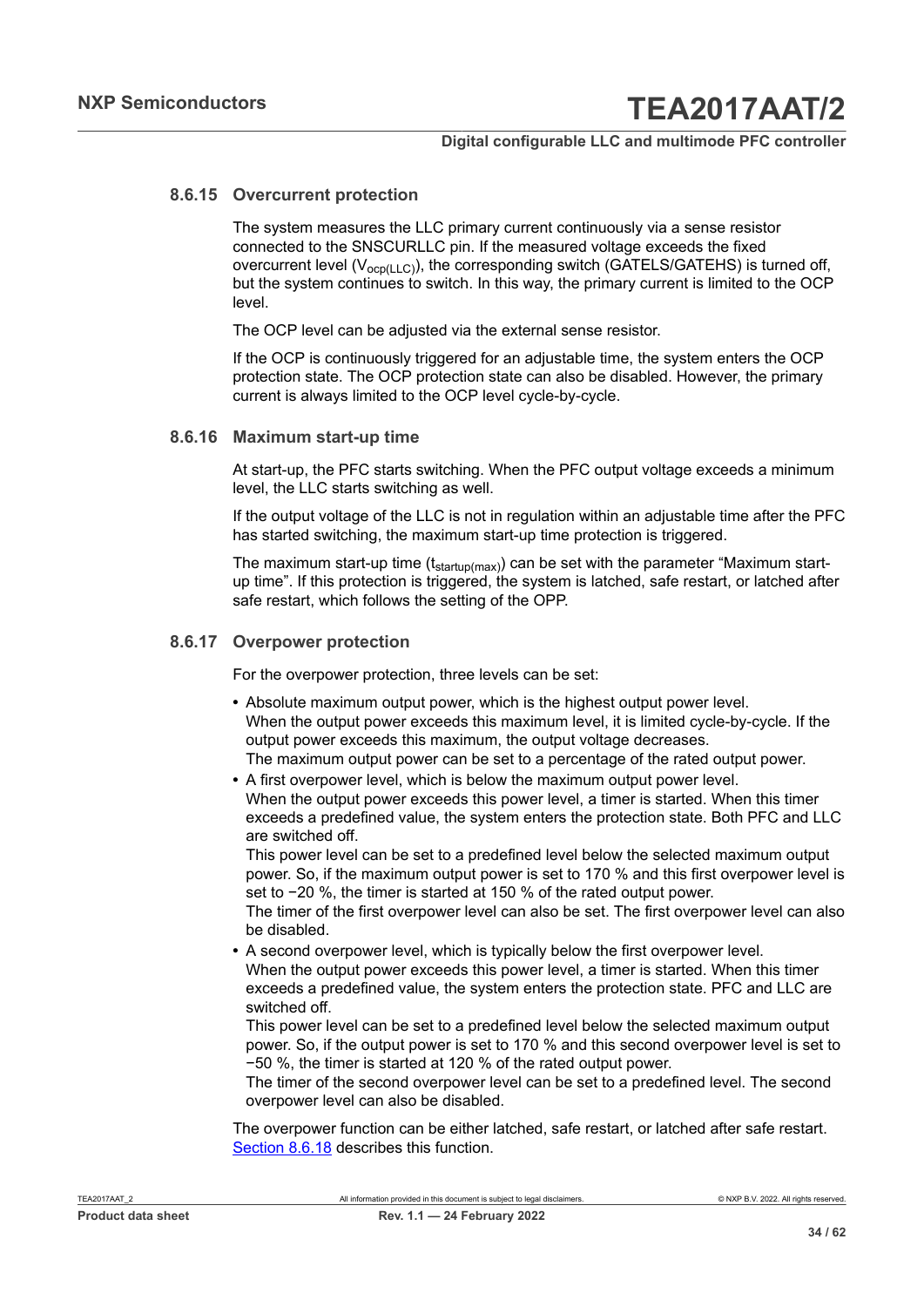#### **8.6.18 Latched, safe restart, or latched after safe restart**

<span id="page-34-0"></span>When a protection is selected to be latched, the system stops switching when this protection is triggered. The system only restarts after a fast latch reset (see [Section 8.6.19](#page-34-1)) or when the SUPIC supply voltage drops below the UVP level.

When a protection is selected to be safe restart, the system continuously restarts after a predefined safe restart time. This safe restart time is the same for all protection functions. It can be set with a parameter.

When selecting "latched after safe restart", a protection is initially a safe restart protection. If the failure occurs again within a specific time, it latches eventually.

<span id="page-34-2"></span>

[Figure 27](#page-34-2) shows an example of when the OVP is set to latched after safe restart. Initially at an OVP, the system restarts after the safe restart time. An internal counter is then set to '1'. If the protection is triggered again, the counter is increased. If the counter reaches the number as set with a parameter, the system latches. If no protection is triggered within 65 seconds, the counter is reset.

#### **8.6.19 Fast latch reset**

<span id="page-34-1"></span>If a protection is triggered, the system enters the protection state. Especially when the protection is latched, this function is inconvenient during production tests. So, when the mains voltage is below the brownout level for a specified time, the system also restarts. This time can be set with a parameter. This function is called fast latch reset.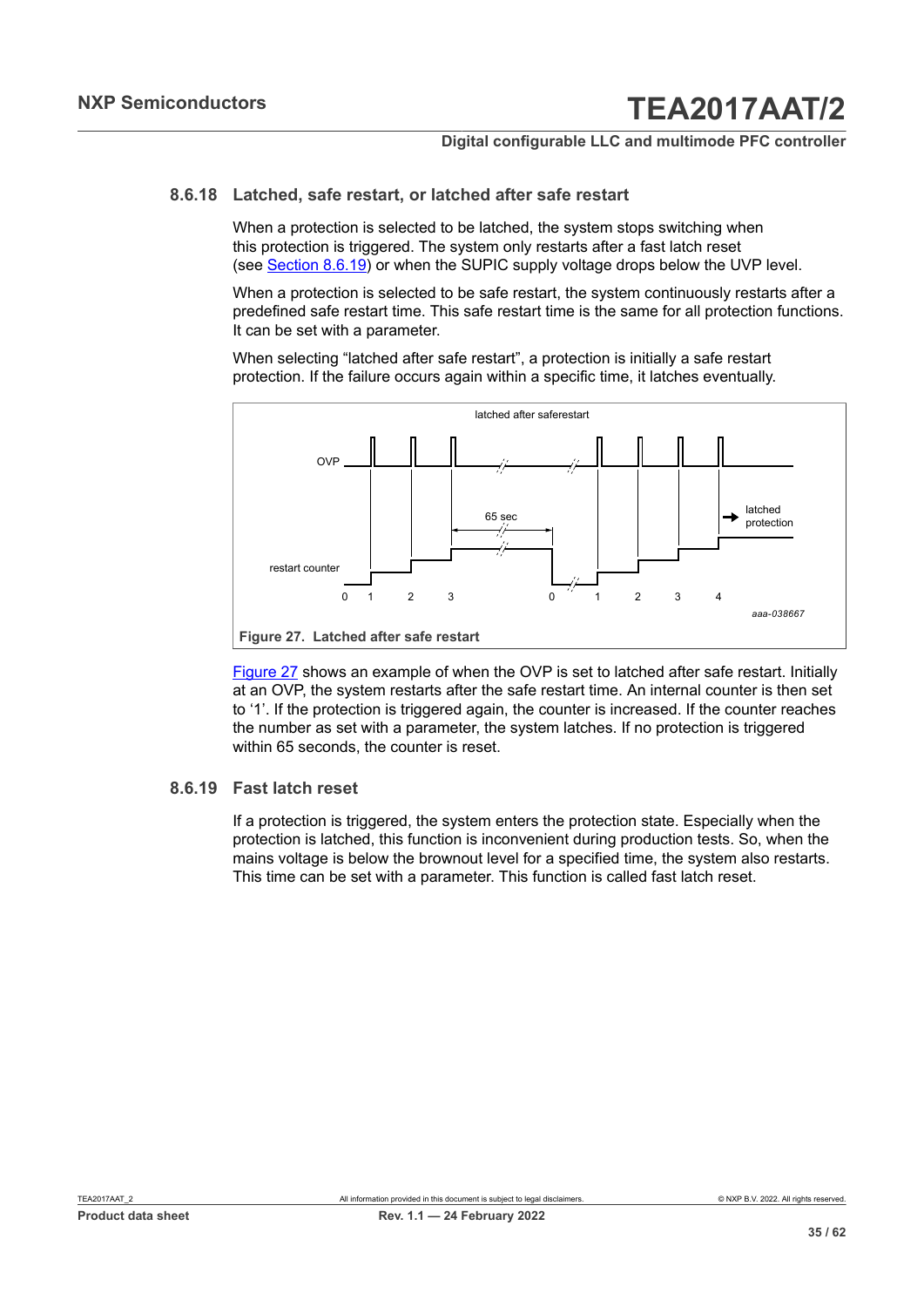#### **Digital configurable LLC and multimode PFC controller**

### **8.7 Power good function**

<span id="page-35-0"></span>The TEA2017AAT provides a power good function via the SNSFB pin.



The primary function of the SNSFB pin is to regulate the output voltage via an optocoupler. So, it measures the current that is drawn from the SNSFB. Via an internal 12 k $Ω$  resistor, it regulates the output power. The output power regulation is independent of the voltage level of the SNSFB pin. So, the voltage level at the SNSFB pin is used to indicate if the system is about to stop operating, a so-called power good signal. The voltage at the SNSFB pin can be used to generate a secondary power good signal using an external MOSFET and an optocoupler.

At start-up, the SNSFB voltage is at a high level, pulling down the secondary power good signal. As soon as the system enters the operating state (see [Figure 4\)](#page-7-0), the SNSFB goes low. The external power good signal becomes active high.

The SNSFB voltage becomes active high, lowering the secondary power good signal when:

- The voltage on the SNSBOOST pin drops to below V<sub>det(SNSBOOST</sub>)
- **•** The OPP counter is close to its end value
- **•** The converter is about to stop due to an OTP protection
- **•** When the LLC converter is about to stop due to an OVP on the SNSBOOST when this function is enabled
- **•** When the LLC converter is about to stop due to a mains brownout when this function is enabled

To avoid any disturbance of the regulation loop, the increase and decrease of the SNSFB voltage is in alignment with a predefined ramp.

When the system enters protection mode (OVP, OCP, or UVP), it pulls high the SNSFB pin and stops switching immediately.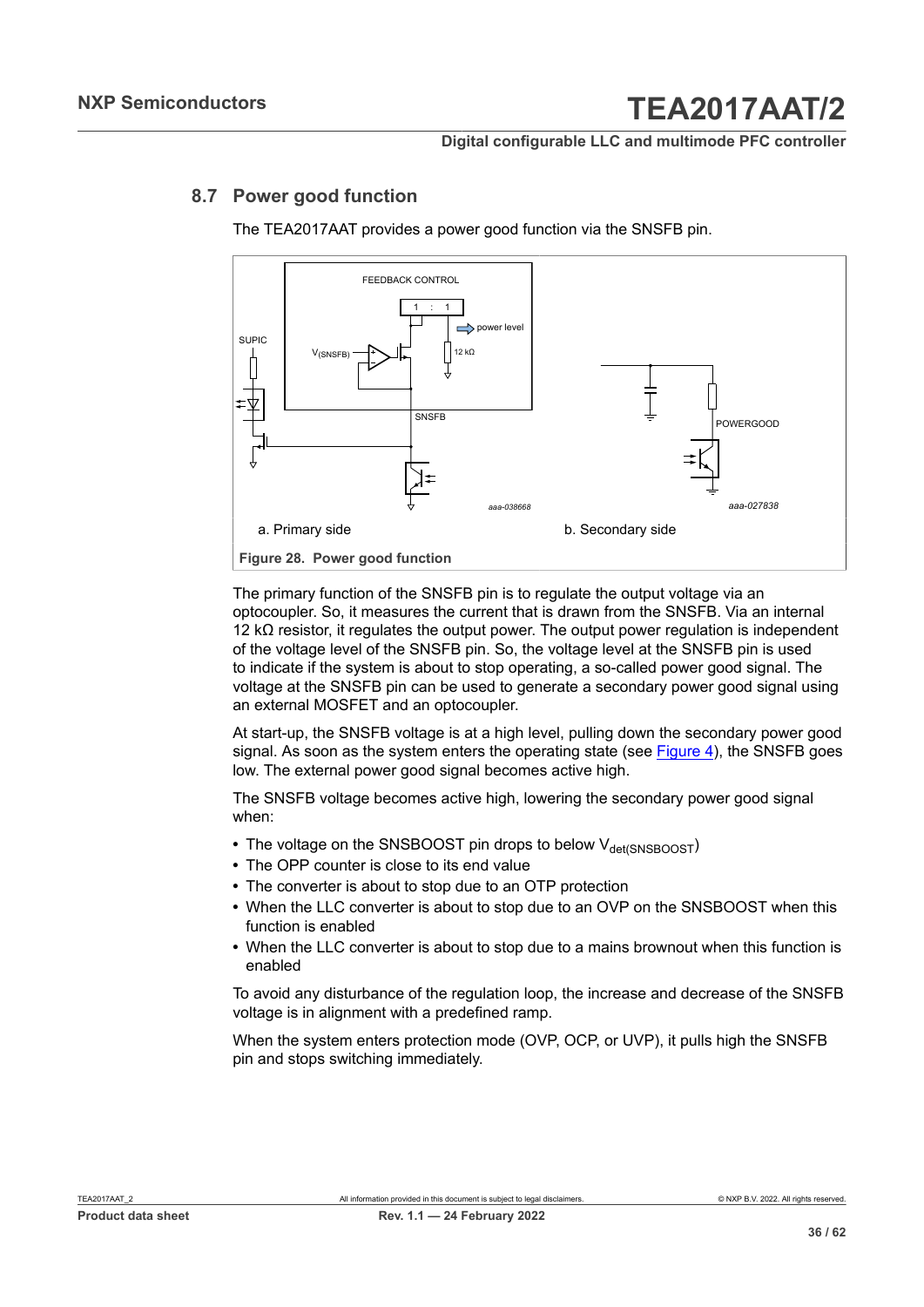#### **8.8 Settings**

<span id="page-36-0"></span>The TEA2017AAT has an internal MTP at which different settings can be programmed.

#### **Disclaimer:**

The MTP parameter settings can be changed using the "Ringo" GUI software of NXP Semiconductors. Before the user can change any MTP parameters using the GUI, the terms and conditions in the start-up pop-up screen must be accepted.

#### <span id="page-36-1"></span>**8.8.1 General settings**

#### **8.8.1.1 Protection register**

<span id="page-36-2"></span>When the TEA2017AAT triggers a protection, it can be read which protection was triggered. Even when the root cause of the protection is solved and the converter continues switching, the information about the protection remains until the software program (Ringo GUI) clears it.

#### **8.8.1.2 Supply start level**

<span id="page-36-3"></span>The SUPIC start level can be selected between 12 V and 19 V. Typically, a level of 19 V is selected. When the TEA2017AAT is externally supplied, for instance via a standby supply, the lower start level of 12 V can be used.

After start-up, when the MTP is read and a 12 V start level is selected, charging via the PFCDRAIN is disabled, as the system assumes that it is externally supplied.

#### **8.8.1.3 Read lock**

<span id="page-36-4"></span>Normally, the software tool can read all the programmed settings. This option can be used to verify the correct settings or for failure analyses.

However, once in production, enabling the "Read lock" bit protects the parameters. Then it is not possible anymore to read the MTP content. It can however still be reset to the default values and also clear the read lock parameter.

#### **8.8.1.4 Write lock**

<span id="page-36-5"></span>To avoid that the MTP content (accidentally) gets overwritten, a write-lock bit can be set. It can, however, still be reset to the default values and clear the write lock parameter.

#### **8.8.1.5 Reset to the default values**

<span id="page-36-6"></span>When the MTP is reset, it implies that all parameters are set to a default value. The default values normally do not correspond to the original MTP values. They are chosen such that a general application works properly.

<span id="page-36-7"></span>When the MTP is reset, the MTP can be read and written again.

#### **8.8.1.6 Customer MTP code**

When in production, the content of the MTP can be hidden when the read lock bit is enabled. To get access to the content of the MTP, a unique customer code can be programmed. This customer code provides information about the MTP content.

This customer code can always be read, even when the read lock bit is enabled.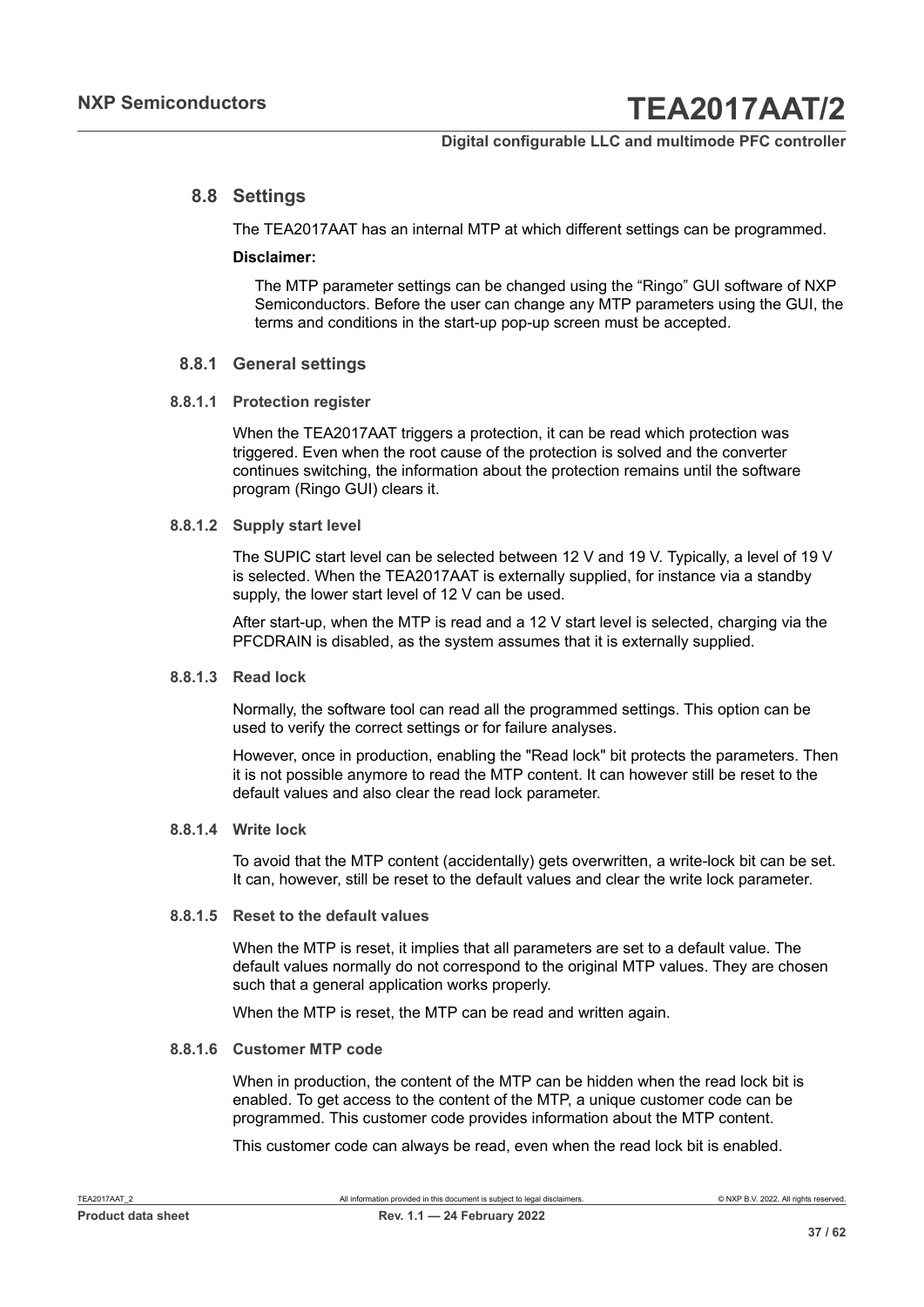#### **Digital configurable LLC and multimode PFC controller**

#### <span id="page-37-0"></span>**8.8.2 PFC settings**

#### **8.8.2.1 Soft-start time**

<span id="page-37-1"></span>For the start-up time of the PFC, the following RC time periods can be selected: 13 ms, 25 ms, 51 ms, or 102 ms.

#### **8.8.2.2 Active X-capacitor discharge**

<span id="page-37-2"></span>When the TEA2017AAT detects that the mains is disconnected, the X-capacitor discharge is activated after a delay of  $t_{d(dch)}$ . The following delays can be selected: 100 ms, 200 ms, and 400 ms. This function can also be disabled.

#### **8.8.2.3 Mains measurement impedance**

<span id="page-37-3"></span>To realize a low no-load input power level, the external resistor connected to the SNSMAINS pin for measuring the mains input voltage is typically 20 MΩ.

However, some applications request a maximum resistance of 10 MΩ. With this bit, 10 MΩ or 20 MΩ can be selected for the external resistor without affecting the mains voltage-related levels like brownin and brownout.

#### **8.8.2.4 Number of mains resistors**

<span id="page-37-4"></span>To achieve the lowest possible no-load input power, a single mains sense resistor can be used. If continuously measuring the mains voltage is necessary, two mains resistors can be used.

For proper functionality, the resistor value and number of resistors in the application are required to correspond to the IC settings.

#### **8.8.2.5 PFC mode of operation**

<span id="page-37-5"></span>When all modes are enabled, the PFC can operate in DCM, QR, or CCM mode. However, the frequency varies between the minimum and maximum frequency.

It is also possible to either disable CCM mode or select the fixed frequency mode. For evaluation purposes, the option to disable the PFC is available as well.

#### **8.8.2.6 PFC minimum and maximum frequency**

<span id="page-37-6"></span>The minimum switching frequency of the PFC can be set within a range from 25 kHz to 80 kHz. When the CCM mode of operation is disabled, the PFC always waits until the PFC coil is demagnetized before starting the next cycle. As a result, the switching frequency can drop to below the minimum frequency.

The maximum frequency can be set within a range from 75 kHz to 250 kHz. When the PFC operating mode is set to fixed frequency, the frequency can be set between 55 kHz and 200 kHz.

#### **8.8.2.7 Burst mode: Output voltage ripple**

<span id="page-37-7"></span>When the PFC enters burst mode, it stops switching when the SNSBOOST voltage, which reflects the PFC output voltage, reaches its regulation level and the LLC stops switching. When the voltage at the SNSBOOST pin has dropped to a programmed level, the PFC is enabled again. For the difference between these two levels the following values can be selected: 70 mV, 105 mV, 140 mV, 175 mV, 210 mV, 245 mV, and 280 mV.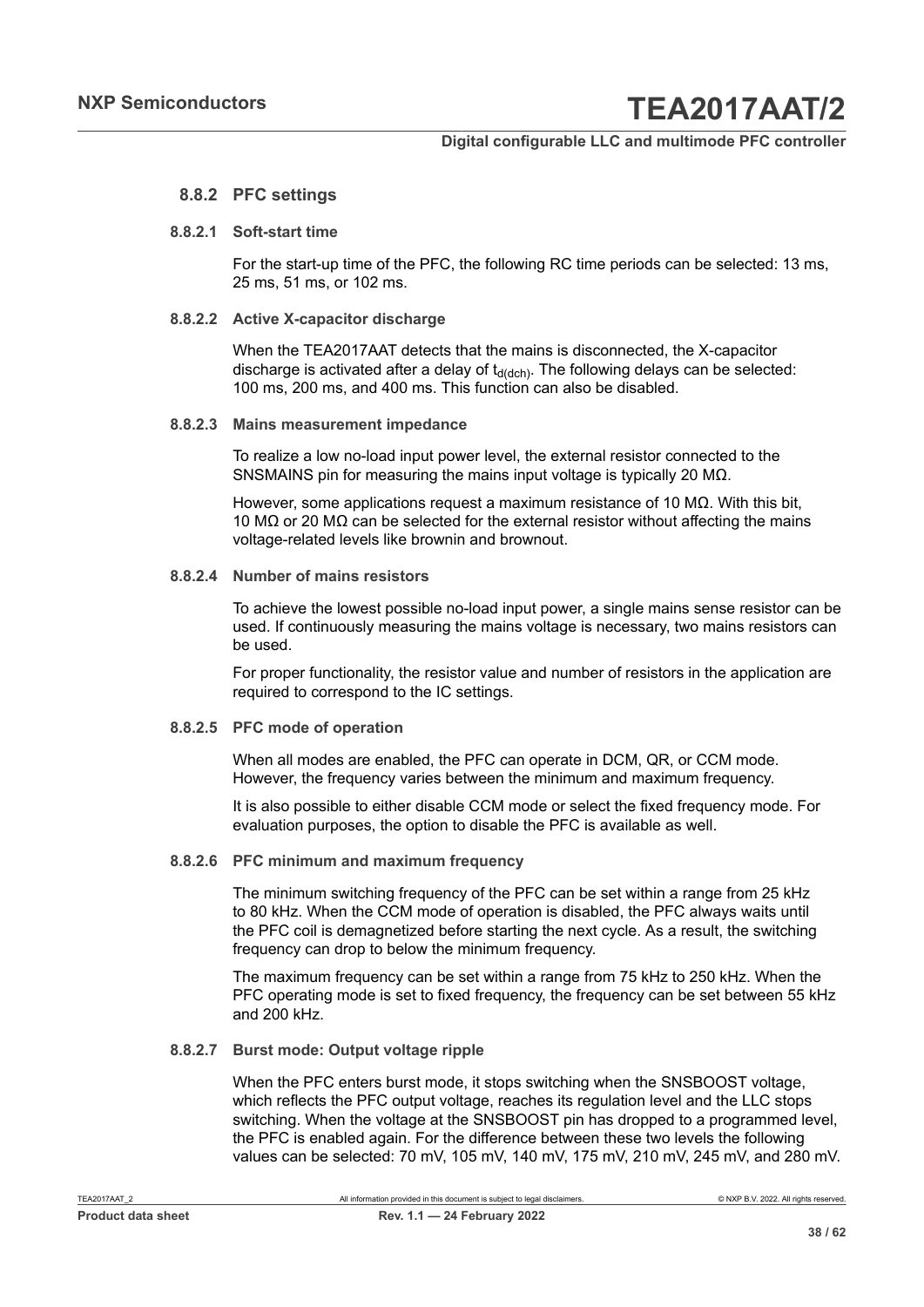These values typically correspond with a ripple on the PFC output voltage of 10 V, 16 V, 22 V, 28 V, 34 V, 40 V, and 46 V.

The PFC burst mode can also be synchronized to the LLC burst mode. It then follows the on and off periods of the LLC. However, it ensures that the SNSBOOST reaches its regulation level.

#### **8.8.2.8 Burst mode: Soft-start/soft-stop time**

<span id="page-38-0"></span>To minimize audible noise of the PFC, a burst mode soft start and soft stop can be independently selected. The selectable values are: normal, short, and long. The additional soft-start and soft-stop can also be disabled.

#### <span id="page-38-1"></span>**8.8.3 LLC settings**

#### **8.8.3.1 LLC disable**

<span id="page-38-2"></span>Especially for validation purposes, an option is available to disable the LLC. When the LLC is disabled, a restart is required.

#### **8.8.3.2 Start-up**

#### <span id="page-38-3"></span>**Maximum (start-up) frequency**

The maximum switching frequency of the LLC is limited to a value, which is defined using a parameter. This value also defines the maximum switching frequency during start-up. The maximum frequency can be set to different values ranging from 150 kHz to 800 kHz.

#### **LLC soft-start time**

The LLC soft-start time defines the rate at which the converter lowers its switching frequency. This rate can be selected between 2 and 20 which leads to a start-up time of approximately between 1 ms and 10 ms. However, it depends on the LLC design. A higher speed lowers the start-up time. However, it can cause a high charge current and an overshoot at the output voltage.

#### **Maximum primary current during start-up**

At start-up, the LLC starts switching at the maximum frequency and ramps down the frequency until the  $\Delta V_{SNSCAP}$  reaches the required level. If during this start-up time the primary current, which reflects the output current, reaches a predefined level, the frequency is temporarily not further reduced until the primary current drops to below the level again. This level is measured via the SNSCURLLC pin. The following values can be selected: 0.5 V, 0.75 V, 1.0 V, or 1.25 V.

#### **8.8.3.3 LLC switching**

#### <span id="page-38-4"></span>**ΔVSNSCAP dump level**

When the system is in low-power mode, a switching period is followed by a waiting period. The system ensures that it continues at the same stage as where it stopped. To reach the maximum efficiency, the end of the last switching cycle can be fine-tuned. For the  $\Delta V_{\text{SNSCAP}}$  dump level, values between 2.525 V and 2.7 V can be selected in steps of 25 mV.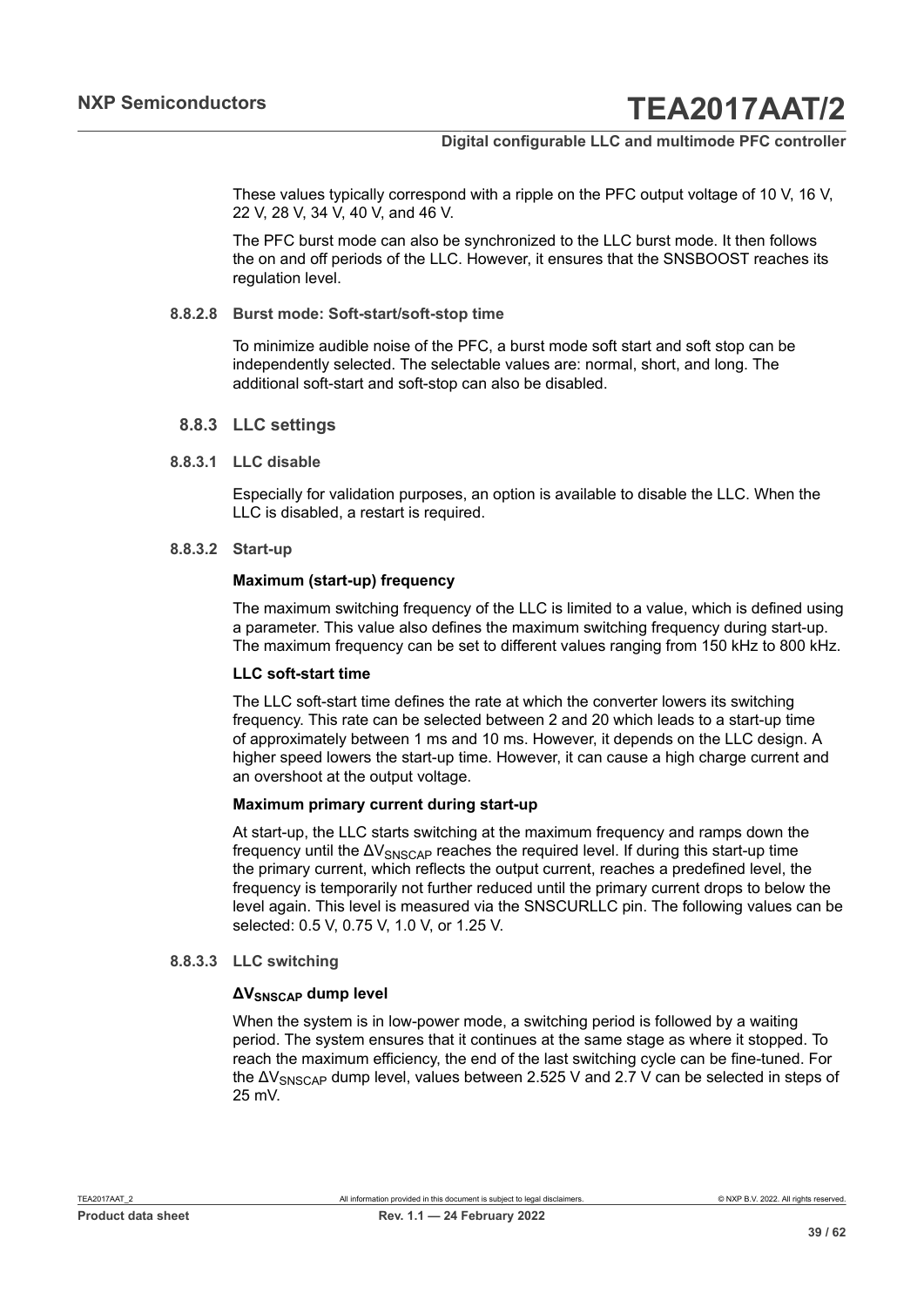#### **Minimum non-overlap time**

To ensure that the GATEHS is properly turned off before the GATELS is turned on, and vice versa, there is a minimum non-overlap time. For the minimum non-overlap time, the following values can be selected: 100 ns, 230 ns, 350 ns, 500 ns.

#### **Maximum non-overlap time**

When the system does not detect a valley at the HB node after turning off GATEHS, the system turns on the GATELS after the maximum non-overlap time. The same counts when a peak at the HB node is not detected after turning off the GATELS and turning on the GATEHS. For the maximum non-overlap time, the following values can be selected: 0.5 μs, 0.7 μs, 0.9 μs, or 1.1 μs.

#### **Maximum on-time**

When the on-time of the GATELS or GATEHS exceeds the maximum on-time, the switch is turned off and the LLC converter starts the next cycle. For the maximum on-time, the following values can be selected: 10 μs, 20 μs, 30 μs, or 38 μs.

#### **Capacitive mode regulation**

When the voltage at the SNSCURLLC pin, which reflects the resonant current, drops to below a predefined value, the LLC converter starts the next switching cycle. In this way, the TEA2017AAT avoids that the converter operates in capacitive mode. For the capacitive mode regulation, the following values can be selected: 20 mV to 160 mV in steps of 20 mV.

#### **LLC maximum ringing time**

When the LLC operates in LP mode, it counts the amount of ringings. If a ringing is not detected, it assumes a peak after the timeout. This timeout can be set to 3 μs, 5 μs, 7.5 μs, or 10 μs. The appropriate value depends on the application. It must be chosen just above the maximum ringing period.

#### **8.8.3.4 Feedback**

#### <span id="page-39-0"></span>**Optocoupler current**

To achieve a low no-load input power, the current through the optocoupler must be set at a low level. However, depending on the selected optocoupler, a higher optocoupler current may be requested. So, the optocoupler current can be set to different values ranging from 80 μA to 1.2 mA.

#### **8.8.3.5 Operation modes**

#### <span id="page-39-1"></span>**HP-LP transition level**

When the output power drops to below a predefined level, the system switches from the HP to the LP mode. The HP-LP transition level can be set to different values ranging from 10 % to 54 %.

#### **HP-LP transition hysteresis**

When the system operates in LP mode, it switches over to HP mode when the output power exceeds the selected HP-LP transition level plus a hysteresis. For the hysteresis, the following values can be selected: 10 %, 20 %, 30 %, or 40 % of the selected HP-LP transition level. So, if the rated output at 100 % is 100 W, the HP-LP transition level is set at 30 % and the hysteresis is set at 10 %. The eventual hysteresis is 3 W.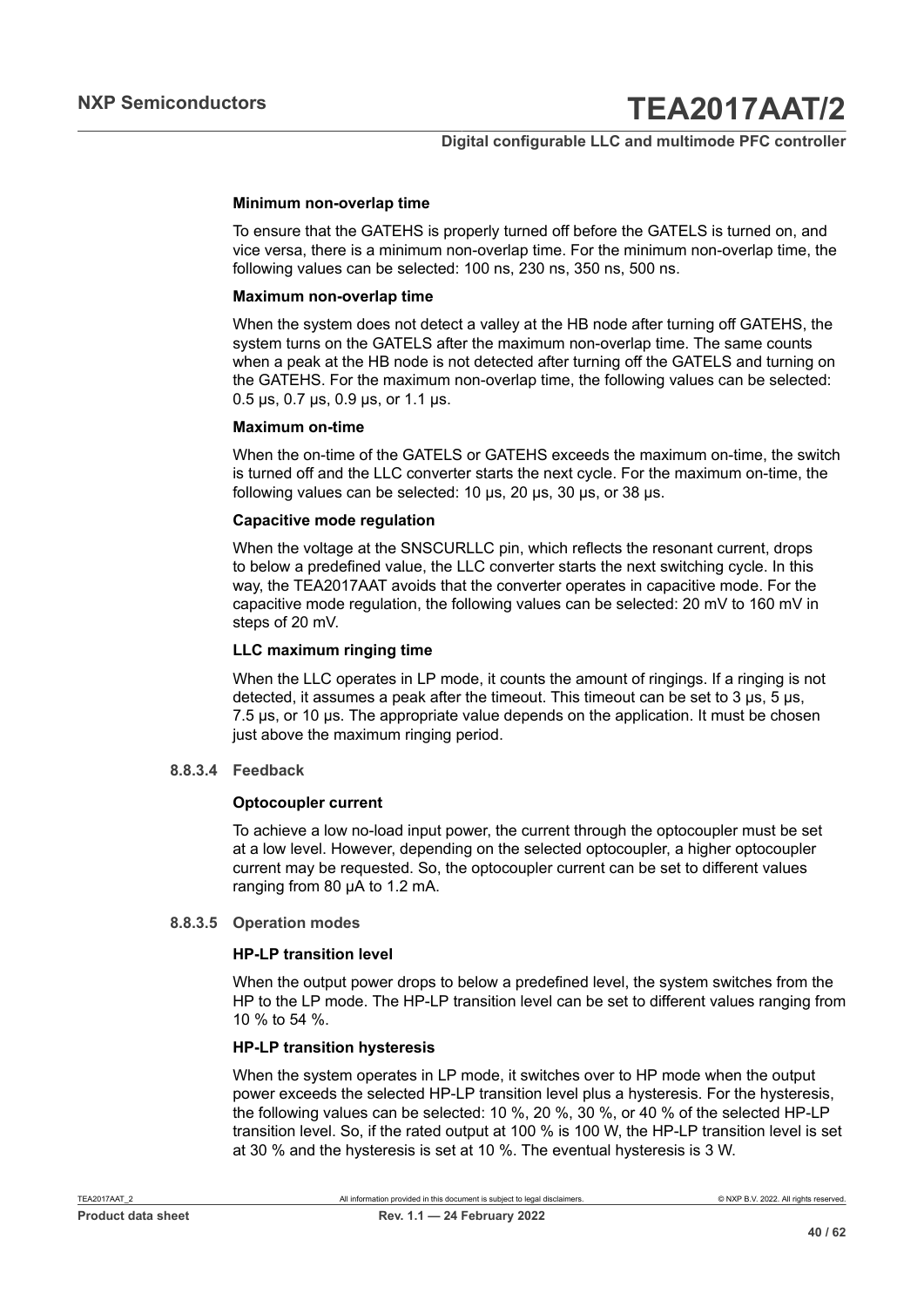#### **LP-BM transition level**

When the output power drops below the LP-BM transition level, the system enters burst mode. The LP-BM transition level can be set to different values ranging from 1 % to 25 %.

The actual LP-BM transition level can deviate from the selected value due to delays in the system. The deviation is most noticeable at low LP-BM transition levels. In this case, the LP-BM transition level can be fine-tuned in steps of 1 %.

#### **BM-LP transition level**

When the system operates in burst mode and output power increases to exceed the LP-BM transition level plus a hysteresis level, the system enters low-power mode. For the hysteresis, levels in the range from 5 % to 50 % can be selected, which are related to the selected LP-BM transition level. So, if the rated output at 100 % is 100 W, the LP-BM transition is set at 10 %, and the hysteresis at 50 %, the system switches from burst mode to low-power mode at a level of 15 W.

#### **BM-LP transition level filter**

When the output power slowly increases, the system ensures a smooth transition when leaving burst mode and entering low-power mode by setting a burst-mode-to-low-powermode transition filter. When the output power exceeds the BM-LP transition level plus hysteresis for 2, 4, 8, or 16 burst cycles, it leaves the burst mode and enters the lowpower mode. At a large transient at the output, the system immediately leaves burst mode.

#### **BM repetition frequency**

When the system operates in burst mode, it is regulated to a fixed frequency. This frequency can be set to different values ranging from 20 Hz to 3.2 kHz.

#### **BM E/C (Energy-per-cycle) increase**

As the TEA2017AAT regulates the output via the primary capacitor voltage, it offers the ability to increase the output power per switching cycle when it enters burst mode. For the increase of output power per switching cycle, also called E/C (Energy-per-cycle), different values can be set ranging from 1 to 4. When, for instance, the E/C is set to 4, the system increases the E/C with a factor of 4 when it enters burst mode. The initial duty cycle is then 25 %. Increasing the E/C in burst mode increases the efficiency of the system, but at the cost of a higher output voltage ripple.

#### **BM soft start/soft stop**

To minimize the audible noise in burst mode, a soft start and a soft stop can be added. The soft start and soft stop can be independently initialized, whereas the number of softstart/soft-stop cycles can be set between 0 and 4. In this way, the soft-start and soft-stop cycle can be optimized depending on the selected transformer.

#### **BM minimum cycles**

As additional soft-start and soft-stop cycles reduces the audible noise, it increases the switching losses. To optimize the number of normal switching cycles in relation to the added soft-start and soft-stop switching cycles, the minimum number of normal switching cycles that can be selected ranges from 1 to 12.

#### **Burst end SNSFB current**

When the system operates in burst mode, it adjusts the number of switching cycles such that burst frequency corresponds to the selected burst frequency. If during these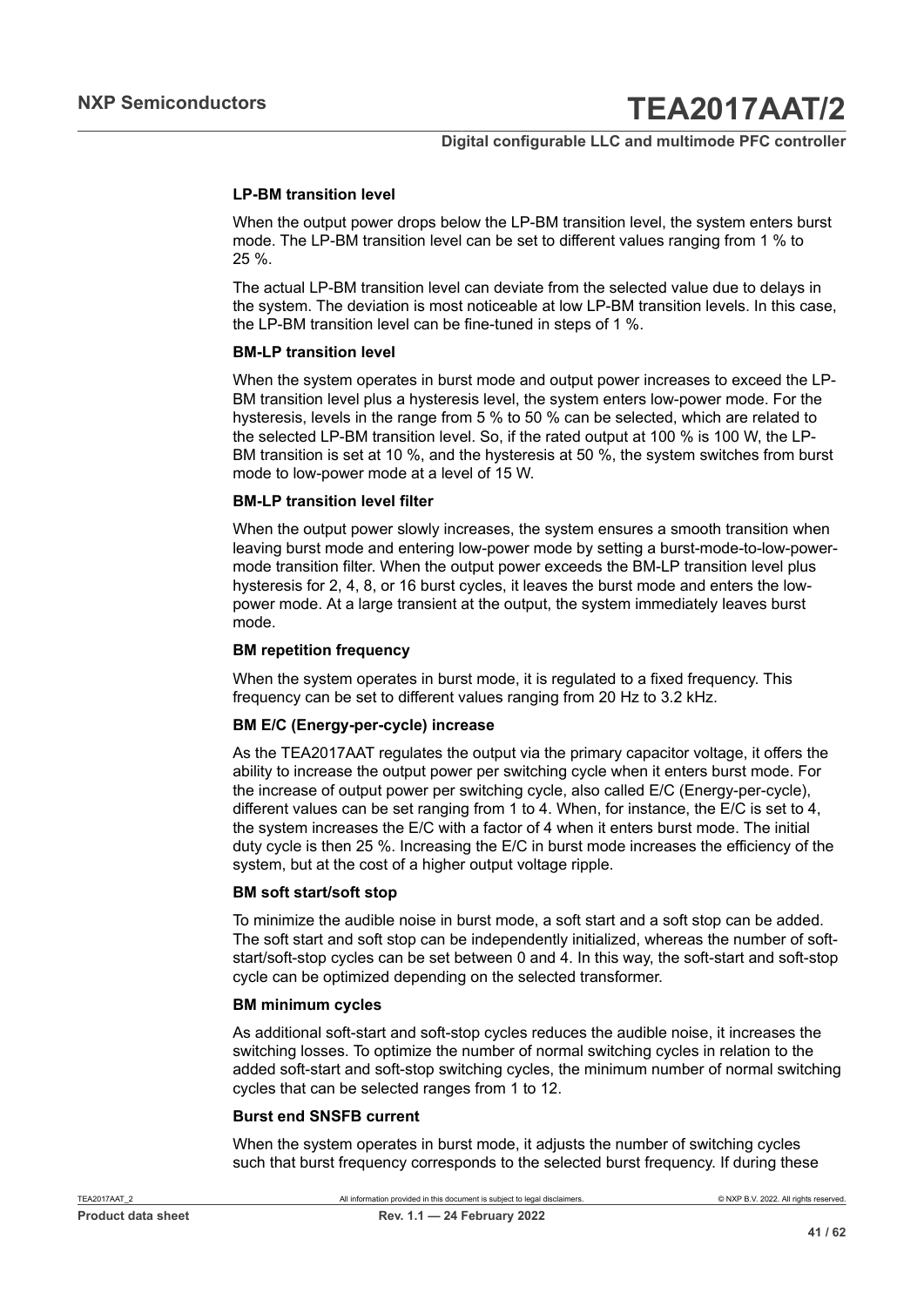#### **Digital configurable LLC and multimode PFC controller**

switching cycles the output load decreases, the output voltage increases as the system has calculated the number of required switching cycles. If the measured optocoupler current at the SNSFB pin exceeds a certain level, the system ends the burst switching cycle. This level can be between a factor of 2.5, 3.75, 5, or 7.5 times the selected optocoupler current level.

#### **Burst delay**

Entering the burst mode can be postponed with a delay from 0.2 s to 4 s. The delay can also be set to 0, implying that when the output power drops to below the burst mode entry level, the system immediately enters burst mode. The burst mode delay can also be set to infinite. The system does not enter burst mode and remains switching.

#### **Burst-mode exit delay**

When the LLC is switching for a time that exceeds the burst-mode exit delay time and the output load exceeds the burst-mode level, the system leaves the burst mode. The burstmode exit delay time ( $t_{burst-exit}$ ) can be set from 160 µs to 4 ms in 16 steps.

#### **Low-power frequency**

The frequency of the low-power mode can be selected by defining the ringing number at which the next low-power cycle must be started. The selection options are from 1 to 8 in steps of 1.

#### **SNSBOOST compensation**

A ripple at the input voltage of an LLC converter normally results in a ripple in the output voltage. To minimize the ripple at the output voltage, the TEA2017AAT measures the input voltage of the LLC via the SNSBOOST pin and compensates the SNSCAP voltage via a feed-forward compensation. As the required compensation depends on the external components, it can be set at 8 different compensation levels.

#### <span id="page-41-0"></span>**8.8.4 Protection settings**

#### **8.8.4.1 General protections**

#### <span id="page-41-1"></span>**Fast latch reset delay time**

When the system does not detect a mains voltage for a programmed period, it assumes that the mains is disconnected and resets all protections. When the mains voltage exceeds the brownin level again, the system restarts. The delay between detecting a brownout (including the brownout delay time) and resetting all protections can be programmed to different values ranging from 0 s to 10 s.

#### **Safe restart time**

When the system is in protection mode and the triggered protection is programmed as safe restart, it restarts after a safe-restart time. This time can be set at different values ranging from 0.5 s to 10 s.

#### **Fast disable**

When the SNSBOOST voltage is pulled below the  $V_{\text{scp}(stop)}$  level, the system enters the protection state. The response can be set to on/off, latched, or safe restart.

#### **External OTP level**

The external application temperature is measured via an NTC connected to the SNSMAINS pin. To be able to set the appropriate NTC value and OTP level, the internal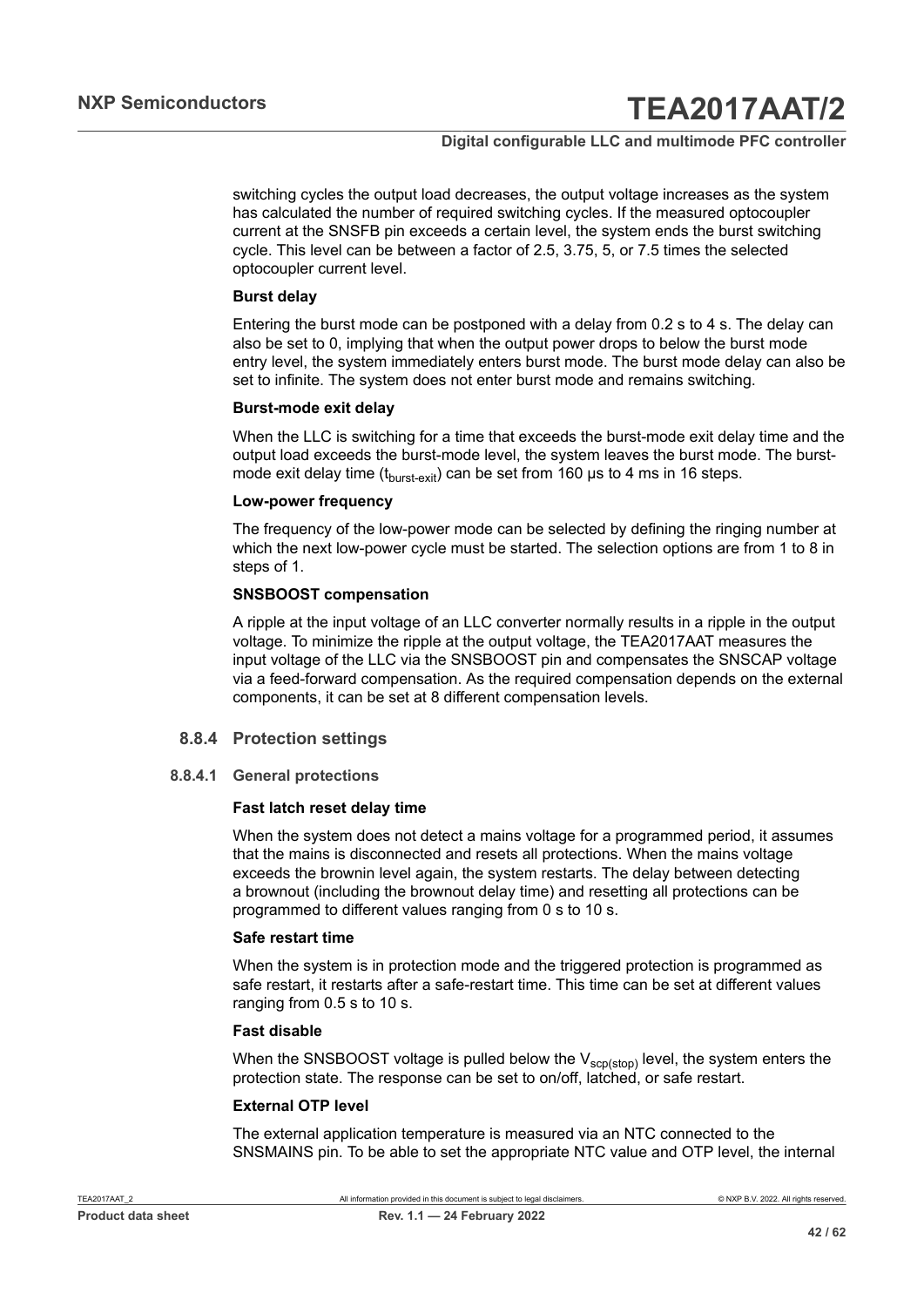current used to measure the external NTC value can be set between 150 µA and 1050 µA in steps of 150 µA.

To avoid false triggering, an internal delay occurs before the system enters protection. This delay can be set to different values between 0.5 s and 8 s.

The response of the external OTP can be latched, safe restart, or latched after safe restart. The external OTP function can also be disabled.

#### **Internal OTP level**

The internal OTP is fixed at 135 °C. When the internal OTP is triggered, it follows the same response as selected for the external OTP, being either latched, safe restart, or latched after safe restart.

#### **8.8.4.2 PFC general protections**

#### <span id="page-42-0"></span>**Brownin/brownout level**

For the brownin level, several values can be selected ranging from 67 V (AC) to 185 V (AC). For the hysteresis between the brownin and brownout level several values can be selected from 2 V (AC) to 17 V (AC). The given values depend on the resistor values in the application and their tolerances.

When the mains voltage is below the brownout period for a selectable amount of time, the system enters the brownout state. For this time, several values can be selected ranging from 25 ms to 1.2 s.

#### **PFC OCP level**

The PFC OCP level is fixed to  $V_{ocp(PFC)}$ . The external sense resistor can select the corresponding current value.

#### **PFC maximum on-time**

The maximum on-time of the PFC equals 1 / minimum frequency. Where the minimum frequency set by the MTP and the possible additional frequency jitter defines the minimum frequency.

#### **PFC coil short protection**

When the PFC continuously triggers the OCP, the system eventually enters the protection state. A counter is increased by 3 every PFC switching cycle where the OCP level is exceeded. It is decreased by 1 every cycle where the level is below the OCP level. When the counter reaches 2500, 5000, or 12500, the system enters the protection state. This function can also be disabled.

#### **PFC output OVP**

The PFC output voltage is measured via the SNSBOOST pin and the DRAINPFC pin. For the OVP at the SNSBOOST pin, the following values can be selected: 2.60 V, 2.63 V, 2.65 V, or 2.70 V.

When an OVP is detected at the SNSBOOST pin, the PFC stops switching and continues again when its voltage drops below the regulation level.

For the OVP at the DRAINPFC pin, the following values can be selected: 475 V, 500 V. 525 V, or 550 V. To avoid false triggering, a delay can be selected of 100 cycles, 250 cycles, or 1000 switching cycles. During this delay, the output voltage of the PFC is limited to this maximum value.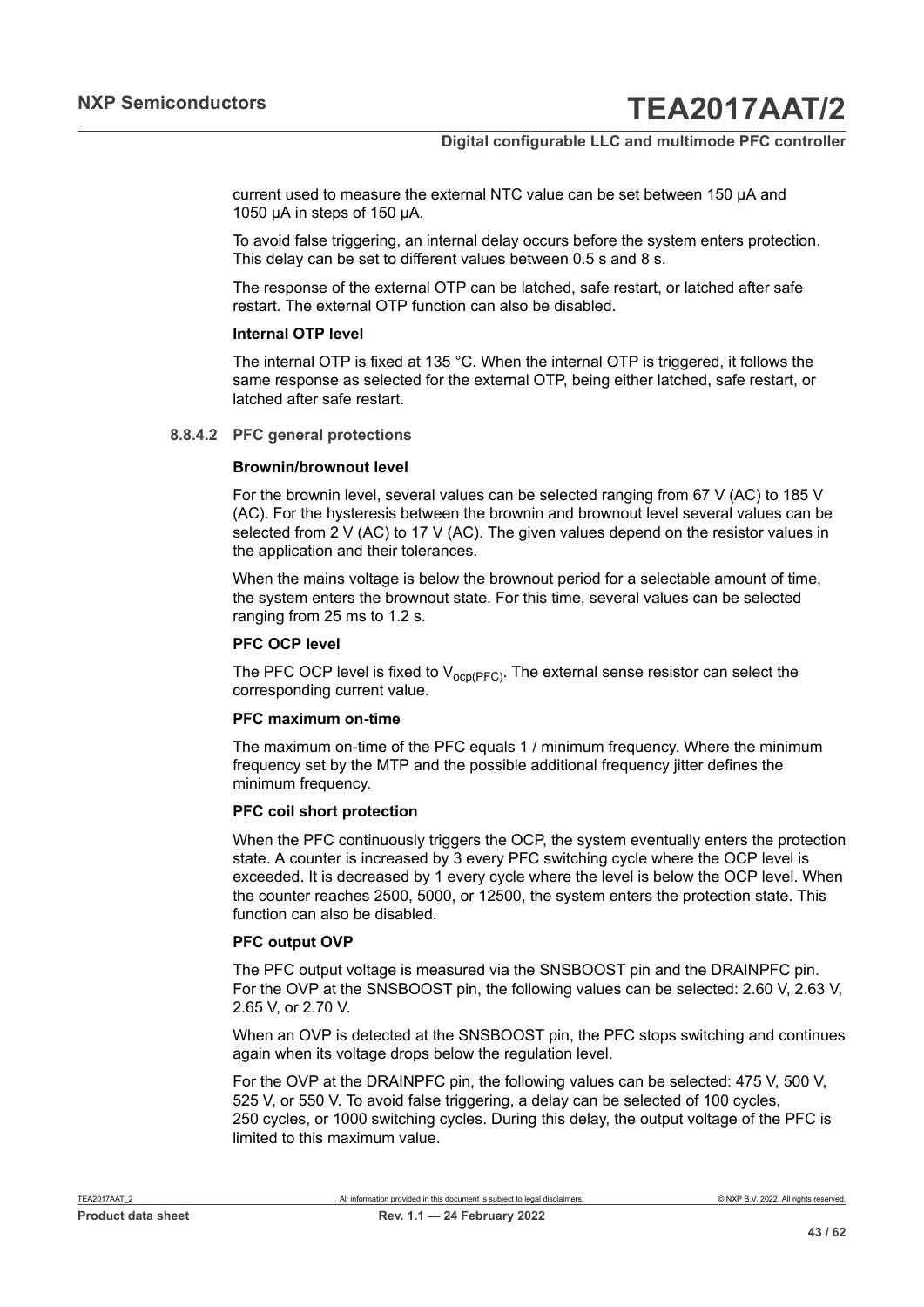The response of an OVP at the DRAINPFC pin can be latched, safe restart, or latched after safe restart. This function can also be disabled.

#### **Valley detection timeout**

When the PFC MOSFET is off and the current through the PFC coil becomes zero, the coil is demagnetized. Normally, shortly after the demagnetization, the drain voltage starts to ring and a valley is detected. When the system detects demagnetization but does not detect a valley shortly after, the ringing may be too small to detect a valley. So, when demagnetization is detected, it assumes a valley within a specified time. For this time, the following values can be selected: 2 μs, 3 μs, 5 μs, or 7 μs.

#### **PFC minimum off-time**

To avoid false triggering of the demagnetization and valley detection, a minimum offtime of the PFC driver output can be selected. The available values are 500 ns, 750 ns, 1000 ns, and 1500 ns.

#### **8.8.4.3 LLC general protections**

#### <span id="page-43-0"></span>**Maximum start-up time**

When the LLC starts switching, it expects that its output voltage reaches the regulation level within a maximum start-up time. For the maximum start-up time, the following values can be selected: 25 ms, 50 ms, 100 ms, and 200 ms.

#### **LLC brownout level (SNSBOOST)**

When the voltage at the SNSBOOST drops below a predefined level, the LLC converter enters the protection state. When the SNSBOOST voltage exceeds the brownin level, the LLC converter starts switching again.

For the LLC brownout level at the SNSBOOST, a level in the range from 1.0 V to 2.05 V can be selected.

#### **LLC brownin level (SNSBOOST)**

The LLC brownin level defines the minimum voltage at the SNSBOOST pin before the LLC starts switching. For this level, a value ranging from 1.5 V to 2.4 V can be selected.

#### **LLC brownout timer (SNSMAINS)**

When the mains is disconnected, the PFC stops switching after its brownout delay. Normally, the LLC converter continues switching until the input voltage of the LLC drops to below a minimum ( $V_{\text{uvD(SNSBOOST)}}$ ) level. Especially at a minimum load at the output, the LLC dropping to the minimum level can take a long time.

A timer can be initialized that also disables the LLC converter when a brownout is detected at the mains input. For this time, a value can be selected ranging from 125 ms to 6 s. The option that the LLC converter remains switching until its input voltage drops to below a minimum level can also be selected.

#### **LLC maximum input voltage (SNSBOOST)**

When an OVP is detected on the SNSBOOST pin, the PFC always stops switching. The response of the LLC can be set to either continue operation or stop switching until the voltage the SNSBOOST drops to below the PFC output voltage regulation level. A delay can be set to either 5 ms, 50 ms, or 1250 ms.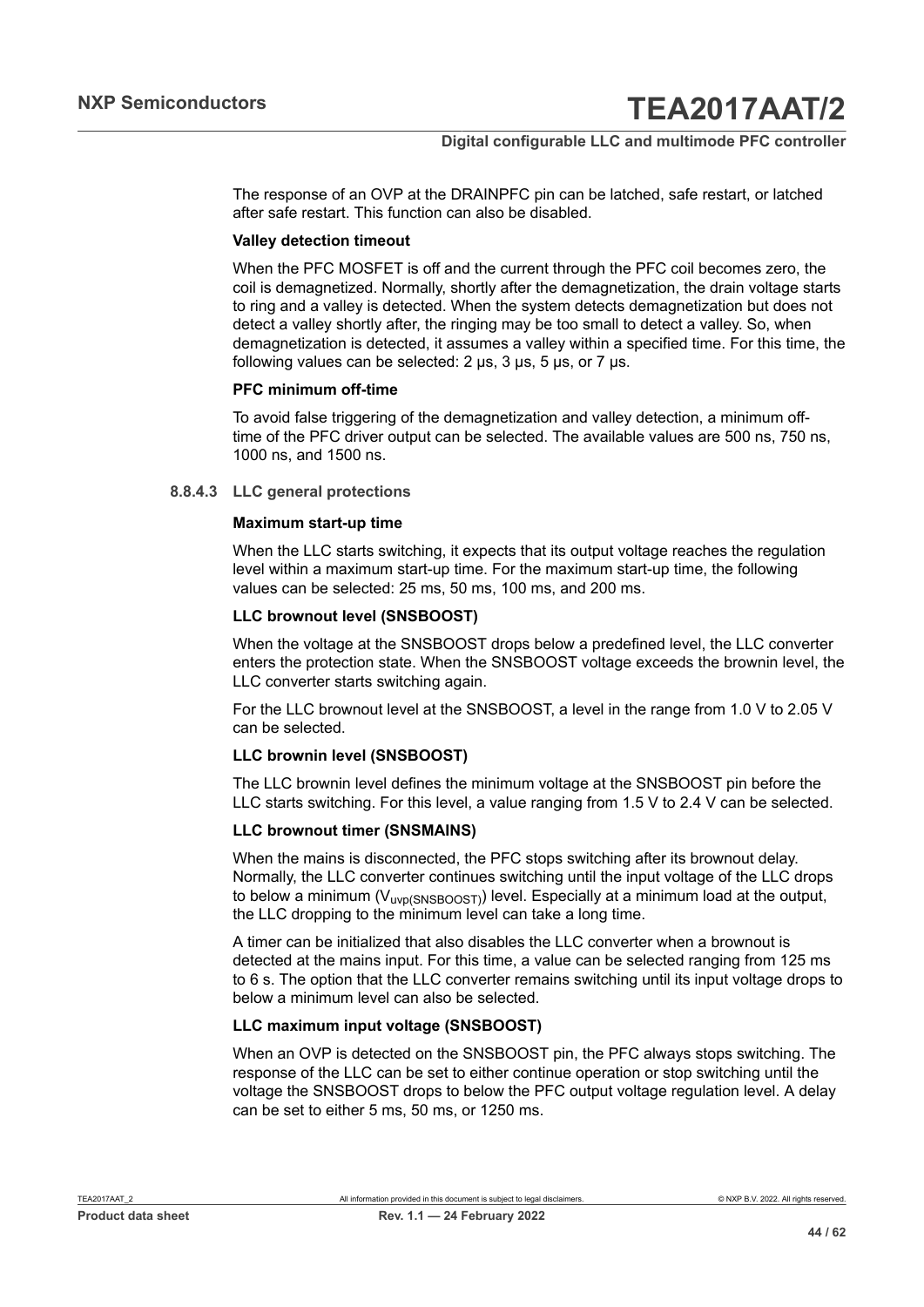#### **Power limit**

The maximum output power of the converter is limited by the controller. The limitation ensures that the applied load is below the maximum rating-selected components. For the maximum output power, several levels between 100 % and 200 % of the rated power can be selected.

#### **OPP level 1**

When the output power exceeds a first OPP level, a first counter is started. When the output power continuously exceeds this OPP level for a selected period, the system enters protection state. For the OPP level, a level between 0 % and −50 % below the selected power limit can be selected.

For the time, a value between 50 ms to 40 s can be selected. The response of this protection can be latched, safe restart, or latched after safe restart. This OPP level can also be disabled.

#### **OPP level 2**

When the output power exceeds a second OPP level, a second counter is started. When the output power continuously exceeds this OPP level for a selected period, the system enters protection state. For the OPP level, a level in the range from −10 % to −50 % below the selected power limit can be selected.

For the time, a value ranging from 50 ms to 3 s can be selected. The response of this protection follows the selected response of the OPP level 1. This OPP level can also be disabled.

#### **OPP duty cycle**

When the output power exceeds the OPP with a duty cycle of 50 %, the OPP may or may not be triggered. So, the duty cycle at which the OPP is triggered eventually can be set using a parameter to 11 %, 20 %, 33 %, or 50 %.

#### **OVP protection**

In a resonant converter, the voltage at the SUPIC pin reflects the output voltage. When the SUPIC voltage exceeds a defined level, the OVP protection is triggered. The level can be set between 1 V and 16 V above the start level in steps of 1 V.

To avoid false triggering, a delay can be set at different values ranging from 10 μs to 800 μs. The response of this protection can be latched, safe restart, or latched after safe restart. This OVP function can also be disabled.

#### **OVP duty cycle**

To minimize the sensitivity of the OVP function, a duty cycle can be set at which the OVP is eventually triggered. This parameter can be set to 11 %, 20 %, 33 %, or 50 %. If, for example, the OVP delay is set to 800 μs, the duty cycle to 50 %, and the SUPIC voltage exceeds the OVP level for 300 μs and drops to below the OVP level for 500 μs, the OVP is never triggered.

#### **OCP protection**

The current in the resonant tank is measured at the SNSCURLLC pin. When the voltage at this pin exceeds the OCP level, the corresponding switch (GATELS or GATEHS) is turned off and the system starts the next cycle. So, the LLC current is limited cycle-bycycle.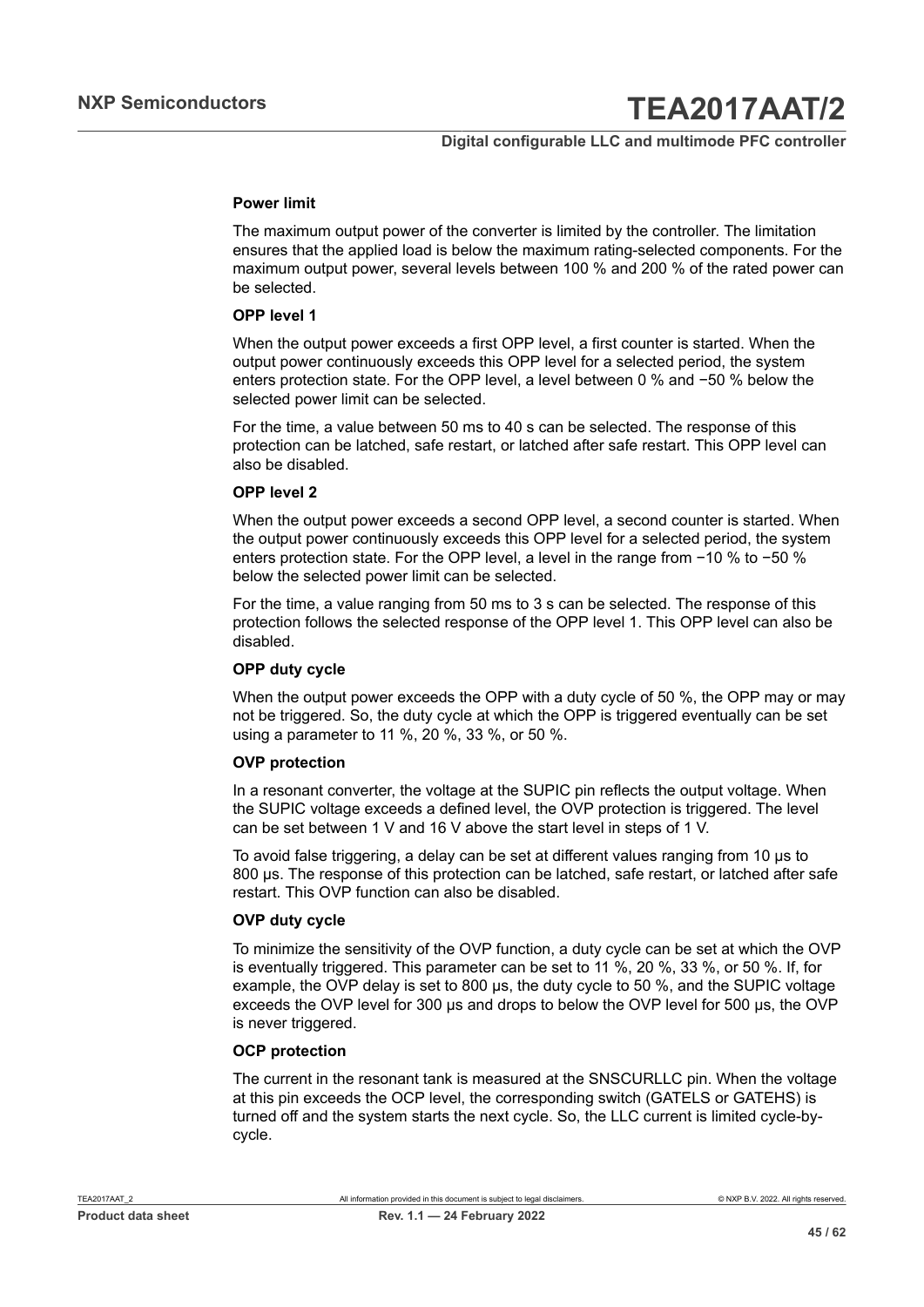If the OCP occurs for a defined number of cycles, the OCP protection is triggered. The number of cycles can be set to different values between 5 and 1000.

The response of this protection can be latched, safe restart, or latched after safe restart. The OCP protection function can also be disabled. However, the LLC current remains limited cycle-by-cycle.

#### **8.8.5 Power good settings**

<span id="page-45-0"></span>The power good function gives a prewarning to the load that the converter is switched off due to disconnected mains or a triggered protection.

#### **Power good time**

The power good time is the time between the power good signal indicating that the converter is about to be switched off and the time the converter eventually stops switching. This delay can be set to 4 ms, 6 ms, 8 ms, or 10 ms.

#### **Power good at OTP**

The power good signal can give a prewarning when the converter is switched off due to an OTP detection. The OTP can be either an internal or an external OTP.

This function can be enabled or disabled. The delay between the transition of the power good signal and the moment that the converter stops switching equals the power good time.

#### **Power good at OPP**

The power good signal can give a prewarning when the converter is switched off due to an OPP detection. The prewarning can be given when the output power exceeds the OPP level1 or OPP level2 for the defined time.

This function can be enabled or disabled. The delay between the transition of the power good signal and the moment that the converter stops switching equals the power good time.

#### **Power good at mains brownout**

The power good signal can give a prewarning when the LLC converter is switched off due to a brownout detection at the mains input of the converter.

This function can be enabled or disabled. The delay between the transition of the power good signal and the moment that the converter stops switching equals the power good time.

#### **Power good at LLC brownout level (SNSBOOST)**

When the measured voltage at the SNSBOOST pin drops to below the selected LLC brownout level, the LLC converter stops switching. It normally occurs due to a disconnected mains.

The power good signal can give a prewarning when the converter is switched off due to this LLC brownout detection. When the voltage at the SNSBOOST drops to below a selectable value, the power good feature is triggered. The level can be selected between 1 V and 2.05 V.

#### **Power good at OVP (SNSBOOST)**

The TEA2017AAT offers a setting option to stop the LLC operation at an SNSBOOST OVP. When the LLC converter is switched off due to an SNSBOOST OVP, the power good signal can give a prewarning. This function can be enabled or disabled. The delay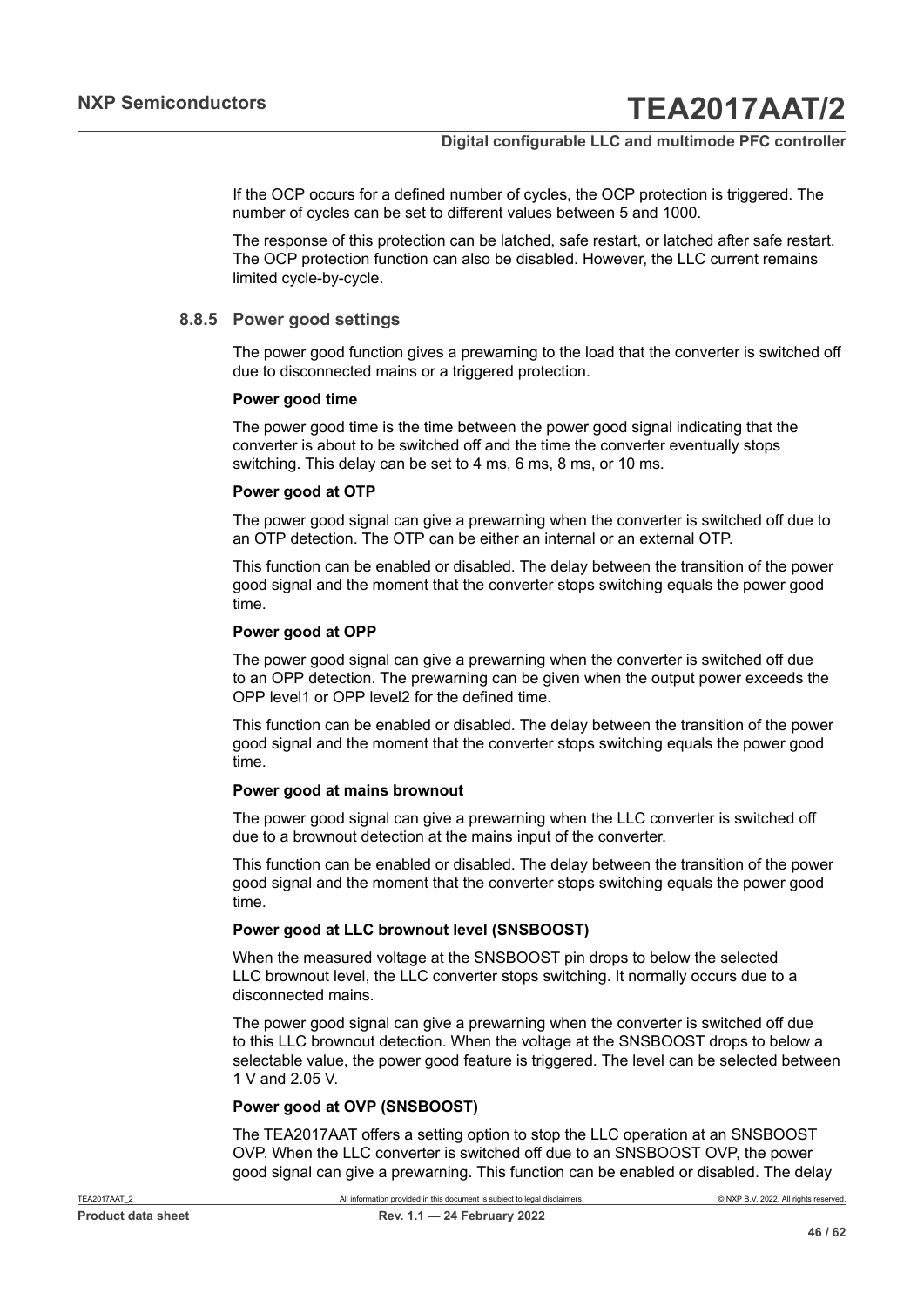between the transition of the power good signal and the moment the converter stops switching equals the power good time.

#### **Power good ready delay**

When the output voltage is in regulation after start-up, power good indicates that the output voltage is in regulation. A delay can be set between the time the output voltage reaches the regulation level and the transition of the power good signal. This delay can be set at different values between 0 s and 1 s.

#### **Power good transition time**

The power good function is combined with the feedback network connected at the SNSFB pin. To avoid that a trigger of the power good function disturbs the regulation loop, its transition time must have a predefined value. This time can be set at 0.85 ms, 1.8 ms, 2.6 ms, or 3.5 ms.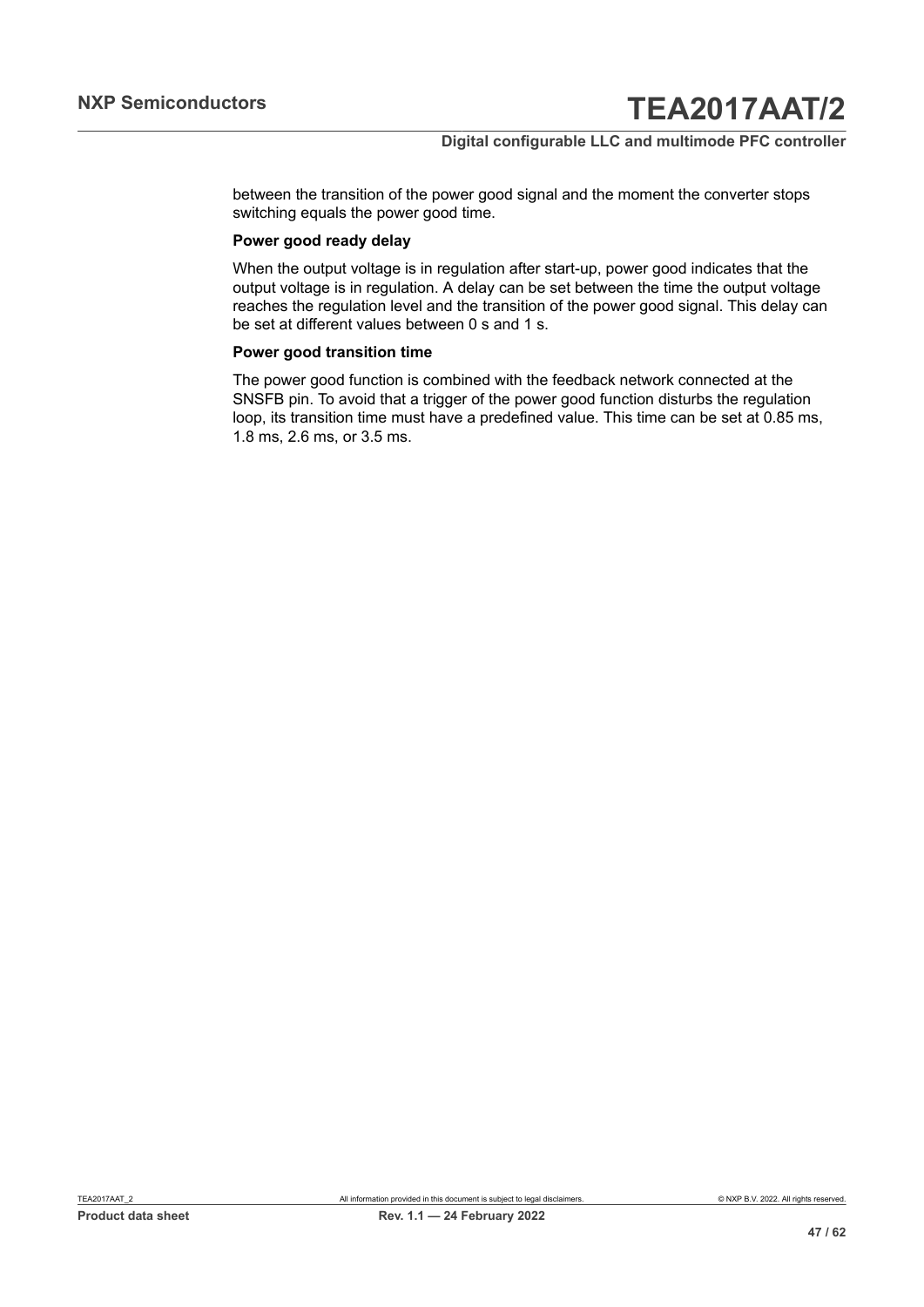### **Digital configurable LLC and multimode PFC controller**

## <span id="page-47-0"></span>**9 Limiting values**

| <b>Symbol</b>               | <b>Parameter</b>                               | <b>Conditions</b>                                                                                                     | <b>Min</b>     | <b>Max</b>     | <b>Unit</b> |
|-----------------------------|------------------------------------------------|-----------------------------------------------------------------------------------------------------------------------|----------------|----------------|-------------|
| <b>Voltages</b>             |                                                |                                                                                                                       |                |                |             |
| V <sub>DRAINPFC</sub>       | voltage on pin<br><b>DRAINPFC</b>              | during mains<br>surge $t < 0.5$ s; 10<br>times at a 0.1 Hz<br>interval                                                | $-0.4$         | $+685$         | V           |
| SR <sub>max(DRAINPFC)</sub> | maximum slew<br>rate on pin<br><b>DRAINPFC</b> |                                                                                                                       | $-50$          | $+50$          | V/ns        |
| V <sub>SUPIC</sub>          | voltage on pin<br><b>SUPIC</b>                 |                                                                                                                       | $-0.4$         | $+36$          | V           |
| <b>V</b> <sub>SUPHS</sub>   | voltage on pin<br><b>SUPHS</b>                 | during mains<br>surge $t < 0.5$ s; 10<br>times at a 0.1 Hz<br>interval                                                | $-0.3$         | $+685$         | V           |
|                             |                                                | regarding pin HB                                                                                                      | $-0.4$         | $+13$          | $\vee$      |
| <b>V<sub>GATEHS</sub></b>   | voltage on pin<br><b>GATEHS</b>                |                                                                                                                       | $V_{HB}$ – 0.4 | $VSUPHS + 0.4$ | V           |
| $V_{HB}$                    | voltage on pin HB                              | during mains<br>surge; $t < 0.5$ s;<br>10 times at a<br>0.1 Hz interval                                               | $-3$           | $+685$         | V           |
|                             |                                                | $t < 1$ µs                                                                                                            | $-13$          | $\overline{a}$ | V           |
| $SR_{\text{max(HB)}}$       | maximum slew<br>rate on pin HB                 |                                                                                                                       | $-70$          | $+70$          | V/ns        |
| VGATELS                     | voltage on pin<br><b>GATELS</b>                | $\boxed{1}$                                                                                                           | $-0.4$         | $+14$          | V           |
| <b>VGATEPFC</b>             | voltage on pin<br><b>GATEPFC</b>               | $[1]$                                                                                                                 | $-0.4$         | $+14$          | V           |
| VSNSCAP                     | voltage on pin<br><b>SNSCAP</b>                |                                                                                                                       | $-0.4$         | $+12$          | V           |
| VSNSCURLLC                  | voltage on pin<br><b>SNSCURLLC</b>             |                                                                                                                       | $-0.4$         | $+12$          | V           |
| <b>VSNSCURPFC</b>           | voltage on pin<br><b>SNSCURPFC</b>             | $t < 0.1$ s; voltage<br>at external<br>series resistance<br>of 100 $\Omega$ ,<br>connected to pin<br><b>SNSCURPFC</b> | $-18$          | $+12$          | V           |
|                             |                                                | DC; maximum                                                                                                           | $-0.4$         | $+12$          | V           |
| <b>V</b> SNSFB              | voltage on pin<br><b>SNSFB</b>                 |                                                                                                                       | $-0.4$         | $+12$          | V           |
|                             |                                                |                                                                                                                       |                |                |             |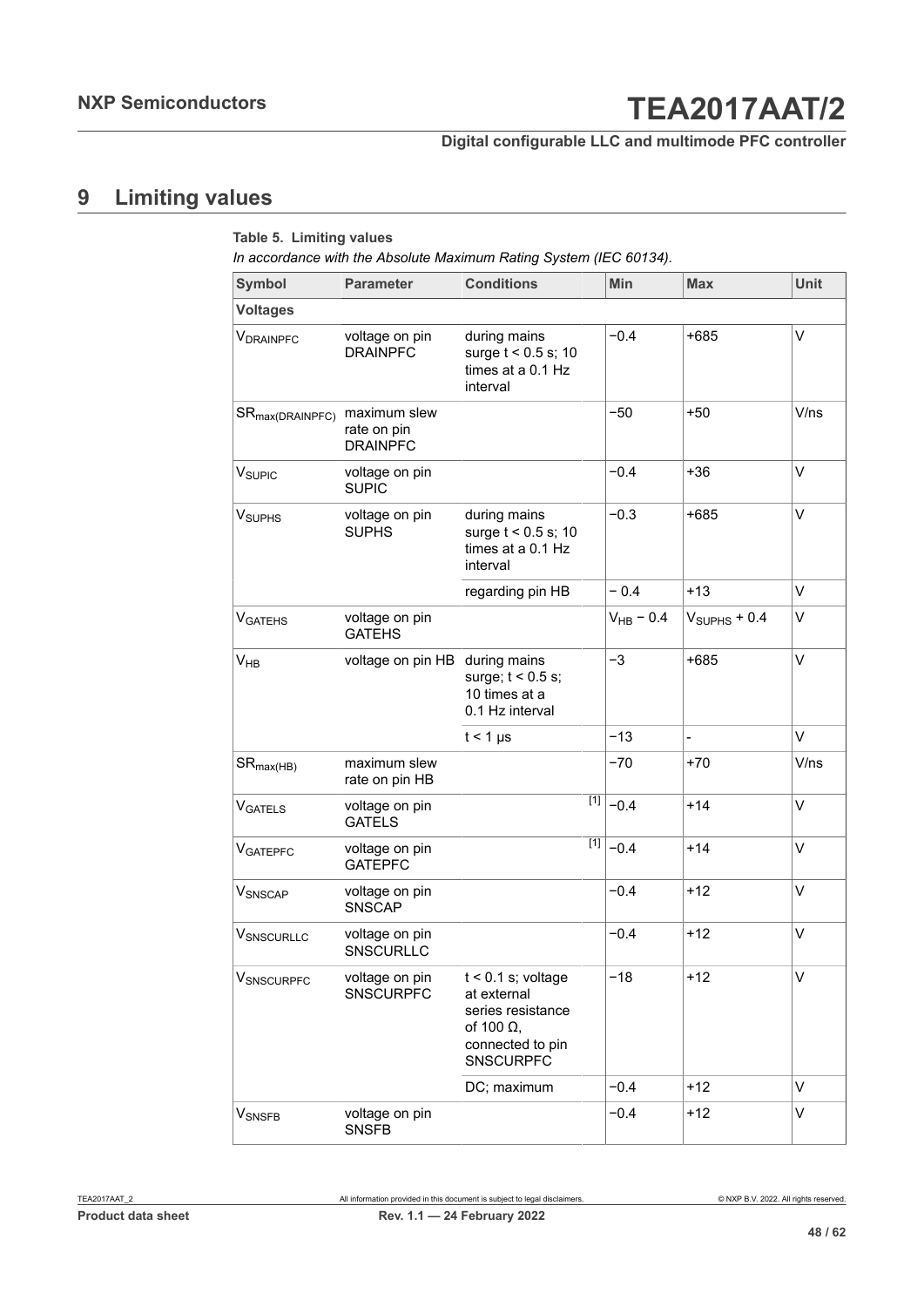### **Digital configurable LLC and multimode PFC controller**

<span id="page-48-1"></span>**Table 5. Limiting values***...continued*

*In accordance with the Absolute Maximum Rating System (IEC 60134).*

| <b>Symbol</b>                  | <b>Parameter</b>                  | <b>Conditions</b>                                       | <b>Min</b> | <b>Max</b> | <b>Unit</b>  |  |  |
|--------------------------------|-----------------------------------|---------------------------------------------------------|------------|------------|--------------|--|--|
| VSNSBOOST                      | voltage on pin<br><b>SNSBOOST</b> |                                                         | $-0.4$     | $+12$      | V            |  |  |
| <b>V</b> SNSMAINS              | voltage on pin<br><b>SNSMAINS</b> |                                                         | $-0.4$     | $+12$      | V            |  |  |
| General                        |                                   |                                                         |            |            |              |  |  |
| $P_{\text{tot}}$               | total power<br>dissipation        | $T_{amb}$ < 75 °C                                       | -          | 0.7        | W            |  |  |
| $T_j$                          | junction<br>temperature           |                                                         | $-40$      | $+150$     | $^{\circ}$ C |  |  |
| $T_{\text{stg}}$               | storage<br>temperature            |                                                         | $-55$      | $+150$     | $^{\circ}C$  |  |  |
| Latch-up                       |                                   |                                                         |            |            |              |  |  |
| $I_{\text{lu}}$                | latch-up current                  | all pins; according<br>to JEDEC;<br>standard 78D        | $-100$     | $+100$     | mA           |  |  |
| <b>Electrostatic discharge</b> |                                   |                                                         |            |            |              |  |  |
| V <sub>ESD</sub>               | electrostatic                     | human body model                                        |            |            |              |  |  |
|                                | discharge voltage                 | SUPHS,<br>GATEHS,<br>HB, and<br><b>DRAINPFC</b><br>pins | $-1000$    | $+1000$    | V            |  |  |
|                                |                                   | other pins                                              | $-2000$    | $+2000$    | V            |  |  |
|                                |                                   | charged device<br>model; all pins                       | $-500$     | $+500$     | V            |  |  |

[1] Although the GATE pins are output pins, the maximum voltage of these pins must not exceed the maximum drive output voltage by 20 %.

## <span id="page-48-0"></span>**10 Thermal characteristics**

**Table 6. Thermal characteristics**

| Symbol        | <b>Parameter</b>                               | <b>Conditions</b>                | Typ | Unit |
|---------------|------------------------------------------------|----------------------------------|-----|------|
| $R_{th(i-a)}$ | thermal resistance from<br>junction to ambient | In free air;<br>JEDEC test board | 107 | K/W  |
| $R_{th(i-c)}$ | thermal resistance from<br>junction to case    | In free air;<br>JEDEC test board | 60  | K/W  |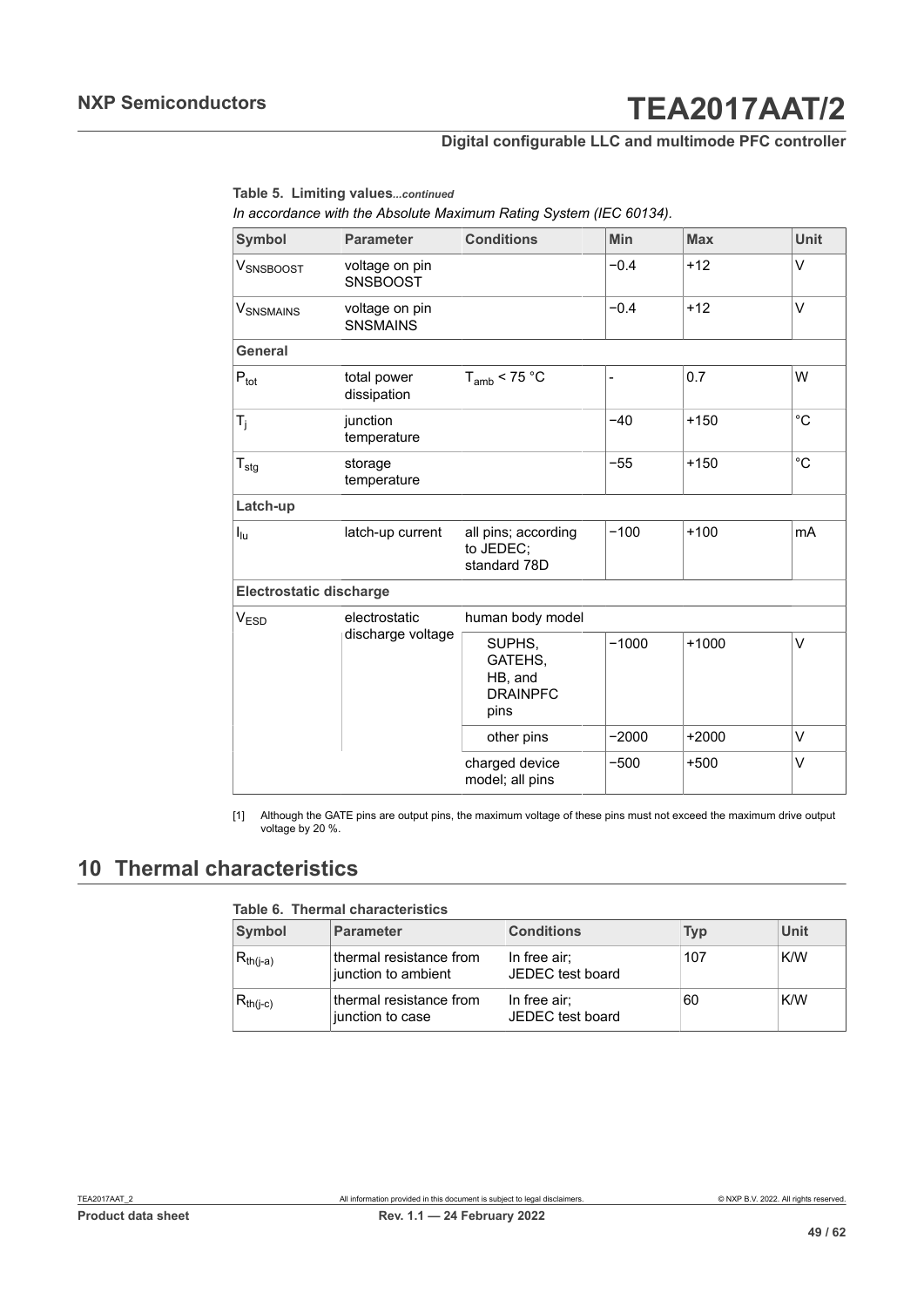### <span id="page-49-0"></span>**11 Characteristics**

#### **Table 7. Characteristics**

| Symbol                                      | <b>Parameter</b>                                                             | <b>Conditions</b>                                                                                                           | Min            | <b>Typ</b>     | <b>Max</b> | <b>Unit</b> |
|---------------------------------------------|------------------------------------------------------------------------------|-----------------------------------------------------------------------------------------------------------------------------|----------------|----------------|------------|-------------|
| <b>DRAINPFC pin</b>                         |                                                                              |                                                                                                                             |                |                |            |             |
| off(DRAINPFC)                               | off-state current on pin<br><b>DRAINPFC</b>                                  | $V_{DRAINPEG}$ = 400 V;<br>$V_{SUPIC}$ = 19 V                                                                               | $\overline{c}$ | $\overline{4}$ | 8          | μA          |
| $\Delta V_I$                                | input voltage difference                                                     | input voltage difference<br>between DRAINPFC<br>and SUPIC pins;<br>$I_{DRAINPFC}$ = 8.5 mA                                  | 9              | 11             | 13         | $\vee$      |
| $I_{ch(SUPIC)}$                             | charge current on pin SUPIC                                                  | $V_{DRAINPFC}$ = 30 V;<br>$V_{SUPIC} = 0 V$                                                                                 | $-10.0$        | $-8.5$         | $-7.0$     | mA          |
| <b>SUPIC pin</b>                            |                                                                              |                                                                                                                             |                |                |            |             |
| V <sub>start</sub> (SUPIC)                  | start voltage on pin SUPIC                                                   |                                                                                                                             | 18.2           | 19.0           | 19.7       | V           |
| V <sub>start(hys)SUPIC</sub>                | start voltage hysteresis on pin<br><b>SUPIC</b>                              |                                                                                                                             | $-0.9$         | $-0.7$         | $-0.5$     | V           |
| Vlow(hys)SUPIC                              | low voltage hysteresis on pin<br><b>SUPIC</b>                                |                                                                                                                             | 0.5            | 0.7            | 0.9        | $\vee$      |
| Vlow(SUPIC)                                 | low voltage on pin SUPIC                                                     |                                                                                                                             | 11.5           | 12.0           | 12.5       | $\vee$      |
| V <sub>uvp(SUPIC)</sub>                     | undervoltage protection<br>voltage on pin SUPIC                              |                                                                                                                             | 9.6            | 10.0           | 10.4       | V           |
| $\Delta$ <sub>(Vlow-Vuvp)</sub> SUPIC       | low voltage to undervoltage<br>protection voltage difference<br>on pin SUPIC | $V_{low} - V_{uvw}$                                                                                                         | 1.7            | 2.0            | 2.3        | $\vee$      |
| $V_{rst(SUPIC)}$                            | reset voltage on pin SUPIC                                                   |                                                                                                                             | 8.6            | 9.0            | 9.4        | V           |
| $I_{CC(SUPIC)}$                             | supply current on pin SUPIC                                                  | $[1]$<br>non-operating mode;<br>$I_{snsfb} = -100 \mu A;$<br>$I_{\text{smscap}} = -100 \mu A$                               | 700            | 890            | 1100       | μA          |
|                                             |                                                                              | $[1]$<br>operating mode;<br>$f_{HB}$ = 100 kHz; $I_{snsfb}$ = -80 µA;<br>$I_{\text{snscap}}$ = -100 µA; driver pins<br>open | $6\phantom{a}$ | 8              | 10         | mA          |
| Output overvoltage protection               |                                                                              |                                                                                                                             |                |                |            |             |
| V <sub>O(ovp)</sub> SUPIC                   | output overvoltage protection<br>voltage on pin SUPIC                        |                                                                                                                             | 27.9           | 28.7           | 29.5       | $\vee$      |
| $t_{d(ovp)$ SUPIC                           | overvoltage protection delay<br>time on pin SUPIC                            |                                                                                                                             | 45             | 50             | 55         | μs          |
| <b>Mains voltage sensing (SNSMAINS pin)</b> |                                                                              |                                                                                                                             |                |                |            |             |
| $I_{clamp(max)}$                            | maximum clamp current                                                        | $V_{SNSMAINS}$ = 9.5 V                                                                                                      | 2.5            | 3.5            | 4.5        | mA          |
| I <sub>I</sub> (lim)SNSMAINS                | limiting input current on pin<br><b>SNSMAINS</b>                             | <b>SNSMAINS limit-measuring</b><br>input current                                                                            | 17.2           | 18.6           | 20.0       | μA          |
| $I_{\text{bi}}$                             | brownin current                                                              |                                                                                                                             | 5.3            | 5.5            | 5.7        | μA          |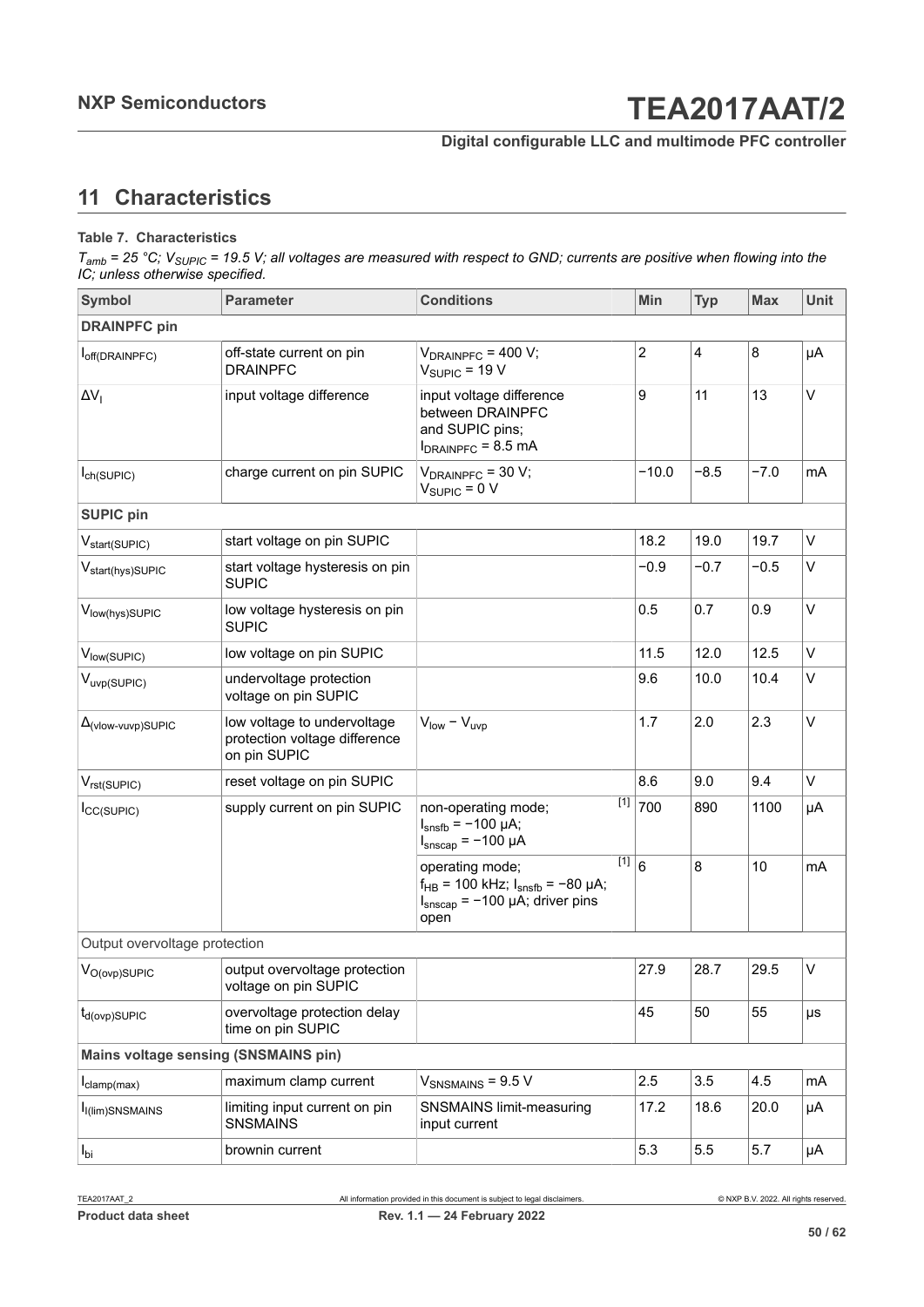### **Digital configurable LLC and multimode PFC controller**

#### **Table 7. Characteristics***...continued*

| Symbol                                | <b>Parameter</b>                             | <b>Conditions</b>                                    | Min    | <b>Typ</b>               | <b>Max</b> | <b>Unit</b> |
|---------------------------------------|----------------------------------------------|------------------------------------------------------|--------|--------------------------|------------|-------------|
| $I_{\text{bo}}$                       | brownout current                             |                                                      | 4.6    | 4.8                      | 5.0        | μA          |
| $I_{\text{bo(hys)}}$                  | hysteresis of brownout<br>current            | $I_{\text{bi}} - I_{\text{bo}}$                      | 0.66   | 0.73                     | 0.80       | μA          |
| $t_{d(det)bo}$                        | brownout detection delay time                | <b>PFC</b>                                           | 45     | 50                       | 55         | ms          |
|                                       |                                              | <b>LLC</b>                                           | 225    | 250                      | 275        | ms          |
| External overtemperature measurement  |                                              |                                                      |        |                          |            |             |
| l <sub>o</sub> (SNSMAINS)             | output current on pin<br><b>SNSMAINS</b>     |                                                      | $-645$ | $-600$                   | $-565$     | μA          |
| $t_{\text{det(max)NTC}}$              | NTC maximum detection time                   |                                                      | 45     | 50                       | 55         | μs          |
| V <sub>det(SNSMAINS)</sub>            | detection voltage on pin<br><b>SNSMAINS</b>  | NTC measurement;<br>$I_{SNSMAINS}$ = -600 µA         | 2.89   | 3.08                     | 3.27       | V           |
| $t_{d(\text{otp})}$                   | overtemperature protection<br>delay time     |                                                      | 3.6    | 4.0                      | 4.4        | s           |
| X-capacitor discharge                 |                                              |                                                      |        |                          |            |             |
| $t_{d(dch)}$                          | discharge delay time                         |                                                      | 180    | 200                      | 220        | ms          |
| <b>SNSCURPFC pin</b>                  |                                              |                                                      |        |                          |            |             |
| l <sub>o(min)</sub> SNSCURPFC         | minimum output current on<br>pin SNSCURPFC   | for open pin protection;<br>$V_{SNSCURPEC}$ = 500 mV | $-0.8$ | $-0.6$                   | $-0.4$     | μA          |
| V <sub>det</sub> (SNSCURPFC)          | detection voltage on pin<br><b>SNSCURPFC</b> | open pin detection level                             | 190    | 235                      | 280        | mV          |
| $V_{\text{det(demag)}}$               | demagnetization detection<br>voltage         |                                                      | $-15$  | $-10$                    | $-5$       | mV          |
| $V_{ocp(PFC)}$                        | PFC overcurrent protection<br>voltage        |                                                      | $-320$ | $-300$                   | $-275$     | mV          |
| $t_{d$ (swoff)driver                  | driver switch-off delay time                 | $dV/dt \le -0.5 V/\mu s$                             | 300    | 375                      | 450        | ns          |
| <b>Valley sensing (DRAINPFC pin)</b>  |                                              |                                                      |        |                          |            |             |
| $\Delta V_{\text{det(min)}}/\Delta t$ | minimum slope detection<br>voltage           |                                                      | $-50$  | $\overline{\phantom{0}}$ |            | $V/\mu s$   |
| $\Delta V_{det(min)}$                 | minimum detection voltage<br>change          | ringing frequency = $1$ MHz                          | 9      | 15                       | 21         | V           |
| $t_{to(vrec)}$                        | valley recognition time-out<br>time          |                                                      | 6.3    | 7.0                      | 7.7        | μs          |
| <b>PFC</b>                            |                                              |                                                      |        |                          |            |             |
| PFC timing                            |                                              |                                                      |        |                          |            |             |
| $t_{off(PFC)min}$                     | PFC minimum off-time                         |                                                      | 0.45   | 0.50                     | 0.55       | μs          |
| PFC start-up soft-start time          |                                              |                                                      |        |                          |            |             |
| $t_{start(soft)}$                     | soft start time                              |                                                      | 23     | 25                       | 28         | ms          |
| PFC frequency                         |                                              |                                                      |        |                          |            |             |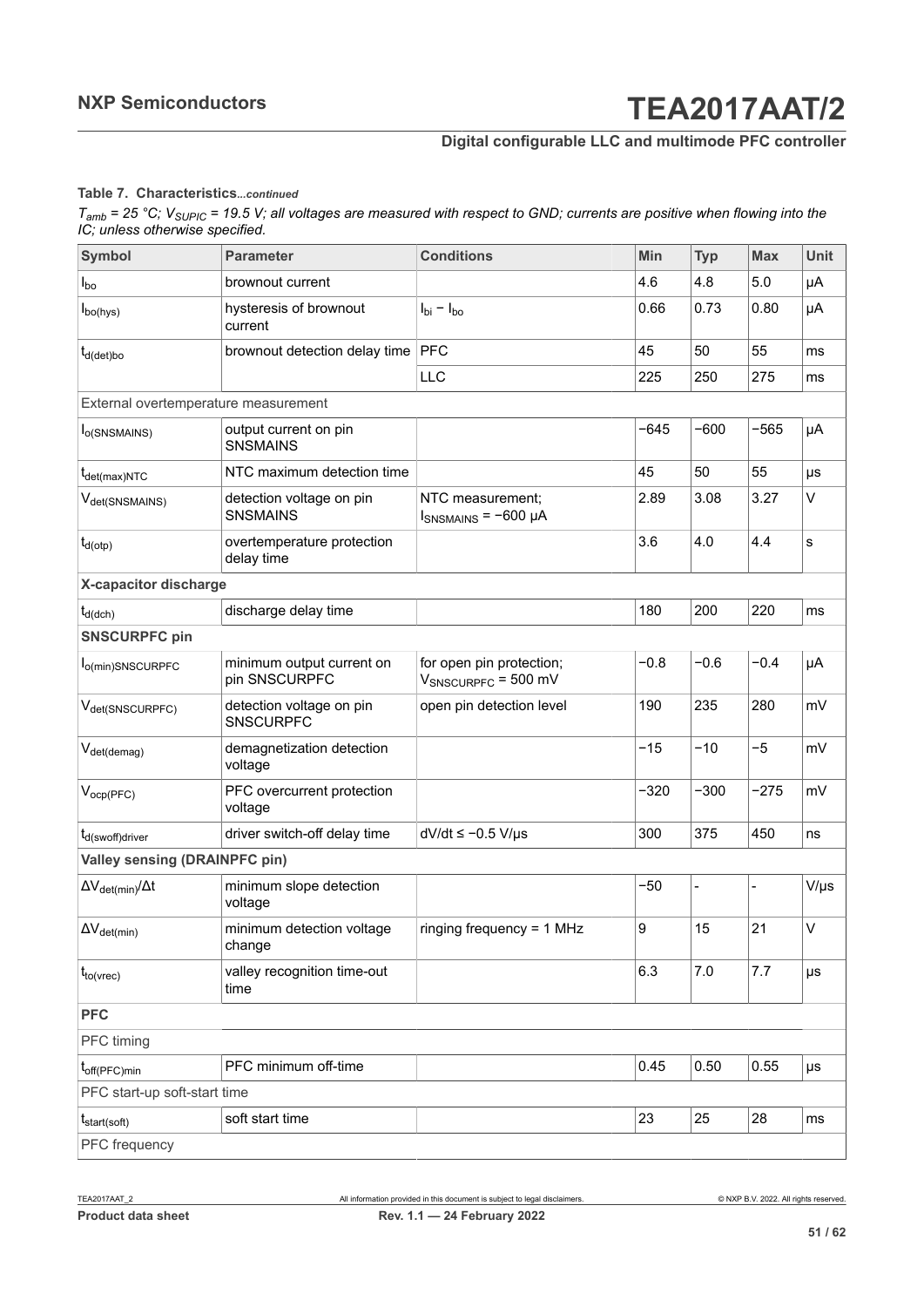### **Digital configurable LLC and multimode PFC controller**

#### **Table 7. Characteristics***...continued*

| Symbol                                 | <b>Parameter</b>                                         | <b>Conditions</b>                                                  | Min     | <b>Typ</b>     | <b>Max</b> | <b>Unit</b> |
|----------------------------------------|----------------------------------------------------------|--------------------------------------------------------------------|---------|----------------|------------|-------------|
| $f_{sw(PFC)min}$                       | minimum PFC switching<br>frequency                       |                                                                    | 36      | 40             | 44         | <b>kHz</b>  |
| $f_{sw(PFC)max}$                       | maximum PFC switching<br>frequency                       |                                                                    | 67      | 75             | 83         | kHz         |
| <b>GATEPFC</b> pin                     |                                                          |                                                                    |         |                |            |             |
| Source(GATEPFC)                        | source current on pin<br><b>GATEPFC</b>                  | $[1]$<br>$VGATEPFC = 4 V;$<br>$V_{SIPIC} \geq 13 V$                | $-0.60$ | $-0.45$        | $-0.30$    | A           |
| Isink(GATEPFC)                         | sink current on pin GATEPFC                              | $[1]$<br>$VGATEPFC = 2 V;$<br>$V_{\text{SUPIC}} \geq 13 \text{ V}$ | 0.45    | 0.60           | 0.75       | A           |
|                                        |                                                          | [1]<br>$VGATEPFC = 11 V;$<br>$V_{\text{SUPIC}} \geq 13 \text{ V}$  | 2.0     | 2.5            | 3.0        | A           |
| V <sub>o(max)</sub> GATEPFC            | maximum output voltage on<br>pin GATEPFC                 | $V_{SIPIC}$ = 19 V                                                 | 11.0    | $\blacksquare$ | 14.0       | $\vee$      |
| <b>SNSBOOST pin</b>                    |                                                          |                                                                    |         |                |            |             |
| PFC part                               |                                                          |                                                                    |         |                |            |             |
| I <sub>pd</sub> (SNSBOOST)             | pull-down current on pin<br><b>SNSBOOST</b>              | at $V_{SNSBOOST} = V_{scp(stop)}$                                  | 25      | 50             | 75         | nA          |
| V <sub>reg(SNSBOOST)</sub>             | regulation voltage on pin<br><b>SNSBOOST</b>             |                                                                    | 2.475   | 2.500          | 2.525      | V           |
| $V_{stop(ovp)PFC}$                     | PFC overvoltage protection<br>stop voltage               |                                                                    | 2.59    | 2.63           | 2.67       | V           |
| $V_{prot(ovp)PFC}$                     | PFC overvoltage protection<br>protection voltage         | via pin DRAINPFC                                                   | 450     | 475            | 500        | V           |
| $t_{\text{leb}(\text{ovp})\text{PFC}}$ | PFC overvoltage protection<br>leading-edge blanking time | via pin DRAINPFC                                                   | 360     | 400            | 440        | ns          |
| LLC part                               |                                                          |                                                                    |         |                |            |             |
| V <sub>uvp(SNSBOOST)</sub>             | undervoltage protection<br>voltage on pin SNSBOOST       |                                                                    | 1.60    | 1.65           | 1.70       | V           |
| V <sub>start</sub> (SNSBOOST)          | start voltage on pin<br><b>SNSBOOST</b>                  |                                                                    | 2.23    | 2.30           | 2.37       | $\vee$      |
| V <sub>det(SNSBOOST)</sub>             | detection voltage on pin<br><b>SNSBOOST</b>              | Power good detection voltage                                       | 1.715   | 1.750          | 1.785      | V           |
| $\Delta V_{\text{reg-det}}$            | voltage difference between<br>regulation and detection   | pin SNSBOOST; indication of<br>the power good delay                | 0.72    | 0.75           | 0.78       | V           |
| <b>Fast disable function</b>           |                                                          |                                                                    |         |                |            |             |
| $V_{\text{scp}(\text{stop})}$          | stop short-circuit protection<br>voltage                 |                                                                    | 0.37    | 0.39           | 0.41       | V           |
| $V_{\text{scp}(\text{start})}$         | start short-circuit protection<br>voltage                |                                                                    | 0.40    | 0.45           | 0.50       | V           |
| $t_{\text{fltr}(\text{scp})}$          | short-circuit protection filter<br>time                  |                                                                    | 4       | 10             | 15         | μs          |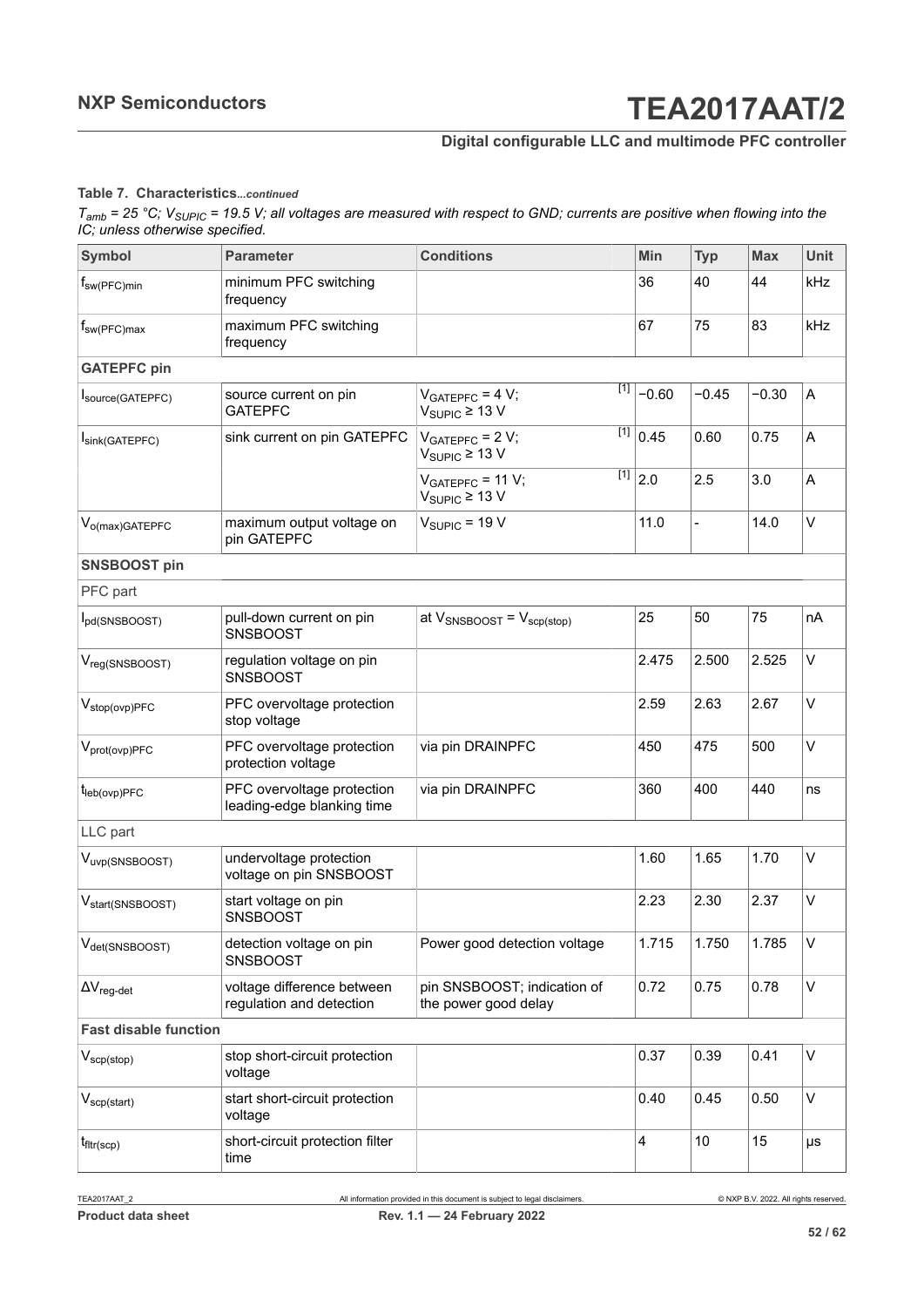### **Digital configurable LLC and multimode PFC controller**

#### **Table 7. Characteristics***...continued*

| <b>Symbol</b>                 | <b>Parameter</b>                              | <b>Conditions</b>                                                                       | <b>Min</b> | <b>Typ</b>               | <b>Max</b> | <b>Unit</b> |
|-------------------------------|-----------------------------------------------|-----------------------------------------------------------------------------------------|------------|--------------------------|------------|-------------|
| <b>SNSCAP pin</b>             |                                               |                                                                                         |            |                          |            |             |
| V <sub>AV(regd)SNSCAP</sub>   | regulated average voltage on<br>pin SNSCAP    | regulated average of<br>Vhs(SNSCAP) and V <sub>IS(SNSCAP)</sub>                         | 2.44       | 2.50                     | 2.56       | V           |
| bias(max)SNSCAP               | maximum bias current on pin<br><b>SNSCAP</b>  |                                                                                         | $-245$     | $-210$                   | $-175$     | μA          |
| V <sub>range</sub> (SNSCAP)   | voltage range on pin<br><b>SNSCAP</b>         | SNSCAP voltage range for<br>the high-side comparator,<br>Vhs(SNSCAP).                   | 2.35       |                          | 4.50       | V           |
|                               |                                               | SNSCAP voltage range for<br>the low-side comparator,<br>$V_{\text{Is(SNSCAP)}}$ .       | 0.50       | $\overline{\phantom{a}}$ | 2.65       | $\vee$      |
| $V_{\mathrm{acc}}$            | voltage accuracy                              | SNSCAP comparator voltage<br>accuracy                                                   | $-10$      |                          | $+10$      | mV          |
| $\Delta V_{th(SNSCAP)}$       | threshold voltage difference<br>on pin SNSCAP | $V_{hs(SNSCAP)} - V_{ls(SNSCAP)}$ ;<br>$P_{out}$ = 200 %;<br>$V_{SNSBOOST}$ < 1.9 V     | 3.12       | 3.27                     | 3.42       | $\vee$      |
|                               |                                               | $V_{hs(SNSCAP)} - V_{ls(SNSCAP)}$<br>$P_{out}$ = 100 %;<br>$V_{SNSBOOST}$ = 2.5 V       | 0.93       | 1.01                     | 1.09       | $\vee$      |
| $t_d$                         | delay time                                    | delay between exceeding<br>$V_{caph}/V_{capl}$ and driver off;<br>$dV/dt = 0.1 V/\mu s$ |            |                          | 125        | ns          |
| <b>SNSCURLLC pin</b>          |                                               |                                                                                         |            |                          |            |             |
| V <sub>bias</sub> (SNSCURLLC) | bias voltage on pin<br><b>SNSCURLLC</b>       |                                                                                         | 2.4        | 2.5                      | 2.6        | $\vee$      |
| R <sub>O(SNSCURLLC)</sub>     | output resistance on pin<br>SNSCURLLC         |                                                                                         | 45         | 55                       | 65         | $k\Omega$   |
| $V_{\text{lmtr}(\text{ocp})}$ | overcurrent protection voltage<br>limiter     | soft-start overcurrent limiter                                                          | 0.66       | 0.75                     | 0.83       | $\vee$      |
| $V_{ocp(\text{LLC})}$         | LLC overcurrent protection<br>voltage         | positive level<br>$V_{SNSCURLC} - V_{bias(SNSCURLC)}$                                   | 1.35       | 1.50                     | 1.65       | V           |
|                               |                                               | negative level<br>$V_{SNSCURLC} - V_{bias(SNSCURLC)}$                                   | $-1.65$    | $-1.50$                  | $-1.35$    | V           |
| $V_{reg(capm)}$               | capacitive mode regulation<br>level           | positive level<br>$V_{SNSCURLC} - V_{bias(SNSCURLC)}$                                   | 83         | 100                      | 115        | mV          |
|                               |                                               | negative level<br>$V_{SNSCURLC} - V_{bias(SNSCURLC)}$                                   | $-115$     | $-100$                   | -83        | mV          |
| $V_{\text{det}(zero)}$        | zero detection voltage                        | detected as $\geq 0$                                                                    | $-16$      | $-11$                    | $-6$       | mV          |
|                               |                                               | detected as $\leq 0$                                                                    | 6          | 11                       | 16         | mV          |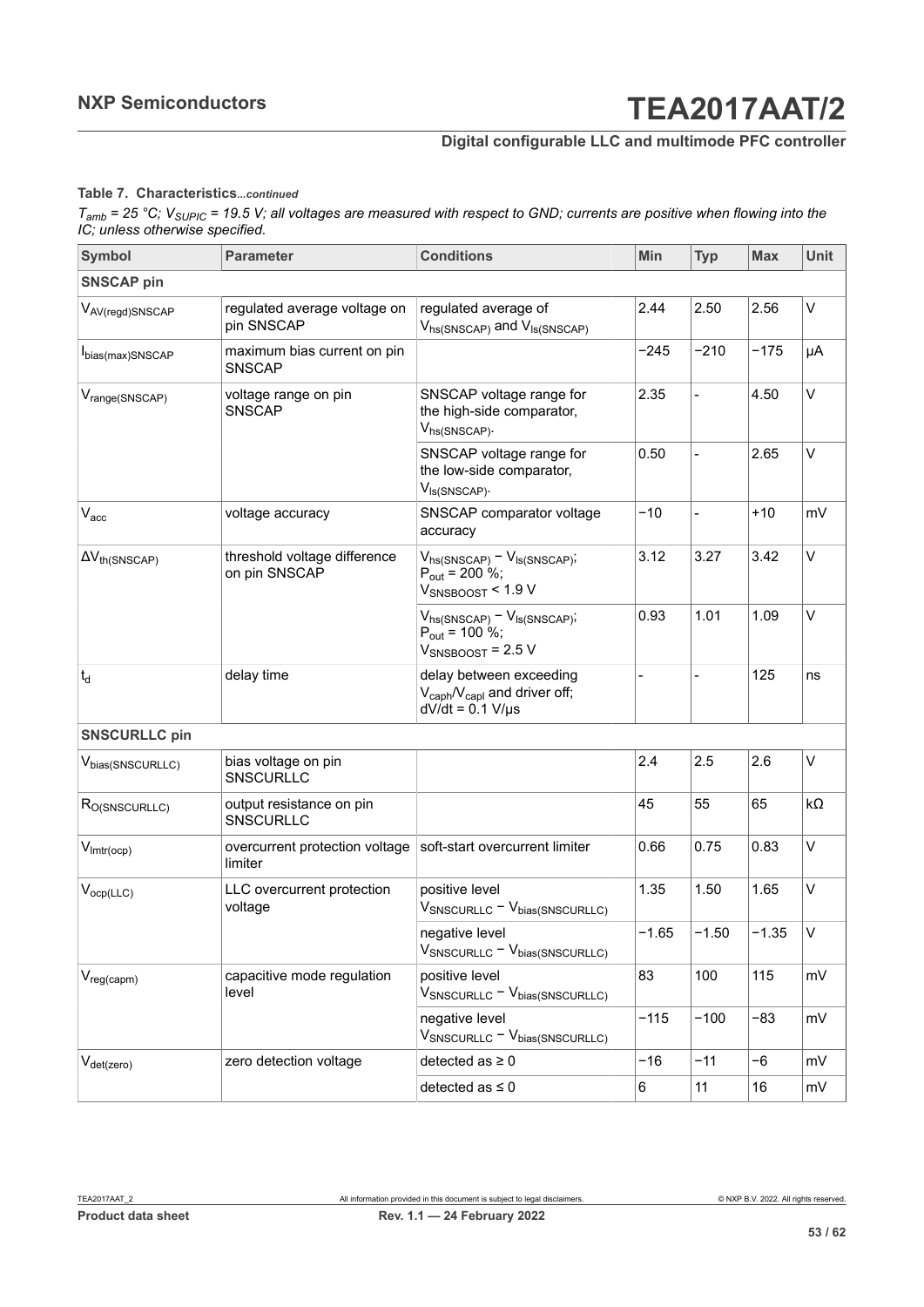### **Digital configurable LLC and multimode PFC controller**

#### **Table 7. Characteristics***...continued*

| <b>Symbol</b>                          | <b>Parameter</b>                          | <b>Conditions</b>                                                                                                                 | Min    | <b>Typ</b> | <b>Max</b> | <b>Unit</b> |  |  |
|----------------------------------------|-------------------------------------------|-----------------------------------------------------------------------------------------------------------------------------------|--------|------------|------------|-------------|--|--|
| <b>SNSFB pin</b>                       |                                           |                                                                                                                                   |        |            |            |             |  |  |
| Vlow(SNSFB)                            | low voltage on pin SNSFB                  | indicating iPowerGood = '1';<br>0 µA < $I_{\text{opto}}$ < 3.5 mA.                                                                | 0.43   | 0.50       | 0.57       | $\vee$      |  |  |
| $V_{high(SNSFB)}$                      | high voltage on pin SNSFB                 | indicating iPowerGood = '0';<br>0 µA < $I_{\text{opto}}$ < 3.5 mA.                                                                | 3.3    | 3.5        | 3.8        | V           |  |  |
| $t_t$                                  | transition time                           | PowerGood transition time                                                                                                         | 1.5    | 1.8        | 2.0        | ms          |  |  |
| Optobias regulator                     |                                           |                                                                                                                                   |        |            |            |             |  |  |
| $I_{reg(SNSFB)}$                       | regulation current on pin<br><b>SNSFB</b> |                                                                                                                                   | $-90$  | $-80$      | $-70$      | μA          |  |  |
| Burst mode regulator                   |                                           |                                                                                                                                   |        |            |            |             |  |  |
| I <sub>start</sub> (burst)             | burst mode start current                  | LLC burst mode                                                                                                                    | $-110$ | $-100$     | -90        | μA          |  |  |
| stop(burst)                            | burst mode stop current                   |                                                                                                                                   | $-220$ | $-200$     | $-180$     | μA          |  |  |
| <b>Burst mode</b>                      |                                           |                                                                                                                                   |        |            |            |             |  |  |
| $f_{burst(max)}$                       | maximum burst mode<br>frequency           |                                                                                                                                   | 720    | 800        | 880        | <b>Hz</b>   |  |  |
| $\delta_{en(burst)}$                   | burst mode duty cycle enable              | enable of PFC burst mode;<br>duty cycle of LLC burst mode;<br>duty cycle = measured LLC burst-<br>on time / set LLC burst period  | 49     | 50         | 51         | $\%$        |  |  |
| $N_{cy(en)burst}$                      | burst mode enable number of<br>cycles     | enable of PFC burst mode;<br>duty cycle of LLC burst mode;<br>duty cycle = measured LLC burst-<br>on time / set LLC burst period  | 16     | 16         | 16         |             |  |  |
| $\delta_{dis(burst)}$                  | burst mode disable duty cycle             | disable of PFC burst mode;<br>duty cycle of LLC burst mode;<br>duty cycle = measured LLC burst-<br>on time / set LLC burst period | 74     | 75         | 76         | $\%$        |  |  |
| t <sub>d</sub> (burst)exit             | burst-mode exit delay time                |                                                                                                                                   | 3.6    | 4          | 4.4        | ms          |  |  |
| Power good characteristics (pin SNSFB) |                                           |                                                                                                                                   |        |            |            |             |  |  |
| $t_d$                                  | delay time                                | delay power good after output<br>voltage ready                                                                                    | 4.5    | 5.0        | 5.5        | ms          |  |  |
|                                        |                                           | power good delay before<br>protection                                                                                             | 3.6    | 4.0        | 4.4        | ms          |  |  |
| <b>LLC</b> timing                      |                                           |                                                                                                                                   |        |            |            |             |  |  |
| $t_{on(min)LLC}$                       | LLC minimum on-time                       |                                                                                                                                   | 1105   | 1230       | 1355       | ns          |  |  |
| $t_{on(max)LLC}$                       | LLC maximum on-time                       |                                                                                                                                   | 18     | 20         | 22         | μs          |  |  |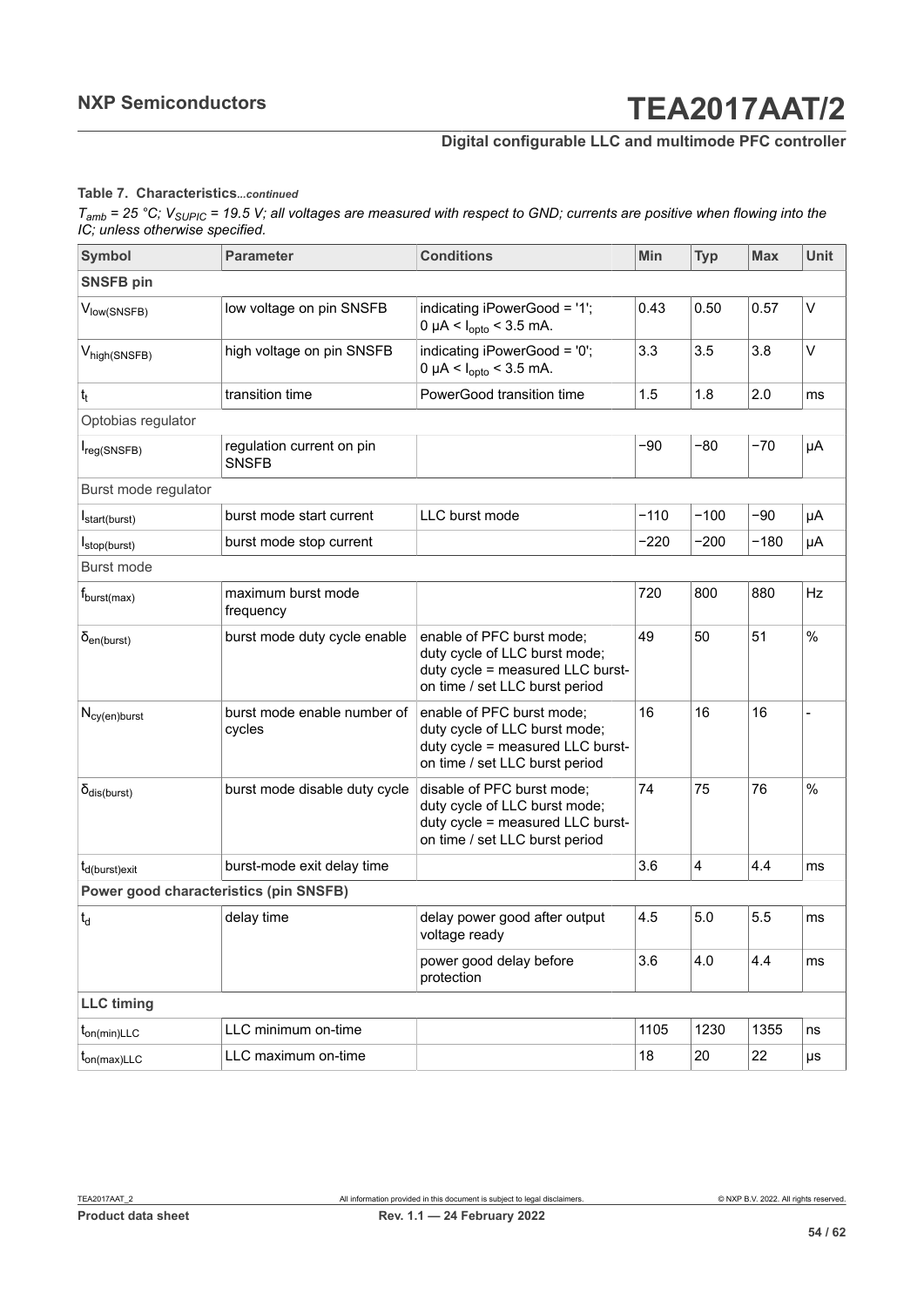### **Digital configurable LLC and multimode PFC controller**

#### **Table 7. Characteristics***...continued*

| <b>Symbol</b>                         | <b>Parameter</b>                          | <b>Conditions</b>                                                                                 | Min                  | <b>Typ</b>     | <b>Max</b>               | <b>Unit</b> |
|---------------------------------------|-------------------------------------------|---------------------------------------------------------------------------------------------------|----------------------|----------------|--------------------------|-------------|
| <b>Overpower protection</b>           |                                           |                                                                                                   |                      |                |                          |             |
| $t_{\text{startup(max)}}$             | maximum start-up time                     |                                                                                                   | 90                   | 100            | 110                      | ms          |
| $t_{d(opp)}$                          | overpower protection delay<br>time        | OPP <sub>1</sub>                                                                                  | 45                   | 50             | 55                       | ms          |
| HB pin                                |                                           |                                                                                                   |                      |                |                          |             |
| $\Delta V_{\text{det(min)}}/\Delta t$ | minimum slope detection<br>voltage        | positive and negative<br>minimum slope detection<br>level.                                        |                      |                | 120                      | $V/\mu s$   |
| $\Delta V_{\text{det(max)}}/\Delta t$ | maximum slope detection<br>voltage        | positive and negative<br>maximum slope detection<br>level.                                        | 50                   |                |                          | V/ns        |
| $t_{no(min)}$                         | minimum non-overlap time                  |                                                                                                   | 200                  | 230            | 260                      | ns          |
| $t_{no(max)}$                         | maximum non-overlap time                  |                                                                                                   | 0.99                 | 1.10           | 1.21                     | μs          |
| <b>GATELS and GATEHS pins</b>         |                                           |                                                                                                   |                      |                |                          |             |
| Source(GATELS)                        | source current on pin<br><b>GATELS</b>    | $[1]$<br>$VGATELS - VGND = 4 V;$<br>$V_{SIPIC} \ge 13 V$                                          | $-0.55$              | $-0.40$        | $-0.25$                  | A           |
| Isink(GATELS)                         | sink current on pin GATELS                | $VGATELS - VGND = 2 V;$<br>$V_{\text{SUPIC}}$ ≥13 V                                               | $\overline{[1]}$ 0.4 | 0.5            | 0.6                      | A           |
|                                       |                                           | $[1]$<br>$VGATELS - VGND = 11 V;$<br>$V_{\text{SUPIC}} \geq 13 \text{ V}$                         | 2.0                  | 2.5            | 3.0                      | A           |
| $\rm V_{O(min)GATELS}$                | minimum output voltage on<br>pin GATELS   | $V_{\text{SUPIC}}$ ≥ 9.5 V; on-time ≥ 4 µs                                                        | 8                    | $\blacksquare$ | $\overline{\phantom{a}}$ | $\vee$      |
| Source(GATEHS)                        | source current on pin<br><b>GATEHS</b>    | [1]<br>$VGATEHS - VHB = 4 V$                                                                      | $-0.55$              | $-0.40$        | $-0.25$                  | A           |
| Isink(GATEHS)                         | sink current on pin GATEHS                | $[1]$<br>$V_{GATEHS} - V_{HB} = 2 V$                                                              | 0.4                  | 0.5            | 0.6                      | A           |
|                                       |                                           | [1]<br>$VGATEHS - VHB = 11 V$                                                                     | 2.0                  | 2.5            | 3.0                      | A           |
| $\rm V_{O(min)GATEHS}$                | minimum output voltage on<br>pin GATEHS   | $V_{\text{SUPHS}} - V_{\text{HB}} \geq 9.5 \text{ V}$                                             | 9                    |                |                          | $\vee$      |
| <b>SUPHS pin</b>                      |                                           |                                                                                                   |                      |                |                          |             |
| $V_{rst(SUPHS)}$                      | reset voltage on pin SUPHS                | +25 °C < T < 125 °C                                                                               | 5.5                  | 7.2            | 8.2                      | V           |
| <b>System protection</b>              |                                           |                                                                                                   |                      |                |                          |             |
| $t_{d(restart)}$                      | restart delay time                        |                                                                                                   | 0.9                  | 1.0            | 1.1                      | s           |
| $t_{d(f r)}$                          | fast latch reset delay time               |                                                                                                   | 45                   | 50             | 55                       | ms          |
| $I2C$ communication                   |                                           |                                                                                                   |                      |                |                          |             |
| $V_{IL}$                              | LOW-level input voltage                   |                                                                                                   | $\mathbf 0$          | $\overline{a}$ | 0.8                      | $\vee$      |
| $V_{\text{IH}}$                       | HIGH-level input voltage                  |                                                                                                   | 1.4                  | $\blacksquare$ | 5.0                      | V           |
| I <sub>pd</sub> (SNSCAP)              | pull-down current on pin<br><b>SNSCAP</b> | $[2]$<br>To ensure proper operation,<br>the external pull-up must<br>always be lower than 6.8 mA. | 6.8                  |                |                          | mA          |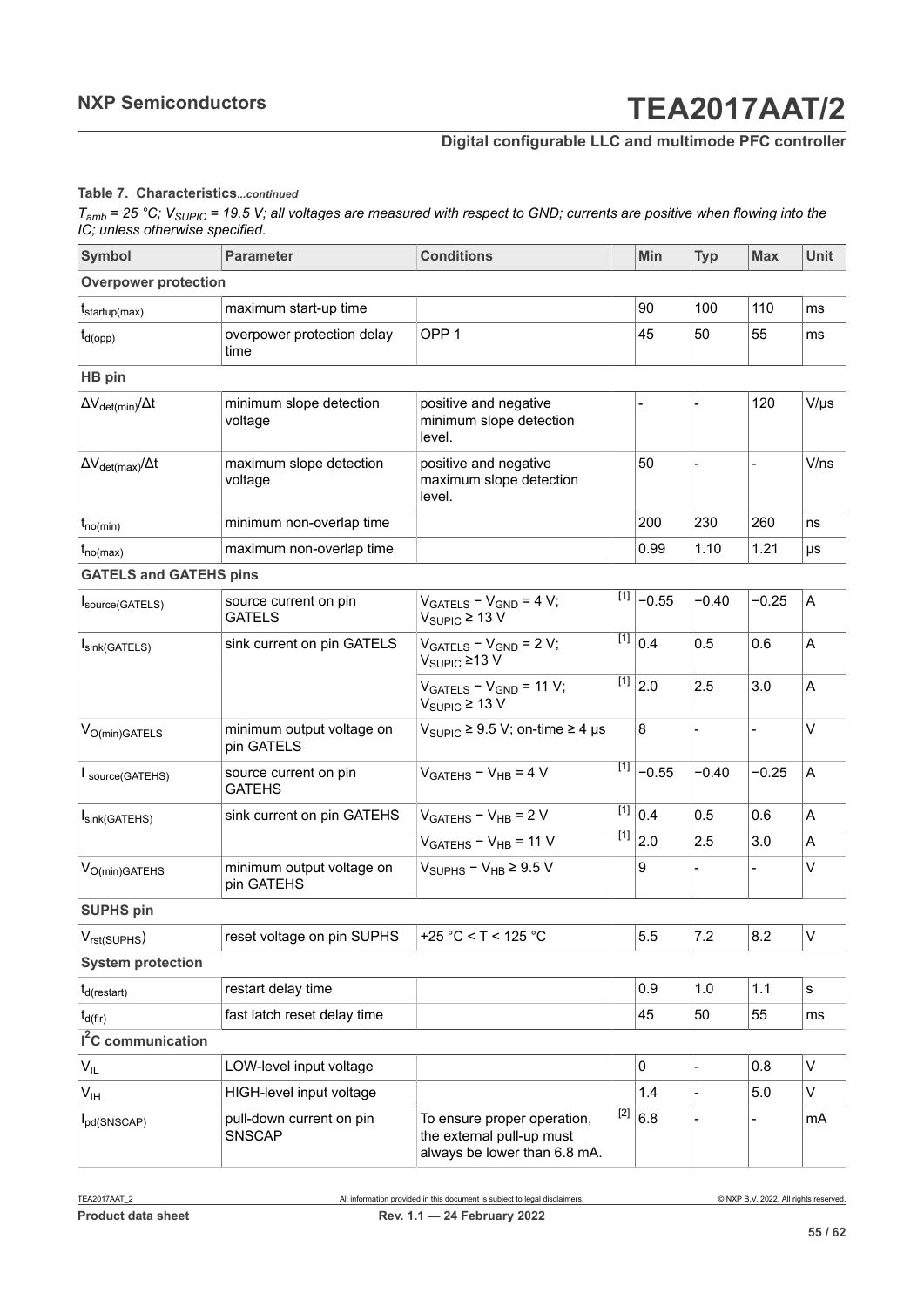### **Digital configurable LLC and multimode PFC controller**

#### **Table 7. Characteristics***...continued*

<span id="page-55-2"></span><span id="page-55-1"></span>*Tamb = 25 °C; VSUPIC = 19.5 V; all voltages are measured with respect to GND; currents are positive when flowing into the IC; unless otherwise specified.*

| Symbol                     | Parameter                          | <b>Conditions</b> | Min | <b>Typ</b> | <b>Max</b> | Unit        |
|----------------------------|------------------------------------|-------------------|-----|------------|------------|-------------|
| Overtemperature protection |                                    |                   |     |            |            |             |
| l otp                      | overtemperature protection<br>trip |                   | 120 | 135        | 150        | $\sim$<br>ັ |

[1] Covered by correlating measurement<br>[2] As the minimum limit determines the a

As the minimum limit determines the application design, the maximum limit is not relevant.

## <span id="page-55-3"></span>**12 Application information**

<span id="page-55-0"></span>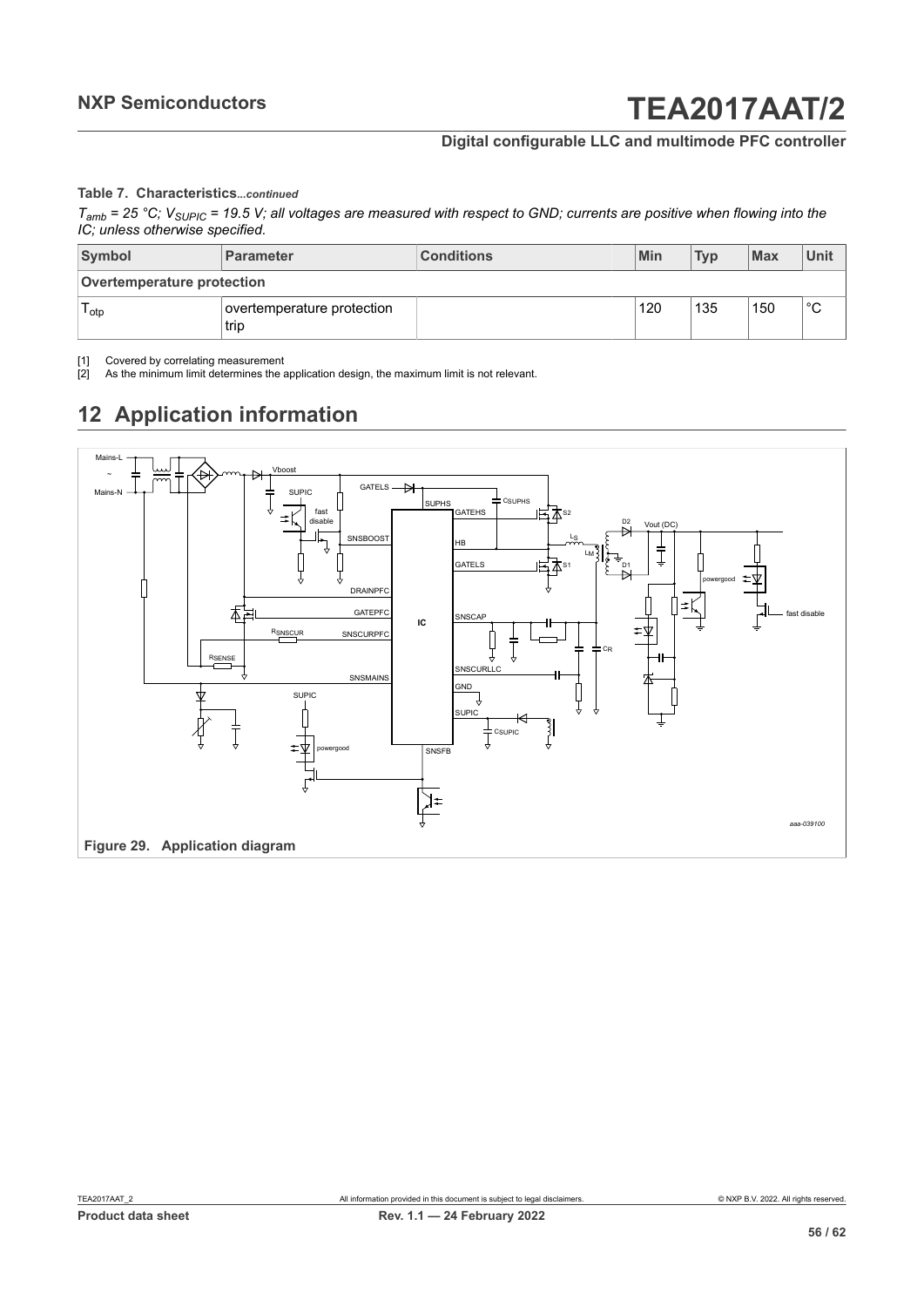**Digital configurable LLC and multimode PFC controller**

### <span id="page-56-0"></span>**13 Package outline**

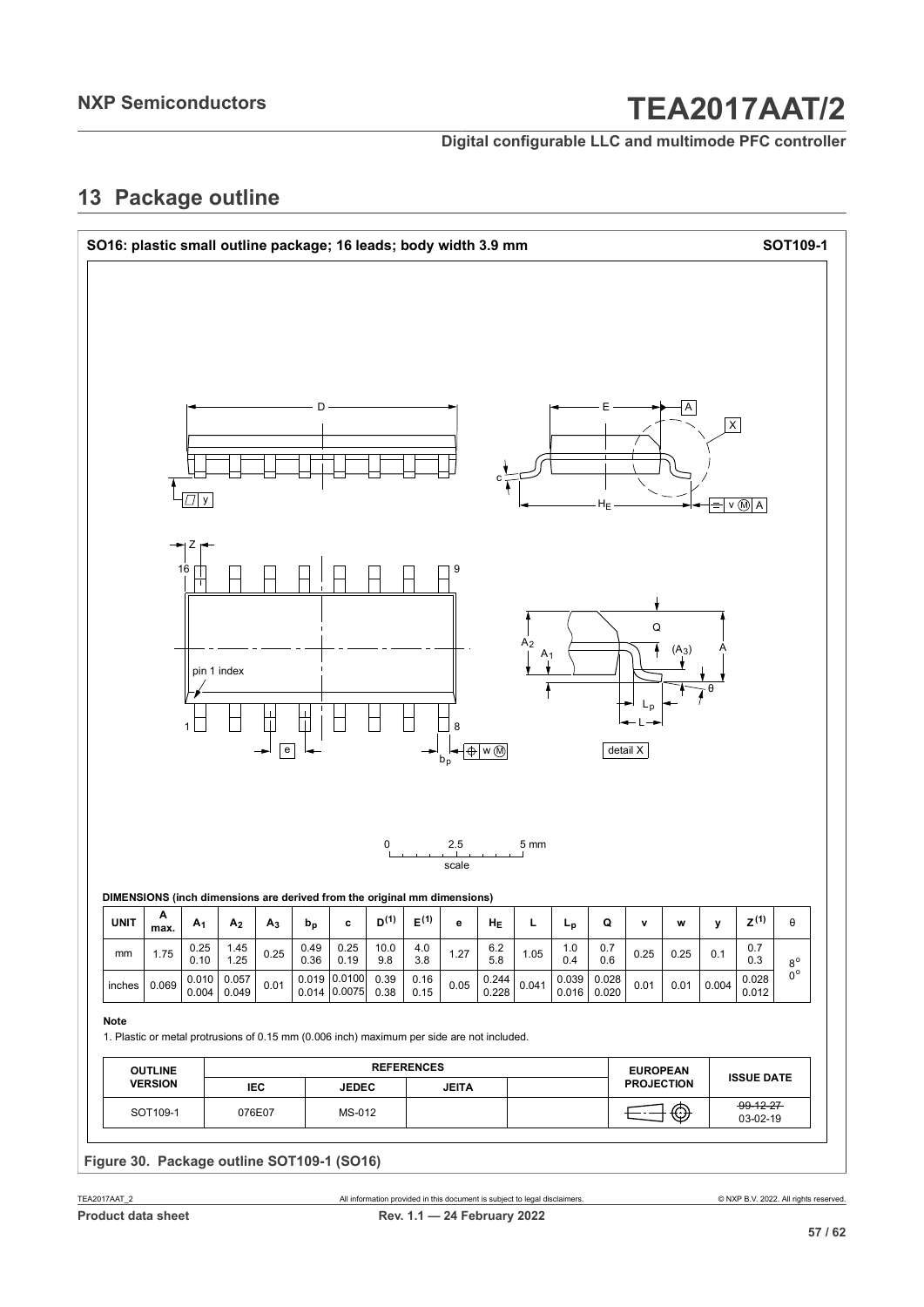**Digital configurable LLC and multimode PFC controller**

### <span id="page-57-0"></span>**14 Appendix: Ringo parameter settings**

A table containing the Ringo parameter settings/IC parameter settings is available in the TEA2017AAT data sheet addendum. The data sheet addendum can be requested from NXP Semiconductors.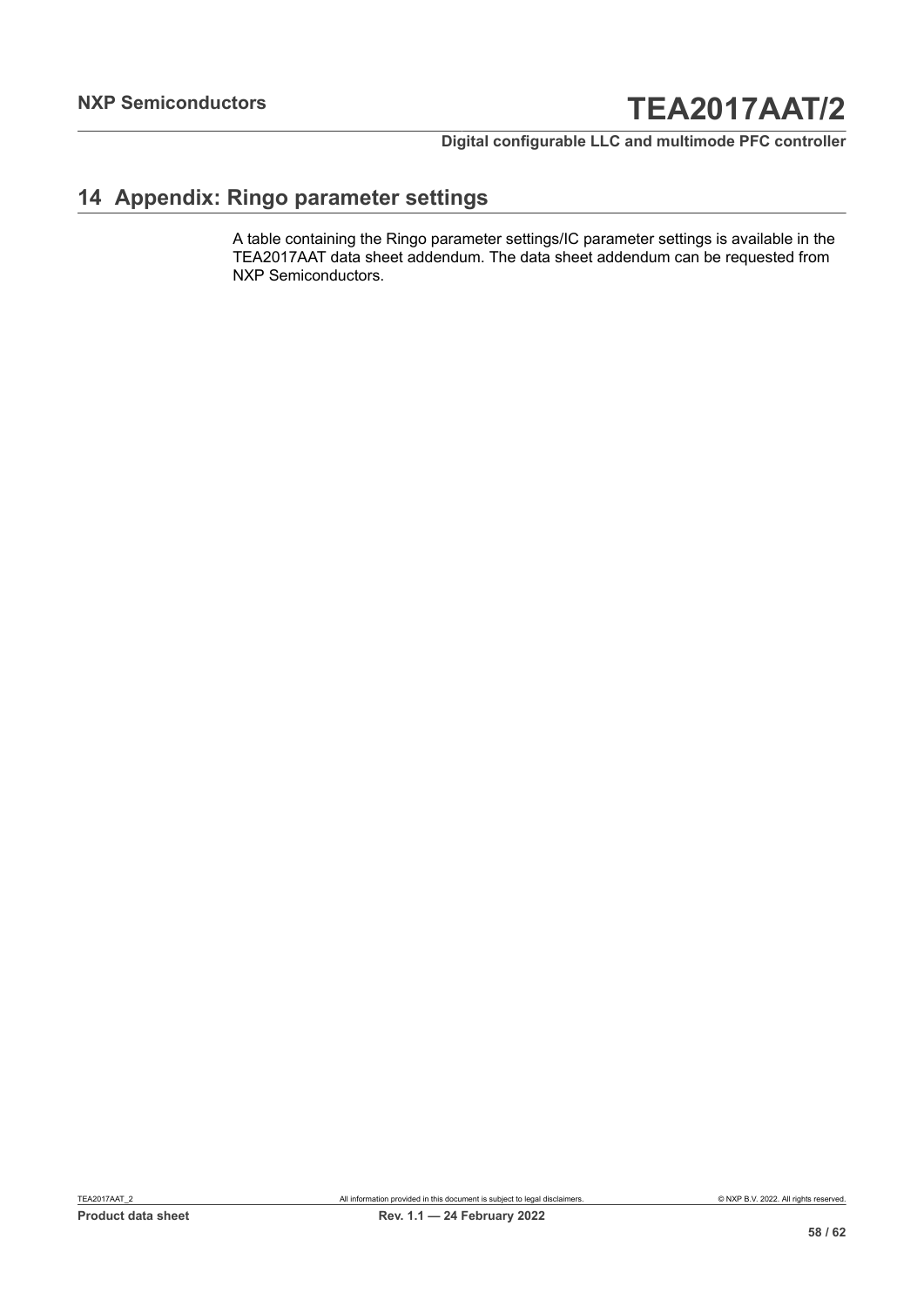### **Digital configurable LLC and multimode PFC controller**

### <span id="page-58-0"></span>**15 Revision history**

| <b>I AVIG 0. INGVISION INSIDIV</b> |              |                                                                 |                      |                  |  |  |
|------------------------------------|--------------|-----------------------------------------------------------------|----------------------|------------------|--|--|
| Document ID                        | Release date | Data sheet status                                               | <b>Change notice</b> | Supersedes       |  |  |
| TEA2017AAT 2 v.1.1                 | 20220224     | Product data sheet                                              |                      | TEA2017AAT 2 v.1 |  |  |
| Modifications:                     |              | • Text and graphics have been updated throughout this document. |                      |                  |  |  |
| TEA2017AAT 2 v.1                   | 20210519     | Product data sheet                                              |                      |                  |  |  |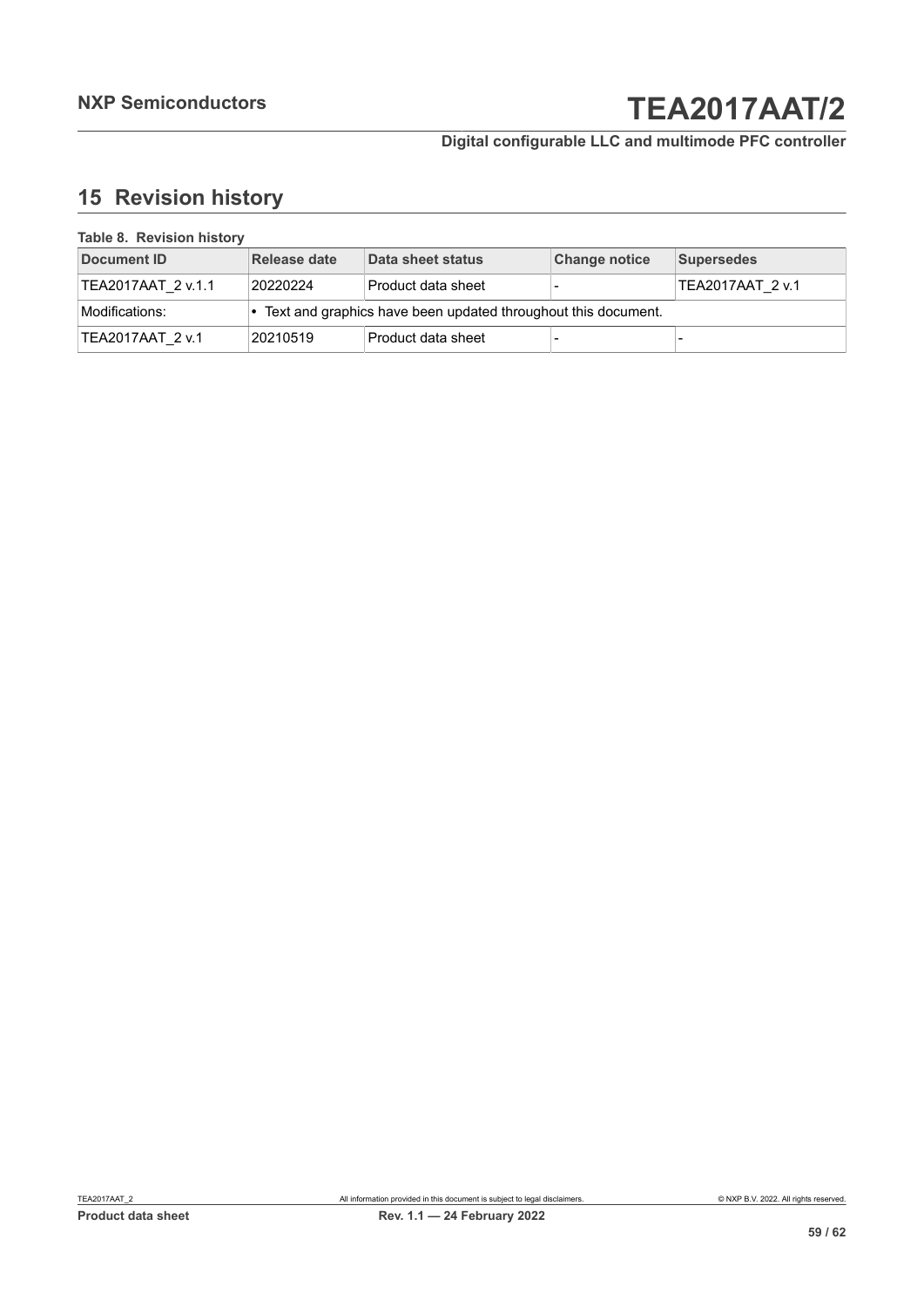### <span id="page-59-0"></span>**16 Legal information**

### **16.1 Data sheet status**

| Document status <sup>[1][2]</sup> | Product status <sup>[3]</sup> | <b>Definition</b>                                                                        |
|-----------------------------------|-------------------------------|------------------------------------------------------------------------------------------|
| Objective [short] data sheet      | Development                   | This document contains data from the objective specification for product<br>development. |
| Preliminary [short] data sheet    | Qualification                 | This document contains data from the preliminary specification.                          |
| Product [short] data sheet        | Production                    | This document contains the product specification.                                        |

[1] Please consult the most recently issued document before initiating or completing a design.<br>[2] The term 'short data sheet' is explained in section "Definitions".

[2] The term 'short data sheet' is explained in section "Definitions".<br>[2] The term 'short data sheet' is explained in section "Definitions".

[3] The product status of device(s) described in this document may have changed since this document was published and may differ in case of multiple devices. The latest product status information is available on the Internet at URL http://www.nxp.com.

### **16.2 Definitions**

**Draft** — A draft status on a document indicates that the content is still under internal review and subject to formal approval, which may result in modifications or additions. NXP Semiconductors does not give any representations or warranties as to the accuracy or completeness of information included in a draft version of a document and shall have no liability for the consequences of use of such information.

**Short data sheet** — A short data sheet is an extract from a full data sheet with the same product type number(s) and title. A short data sheet is intended for quick reference only and should not be relied upon to contain detailed and full information. For detailed and full information see the relevant full data sheet, which is available on request via the local NXP Semiconductors sales office. In case of any inconsistency or conflict with the short data sheet, the full data sheet shall prevail.

**Product specification** — The information and data provided in a Product data sheet shall define the specification of the product as agreed between NXP Semiconductors and its customer, unless NXP Semiconductors and customer have explicitly agreed otherwise in writing. In no event however, shall an agreement be valid in which the NXP Semiconductors product is deemed to offer functions and qualities beyond those described in the Product data sheet.

### **16.3 Disclaimers**

**Limited warranty and liability** — Information in this document is believed to be accurate and reliable. However, NXP Semiconductors does not give any representations or warranties, expressed or implied, as to the accuracy or completeness of such information and shall have no liability for the consequences of use of such information. NXP Semiconductors takes no responsibility for the content in this document if provided by an information source outside of NXP Semiconductors.

In no event shall NXP Semiconductors be liable for any indirect, incidental, punitive, special or consequential damages (including - without limitation lost profits, lost savings, business interruption, costs related to the removal or replacement of any products or rework charges) whether or not such damages are based on tort (including negligence), warranty, breach of contract or any other legal theory.

Notwithstanding any damages that customer might incur for any reason whatsoever, NXP Semiconductors' aggregate and cumulative liability towards customer for the products described herein shall be limited in accordance with the Terms and conditions of commercial sale of NXP Semiconductors.

**Right to make changes** — NXP Semiconductors reserves the right to make changes to information published in this document, including without limitation specifications and product descriptions, at any time and without notice. This document supersedes and replaces all information supplied prior to the publication hereof.

**Suitability for use** — NXP Semiconductors products are not designed, authorized or warranted to be suitable for use in life support, life-critical or safety-critical systems or equipment, nor in applications where failure or malfunction of an NXP Semiconductors product can reasonably be expected to result in personal injury, death or severe property or environmental damage. NXP Semiconductors and its suppliers accept no liability for inclusion and/or use of NXP Semiconductors products in such equipment or applications and therefore such inclusion and/or use is at the customer's own risk.

**Applications** — Applications that are described herein for any of these products are for illustrative purposes only. NXP Semiconductors makes no representation or warranty that such applications will be suitable for the specified use without further testing or modification.

Customers are responsible for the design and operation of their applications and products using NXP Semiconductors products, and NXP Semiconductors accepts no liability for any assistance with applications or customer product design. It is customer's sole responsibility to determine whether the NXP Semiconductors product is suitable and fit for the customer's applications and products planned, as well as for the planned application and use of customer's third party customer(s). Customers should provide appropriate design and operating safeguards to minimize the risks associated with their applications and products.

NXP Semiconductors does not accept any liability related to any default, damage, costs or problem which is based on any weakness or default in the customer's applications or products, or the application or use by customer's third party customer(s). Customer is responsible for doing all necessary testing for the customer's applications and products using NXP Semiconductors products in order to avoid a default of the applications and the products or of the application or use by customer's third party customer(s). NXP does not accept any liability in this respect.

**Limiting values** — Stress above one or more limiting values (as defined in the Absolute Maximum Ratings System of IEC 60134) will cause permanent damage to the device. Limiting values are stress ratings only and (proper) operation of the device at these or any other conditions above those given in the Recommended operating conditions section (if present) or the Characteristics sections of this document is not warranted. Constant or repeated exposure to limiting values will permanently and irreversibly affect the quality and reliability of the device.

**Terms and conditions of commercial sale** — NXP Semiconductors products are sold subject to the general terms and conditions of commercial sale, as published at http://www.nxp.com/profile/terms, unless otherwise agreed in a valid written individual agreement. In case an individual agreement is concluded only the terms and conditions of the respective agreement shall apply. NXP Semiconductors hereby expressly objects to applying the customer's general terms and conditions with regard to the purchase of NXP Semiconductors products by customer.

**No offer to sell or license** — Nothing in this document may be interpreted or construed as an offer to sell products that is open for acceptance or the grant, conveyance or implication of any license under any copyrights, patents or other industrial or intellectual property rights.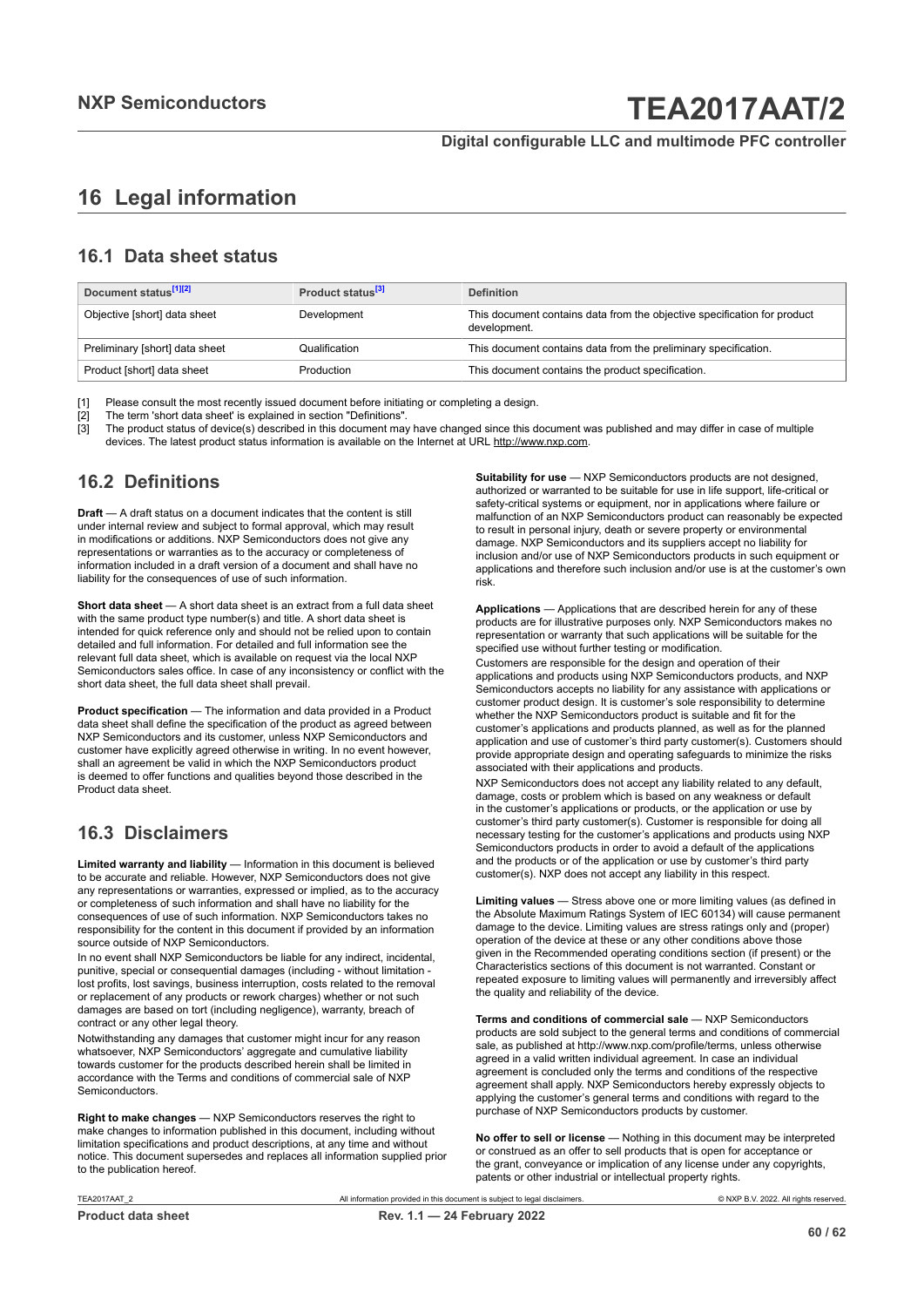#### **Digital configurable LLC and multimode PFC controller**

**Quick reference data** — The Quick reference data is an extract of the product data given in the Limiting values and Characteristics sections of this document, and as such is not complete, exhaustive or legally binding.

**Export control** — This document as well as the item(s) described herein may be subject to export control regulations. Export might require a prior authorization from competent authorities.

**Suitability for use in non-automotive qualified products** — Unless this data sheet expressly states that this specific NXP Semiconductors product is automotive qualified, the product is not suitable for automotive use. It is neither qualified nor tested in accordance with automotive testing or application requirements. NXP Semiconductors accepts no liability for inclusion and/or use of non-automotive qualified products in automotive equipment or applications.

In the event that customer uses the product for design-in and use in automotive applications to automotive specifications and standards, customer (a) shall use the product without NXP Semiconductors' warranty of the product for such automotive applications, use and specifications, and (b) whenever customer uses the product for automotive applications beyond NXP Semiconductors' specifications such use shall be solely at customer's own risk, and (c) customer fully indemnifies NXP Semiconductors for any liability, damages or failed product claims resulting from customer design and use of the product for automotive applications beyond NXP Semiconductors' standard warranty and NXP Semiconductors' product specifications.

**Translations** — A non-English (translated) version of a document is for reference only. The English version shall prevail in case of any discrepancy between the translated and English versions.

**Security** — Customer understands that all NXP products may be subject to unidentified vulnerabilities or may support established security standards or specifications with known limitations. Customer is responsible for the design and operation of its applications and products throughout their lifecycles to reduce the effect of these vulnerabilities on customer's applications and products. Customer's responsibility also extends to other open and/or proprietary technologies supported by NXP products for use in customer's applications. NXP accepts no liability for any vulnerability. Customer should regularly check security updates from NXP and follow up appropriately. Customer shall select products with security features that best meet rules, regulations, and standards of the intended application and make the ultimate design decisions regarding its products and is solely responsible for compliance with all legal, regulatory, and security related requirements concerning its products, regardless of any information or support that may be provided by NXP.

NXP has a Product Security Incident Response Team (PSIRT) (reachable at [PSIRT@nxp.com](mailto:PSIRT@nxp.com)) that manages the investigation, reporting, and solution release to security vulnerabilities of NXP products.

#### **16.4 Trademarks**

Notice: All referenced brands, product names, service names, and trademarks are the property of their respective owners.

**NXP** — wordmark and logo are trademarks of NXP B.V.

**GreenChip** — is a trademark of NXP B.V.